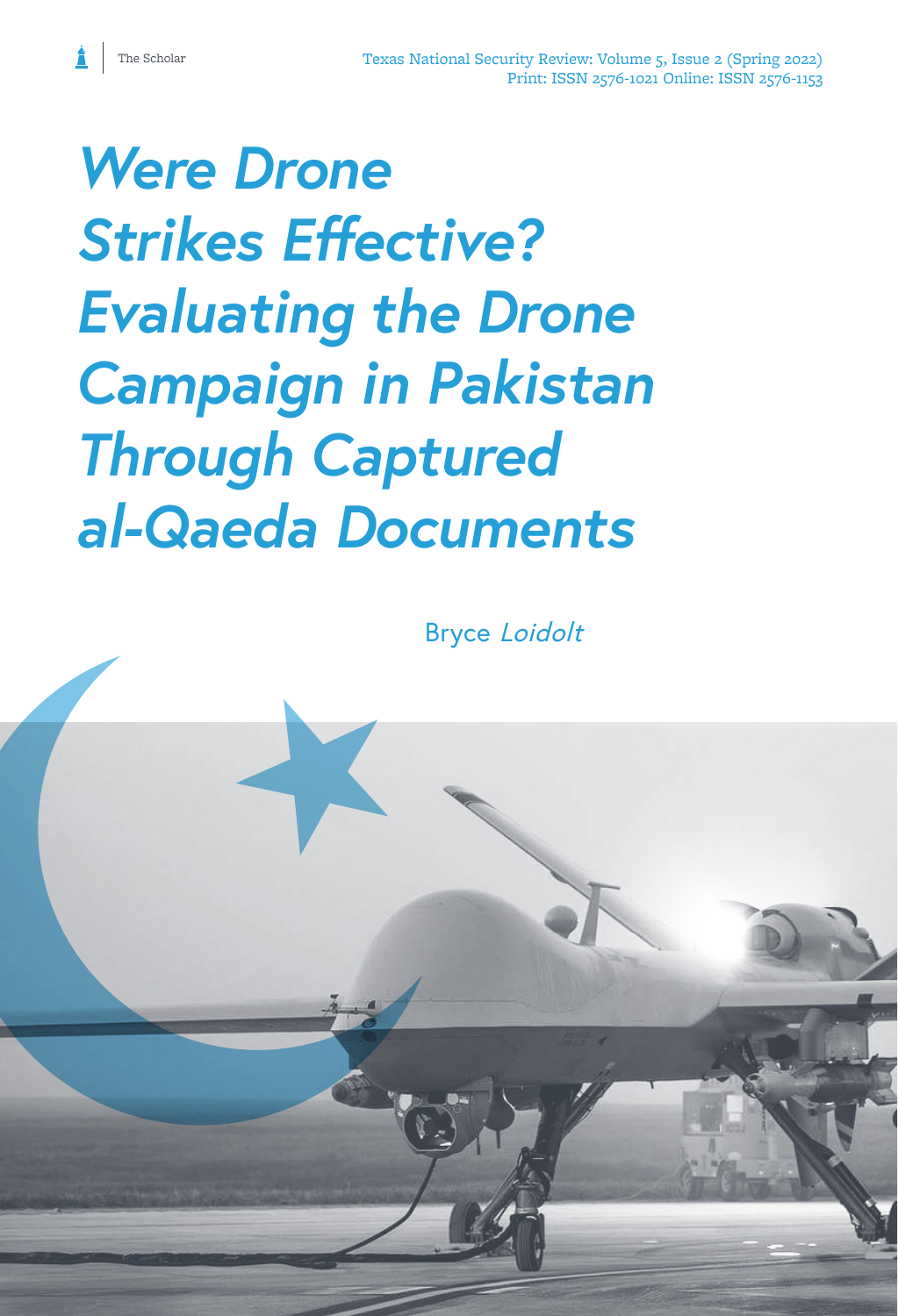At a time when the United States seems likely to rely heavily on targeted killing as an instrument of counter-terrorism, scholars, policymakers, and other analysts remain divided over its utility. These disagreements have been especially pronounced in scholarship and commentary regarding the U.S. drone campaign in Pakistan. This systematic review of declassified Arabic-language correspondence among senior al-Qaeda leaders and operatives suggests that drone strikes eroded the quality of al-Qaeda's personnel base, forced the group to reduce communications and other activities, and compelled it to flee its safe haven in Pakistan's tribal regions. Yet, the results were sometimes incomplete and took years of sustained pressure to achieve. U.S. policymakers should acknowledge these limitations and plan to supplement future lethal targeting campaigns with other complementary counter-terrorism instruments.

The day after the last U.S. soldier had departed Afghanistan, President Joe Biden contended, "We will maintain the fight against terrorism in Afghanistan and other countries. We just don't departed Afghanistan, President Joe Biden contended, "We will maintain the fight against terrorism in need to fight a ground war to do it."1 Specifically, the Biden administration has touted the use of "over-the-horizon capabilities" to remotely surveil and carry out operations against terrorist operatives and targets without a permanent U.S. military presence on the ground.<sup>2</sup> This approach is logical. Strategic documents produced by both the Trump and Biden administrations have emphasized interstate competition with Russia and China, implying that fewer resources should be dedicated to counter-terrorism efforts.3 Biden's announcement marking the end of the U.S. military presence in Afghanistan indeed highlighted

that "there's nothing China or Russia would rather have, would want more in this competition than the United States to be bogged down another decade in Afghanistan."4

Coupled with disillusionment with large-scale counter-insurgency campaigns designed to stabilize fragile states, America's emphasis on strategic competition likely portends a durable turn to less resource-intensive approaches to combating transnational terrorist groups.5 Targeted killing will likely be the primary tool that the United States employs. Though not always wielded from over the horizon, this instrument has been particularly attractive to the United States since 9/11. Prior to the May 2011 raid on Osama bin Laden's compound, the United States had managed to kill scores of al-Qaeda senior and mid-level leaders and specialists in Pakistan's restive

<sup>1 &</sup>quot;Remarks by President Biden on the End of the War in Afghanistan," The White House, Aug. 31, 2021, [https://www.whitehouse.gov/brief](https://www.whitehouse.gov/briefing-room/speeches-remarks/2021/08/31/remarks-by-president-biden-on-the-end-of-the-war-in-afghanistan/)[ing-room/speeches-remarks/2021/08/31/remarks-by-president-biden-on-the-end-of-the-war-in-afghanistan/.](https://www.whitehouse.gov/briefing-room/speeches-remarks/2021/08/31/remarks-by-president-biden-on-the-end-of-the-war-in-afghanistan/)

<sup>2 &</sup>quot;Remarks by President Biden on the End of the War in Afghanistan"; and "Remarks by President Biden on Afghanistan," The White House, Aug. 16, 2021, <https://www.whitehouse.gov/briefing-room/speeches-remarks/2021/08/16/remarks-by-president-biden-on-afghanistan/>.

<sup>3</sup> *Summary of the National Defense Strategy of the United States of America*, Department of Defense, [https://apps.dtic.mil/sti/citations/](https://apps.dtic.mil/sti/citations/AD1045785) [AD1045785,](https://apps.dtic.mil/sti/citations/AD1045785) 1; Joseph R. Biden Jr., *Interim National Security Strategic Guidance*, The White House, March 2021, [https://www.whitehouse.gov/](https://www.whitehouse.gov/briefing-room/statements-releases/2021/03/03/interim-national-security-strategic-guidance/) [briefing-room/statements-releases/2021/03/03/interim-national-security-strategic-guidance/,](https://www.whitehouse.gov/briefing-room/statements-releases/2021/03/03/interim-national-security-strategic-guidance/) 6, 14, 20.

<sup>4 &</sup>quot;Remarks by President Biden on the End of the War in Afghanistan."

<sup>5</sup> On these less resource-intensive instruments, see, e.g., Stephen Watts et al., *Limited Intervention: Evaluating the Effectiveness of Limited Stabilization, Limited Strike, and Containment Operations* (Santa Monica, CA: RAND Corporation, 2017), [https://www.rand.org/pubs/research\\_re](https://www.rand.org/pubs/research_reports/RR2037.html)[ports/RR2037.html](https://www.rand.org/pubs/research_reports/RR2037.html); Stephen Watts et al., *Countering Others' Insurgencies: Understanding U.S. Small-Footprint Interventions in Local Context* (Santa Monica, CA: RAND Corporation, 2014), [https://www.rand.org/pubs/research\\_reports/RR513.html;](https://www.rand.org/pubs/research_reports/RR513.html) Stephen Tankel, *With Us and Against Us: How America's Partners Help and Hinder the War on Terror* (New York: Columbia University Press, 2018); David H. Ucko, "Systems Failure: The US Way of Irregular Warfare," *Small Wars & Insurgencies* 30, no. 1 (2019): 223–54,<https://doi.org/10.1080/09592318.2018.1552426>; and Roderic K. Butz, "Beneath the Crosshairs: Remotely Piloted Airstrikes as a Foreign Policy Tool," *Joint Force Quarterly* 100, no. 1 (February 2021): 36-48, [https://ndu](https://ndupress.ndu.edu/Portals/68/Documents/jfq/jfq-100/jfq-100_36-48_Butz.pdf?ver=SfJeC2dsWwdFf0oqaEgAsg%3D%3D)[press.ndu.edu/Portals/68/Documents/jfq/jfq-100/jfq-100\\_36-48\\_Butz.pdf?ver=SfJeC2dsWwdFf0oqaEgAsg%3D%3D](https://ndupress.ndu.edu/Portals/68/Documents/jfq/jfq-100/jfq-100_36-48_Butz.pdf?ver=SfJeC2dsWwdFf0oqaEgAsg%3D%3D).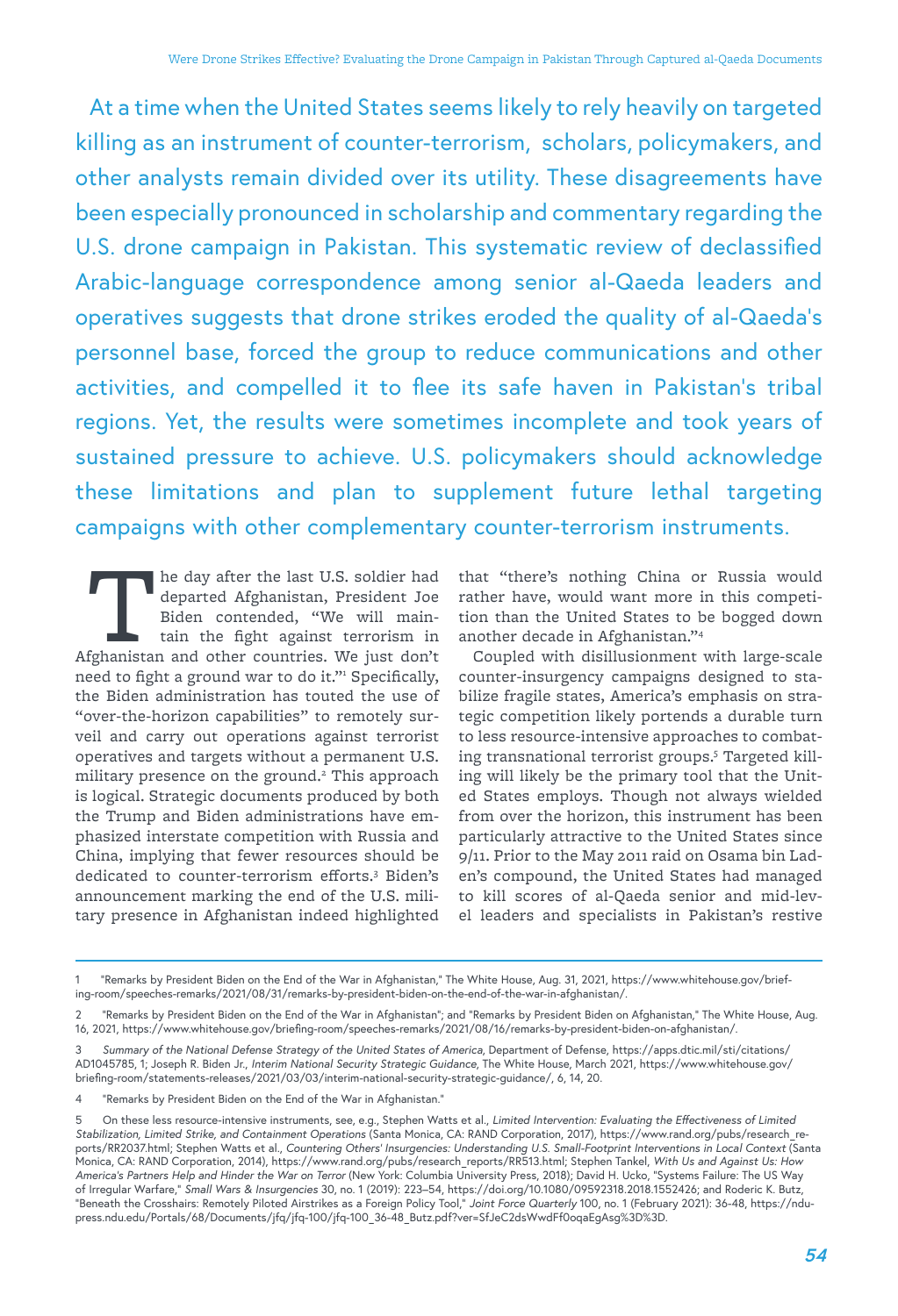northwest frontier through the use of drones.<sup>6</sup> Targeted killing has not just been a component of the U.S. war against al-Qaeda's Pakistan-based leadership. The United States has used this tactic in its campaigns against al-Qaeda's affiliates across South Asia, the Middle East, and Africa, as well as against the Islamic State.7 Nor is the United States the only country to target the leadership of terrorist or insurgent groups. Israel has relied extensively on the targeted killing of mid-level and senior members of Palestinian terrorist groups and Lebanese Hizballah; Rhodesian security forces targeted foreign-based Zimbabwe African National Union and Zimbabwe African People's Union insurgent leadership; and covert Spanish forces carried out targeted killings of Basque separatist leaders in France.<sup>8</sup>

Yet, lethal targeting's contribution to counter-terrorism campaigns remains under debate. Some find that it often imposes considerable costs on the targeted groups, while others argue that it offers more drawbacks than benefits.<sup>9</sup> This disagreement has been particularly apparent in commentary and scholarship related to the drone campaign in Pakistan. Although none have claimed that drone strikes would be sufficient to strategically defeat al-Qaeda, U.S. policymakers have often asserted that drone strikes degraded al-Qaeda's personnel roster, reduced its organizational efficiency and control, and led it to consider abandoning its safe haven in the Federally Administered Tribal Areas (FATA) of Pakistan.<sup>10</sup> Studies supporting the effectiveness of this campaign have maintained that these outcomes are the mechanisms linking statistical correlations between successful strikes and violence trends in the FATA or between drone strikes and qualitative changes in the organizational strength of the targeted groups.<sup>11</sup> Other accounts have downplayed drone strikes' ability to meaningfully affect terrorist groups' human resources, organizational efficiency and control, and safe havens, and have often

8 For overviews of these campaigns, see, e.g., Daniel Byman, *A High Price: The Triumphs and Failures of Israeli Counterterrorism* (New York: Oxford University Press, 2011); Steven R. David, *Fatal Choices: Israel's Policy of Targeted Killing*, Begin-Sadat Center for Strategic Studies, Mideast Security and Policy Studies No. 51, September 2002, https://besacenter.org/wp-content/uploads/2002/09/msps51.pdf; Graham H. Turbiville Jr, *Hunting Leadership Targets in Counterinsurgency and Counterterrorist Operations: Selected Perspectives and Experience*, Defense Technical Information Center, Joint Special Operations University, June 1, 2007, https://apps.dtic.mil/sti/citations/ADA495381; Bruce Hoffman, Jennifer M. Taw, and David Arnold, *Lessons for Contemporary Counterinsurgencies: The Rhodesian Experience* (Santa Monica, CA: RAND Corporation, 1991); Paul Moorcraft and Peter McLaughlin, *The Rhodesian War: A Military History* (Mechanicsburg, PA: Stackpole Books, 2010); and Paddy Woodworth, *Dirty War, Clean Hands: ETA, the GAL and Spanish Democracy* (New York: Cork University Press, 2001).

For scholarship that finds lethal targeting to be effective, see Patrick B. Johnston, "Does Decapitation Work? Assessing the Effectiveness of Leadership Targeting in Counterinsurgency Campaigns," *International Security* 36, no. 4 (Spring 2012): 47–79, [https://doi.org/10.1162/](https://doi.org/10.1162/ISEC_a_00076) [ISEC\\_a\\_00076](https://doi.org/10.1162/ISEC_a_00076); and Bryan C. Price, "Targeting Top Terrorists: How Leadership Decapitation Contributes to Counterterrorism," *International Security* 36, no. 4 (Spring 2012): 9–46, [https://doi.org/10.1162/ISEC\\_a\\_00075.](https://doi.org/10.1162/ISEC_a_00075) For literature that finds it to be often ineffective, see Jenna Jordan, "When Heads Roll: Assessing the Effectiveness of Leadership Decapitation," *Security Studies* 18, no. 4 (2009): 719–55, [https://doi.](https://doi.org/10.1080/09636410903369068) [org/10.1080/09636410903369068](https://doi.org/10.1080/09636410903369068); Jenna Jordan, *Leadership Decapitation: Strategic Targeting of Terrorist Organizations* (Redwood City, CA: Stanford University Press, 2019); Austin Long, "Whack-a-Mole or Coup de Grace? Institutionalization and Leadership Targeting in Iraq and Afghanistan," *Security Studies* 23, no. 3 (2014): 471–512, [https://doi.org/10.1080/09636412.2014.935229;](https://doi.org/10.1080/09636412.2014.935229) and Audrey Kurth Cronin, *How Terrorism Ends: Understanding the Decline and Demise of Terrorist Campaigns* (Princeton, NJ: Princeton University Press, 2009). For a critique of this literature, see Stephanie Carvin, "The Trouble with Targeted Killing," *Security Studies* 21, no. 3 (2012): 529–55, <https://doi.org/10.1080/09636412.2012.706513>. The use of drones has also generated debates about the relationship between drone strikes and civilian harm, the mental health of drone pilots, ethical dimensions of warfighting, and national security decision-making. See Daniel Brunstetter and Megan Braun, "The Implications of Drones on the Just War Tradition," *Ethics & International Affairs* 25, no. 3 (Fall 2011): 337–58, <https://doi.org/10.1017/S0892679411000281>; Wayne Phelps, *On Killing Remotely: The Psychology of Killing with Drones* (New York: Little Brown and Company, 2021); Larry Lewis and Diane Vavrichek, *Rethinking the Drone War: National Security, Legitimacy, and Civilian Casualties in U.S. Counterterrorism Operations* (Quantico, VA: Marine Corps University Press, 2016); and Loren DeJonge Schulman, *Behind the Magical Thinking: Lessons from Policymaker Relationships with Drones*, Center for New America Security, July 2018, [https://www.cnas.org/publications/reports/behind-the-magical-thinking.](https://www.cnas.org/publications/reports/behind-the-magical-thinking)

10 See, e.g., Leon Panetta, "AFPAK Drone Strikes Are Only Game in Town," *New Perspectives Quarterly* 26, no. 3 (Summer 2009): 33–39, [https://](https://doi.org/10.1111/j.1540-5842.2009.01090.x) [doi.org/10.1111/j.1540-5842.2009.01090.x;](https://doi.org/10.1111/j.1540-5842.2009.01090.x) Michael V. Hayden, "To Keep America Safe, Embrace Drone Warfare," *New York Times*, Feb. 19, 2016, <https://www.nytimes.com/2016/02/21/opinion/sunday/drone-warfare-precise-effective-imperfect.html>; and Barack Obama, "Remarks by the President at the National Defense University," The White House, Office of the Press Secretary, May 23, 2013, [https://obamawhitehouse.archives.gov/](https://obamawhitehouse.archives.gov/the-press-office/2013/05/23/remarks-president-national-defense-university) [the-press-office/2013/05/23/remarks-president-national-defense-university](https://obamawhitehouse.archives.gov/the-press-office/2013/05/23/remarks-president-national-defense-university).

11 See, e.g., Patrick B. Johnston and Anoop K. Sarbahi, "The Impact of US Drone Strikes on Terrorism in Pakistan," *International Studies Quarterly* 60, no. 2 (June 2016): 203–19,<https://doi.org/10.1093/isq/sqv004>; Asfandyar Mir and Dylan Moore, "Drones, Surveillance, and Violence: Theory and Evidence from a US Drone Program," *International Studies Quarterly* 63, no. 4 (December 2019): 846–62, <https://doi.org/10.1093/isq/sqz040>; Stephen Watts et al., *Limited Intervention*, 55–77; Javier Jordan, "The Effectiveness of the Drone Campaign against al Qaeda Central: A Case Study," *Journal of Strategic Studies* 37, no. 1 (2014): 4–29, [https://doi.org/10.1080/01402390.2013.850422;](https://doi.org/10.1080/01402390.2013.850422) Daniel Byman, "Why Drones Work: the Case for Washington's Weapon of Choice," *Foreign Affairs* 92, no. 4 (July/August 2013): 32–43, [https://www.foreignaffairs.com/articles/somalia/2013-06-11/](https://www.foreignaffairs.com/articles/somalia/2013-06-11/why-drones-work) [why-drones-work](https://www.foreignaffairs.com/articles/somalia/2013-06-11/why-drones-work); Asfandyar Mir, "What Explains Counterterrorism Effectiveness? Evidence from the US Drone War in Pakistan," *International Security* 43, no. 2 (Fall 2018): 45–83, [https://doi.org/10.1162/isec\\_a\\_00331;](https://doi.org/10.1162/isec_a_00331) and Anouk S. Rigterink, "The Wane of Command: Evidence on Drone Strikes and Control Within Terrorist Organizations," *American Political Science Review* 115, no. 1 (February 2021): 31–50, [https://doi.org/10.1017/](https://doi.org/10.1017/S0003055420000908) [S0003055420000908.](https://doi.org/10.1017/S0003055420000908)

<sup>6</sup> For a review of al-Qaeda leaders thought to have been killed in U.S. drone strikes, see Peter Bergen, David Sterman, and Melissa Salyk-Virk, "America's Counterterrorism Wars," New America Foundation, March 30, 2020, [https://www.newamerica.org/international-security/reports/ameri](https://www.newamerica.org/international-security/reports/americas-counterterrorism-wars/)[cas-counterterrorism-wars/.](https://www.newamerica.org/international-security/reports/americas-counterterrorism-wars/)

<sup>7 &</sup>quot;Coalition Strikes Kill High-Value ISIS Members," Department of Defense, July 24, 2018, [https://www.defense.gov/Explore/News/Article/](https://www.defense.gov/Explore/News/Article/Article/1582868/coalition-strikes-kill-high-value-isis-members/) [Article/1582868/coalition-strikes-kill-high-value-isis-members/;](https://www.defense.gov/Explore/News/Article/Article/1582868/coalition-strikes-kill-high-value-isis-members/) "The War in Yemen," New America Foundation, accessed Dec. 7, 2021, [https://www.](https://www.newamerica.org/international-security/reports/americas-counterterrorism-wars/the-war-in-yemen/) [newamerica.org/international-security/reports/americas-counterterrorism-wars/the-war-in-yemen/](https://www.newamerica.org/international-security/reports/americas-counterterrorism-wars/the-war-in-yemen/); and "The War in Somalia," New America Foundation, accessed Dec. 7, 2021, [https://www.newamerica.org/international-security/reports/americas-counterterrorism-wars/the-war-in-somalia/.](https://www.newamerica.org/international-security/reports/americas-counterterrorism-wars/the-war-in-somalia/)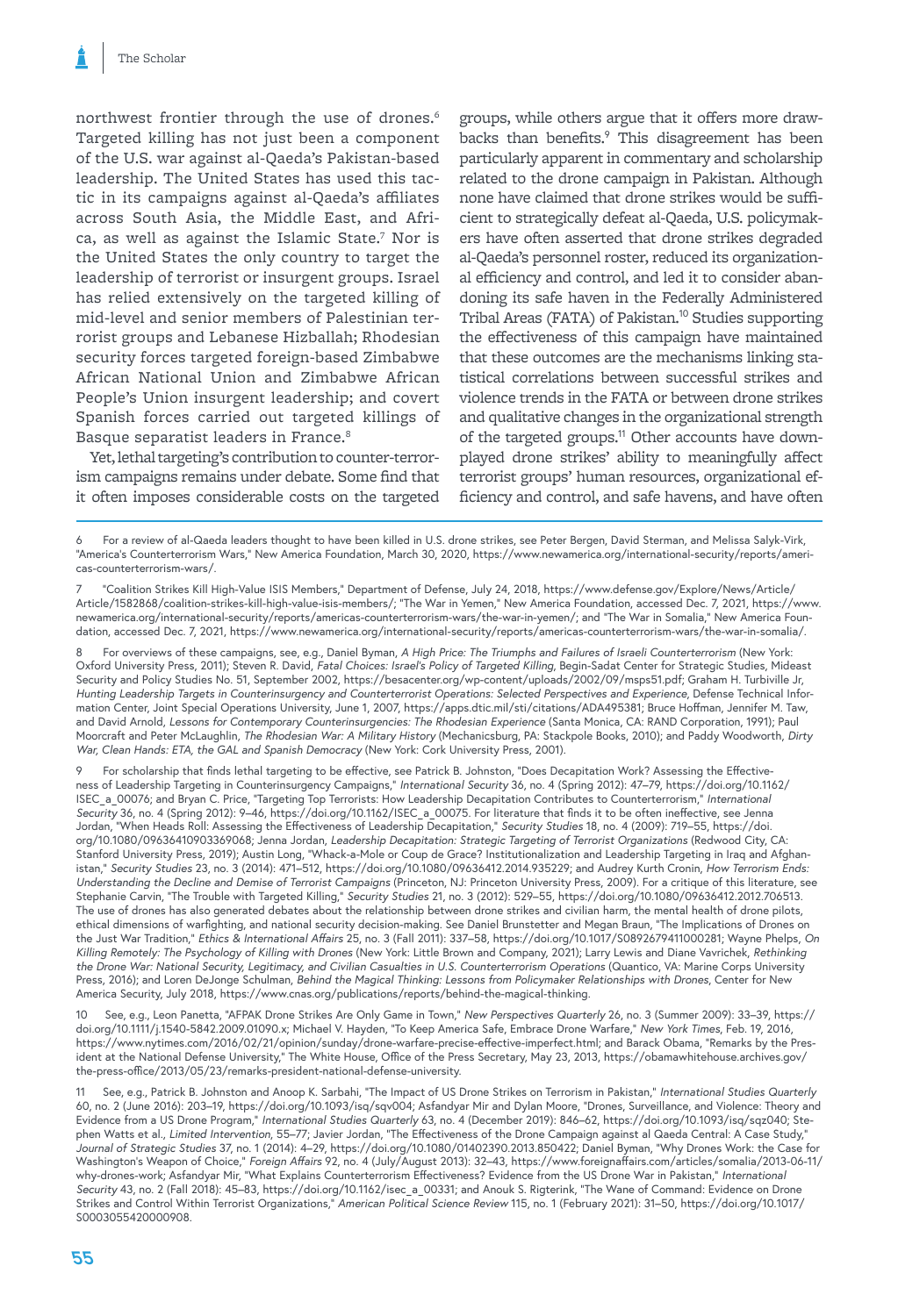argued that strikes can be counterproductive.<sup>12</sup>

These disagreements over the effectiveness of the drone campaign in Pakistan matter not just because they revolve around the use of force against one of the more consequential terrorist groups of the 21st century, but also because of the campaign's broader relevance to the future of U.S. counter-terrorism efforts. If lethal targeting can yield immediate and apparent success, it would suggest that the United States might be able to inflict damage on or contain transnational terrorist groups while keeping opportunity costs tolerable. A null or counterproductive effect would suggest just the opposite and could call into question the reliability of lethal targeting writ large.

Through a comprehensive evaluation of declassified internal correspondence between al-Qaeda leaders recovered in bin Laden's Abbottabad compound, this study aims to provide a direct assessment of the effects of U.S. drone strikes on al-Qaeda's organizational capabilities and performance. That is, the study asks: Did the drone campaign render al-Qaeda unable to replace personnel killed in the campaign with equally skilled operatives, undermine its organizational efficiency or internal control, and reduce its reliance on its safe haven in Pakistan's tribal regions, as many policymakers claim and theories of its effectiveness imply? If so, when in the campaign did these effects become apparent?

This study uncovers novel evidence that U.S. drone strikes did have an appreciable effect on many of these dimensions of al-Qaeda's organizational capabilities. This challenges a bevy of theories and claims regarding the ineffectiveness of high-value targeting and precision airpower in general and the U.S. drone campaign in Pakistan in particular. It also finds, however, that these results were less pronounced than some of the more sanguine assessments might expect and that they emerged quite late in the drone campaign. Targeted killing should thus not be thought of as a necessarily expedient or flawless option for pacifying or disrupting the ability of terrorist groups to plot and execute attacks.

The remainder of this paper proceeds as follows. It begins by reviewing the literature and commentary on precision airpower, targeted killing, and the U.S. drone campaign, deriving three sets of divergent claims about the effectiveness of drone strikes. It then reviews the present study's research design, before investigating the veracity of these competing predictions through the use of new primary-source documents. It concludes with a discussion of the implications of this study for scholarship and policy.

## **Debating the Drones**

U.S. drone strikes in Pakistan have been the topic of much policymaker commentary and scholarly attention, yet there is little unanimity as to their effectiveness. In this section, I outline predictions and claims made by optimistic and pessimistic schools of thought on the drone campaign's impact on al-Qaeda. The section is organized around contradictory prognoses regarding the effects of drone strikes on al-Qaeda's personnel quality, organizational efficiency and control, and safe-haven viability.

#### **Personnel Quality**

Sustaining terrorist campaigns requires skilled personnel to forge documents, build bombs, lead operatives in the field, and assist in the "flow of information, resources, skills, and strategic direction between the top and the bottom of the organization."<sup>13</sup> The available pool of individuals who are both willing to join a terrorist group like al-Qaeda *and* have these important skillsets will naturally be limited. There are disagreements regarding whether drone strikes have been truly able to drain al-Qaeda's pool of talented cadres.

Many have found that personnel turnover caused by lethal targeting can force a terrorist group to promote less-qualified replacements.<sup>14</sup> Among the most common claims made by proponents of drone strikes has thus been that they have degraded the quality of al-Qaeda's human capital, rendering the group unable to promote replacements or, alternatively, forcing it to promote unqualified personnel into more senior roles.15 In his 2009

<sup>12</sup> See, e.g., Audrey Kurth Cronin, "How al-Qaida Ends: The Decline and Demise of Terrorist Groups," *International Security* 31, no. 1 (Summer 2006): 7–48, [https://doi.org/10.1162/isec.2006.31.1.7;](https://doi.org/10.1162/isec.2006.31.1.7) Audrey Kurth Cronin, "Why Drones Fail: When Tactics Drive Strategy," *Foreign Affairs* 92, no. 4 (July/August 2013): 44–54, <https://www.foreignaffairs.com/articles/somalia/2013-06-11/why-drones-fail>; Jenna Jordan, "Attacking the Leader, Missing the Mark: Why Terrorist Groups Survive Decapitation Strikes," *International Security* 38, no. 4 (Spring 2014): 7–38, [https://doi.org/10.1162/](https://doi.org/10.1162/ISEC_a_00157) [ISEC\\_a\\_00157;](https://doi.org/10.1162/ISEC_a_00157) Michael J. Boyle, "The Costs and Consequences of Drone Warfare," *International Affairs* 89, no. 1 (January 2013): 1–29, [https://doi.](https://doi.org/10.1111/1468-2346.12002) [org/10.1111/1468-2346.12002](https://doi.org/10.1111/1468-2346.12002); and Jesse Paul Lehrke and Rahel Schomaker, "Kill, Capture, or Defend? The Effectiveness of Specific and General Counterterrorism Tactics Against the Global Threats of the Post-9/11 Era," *Security Studies* 25, no. 4 (2016): 729–62, [https://doi.org/10.1080/0963](https://doi.org/10.1080/09636412.2016.1220199) [6412.2016.1220199.](https://doi.org/10.1080/09636412.2016.1220199)

<sup>13</sup> Peter Neumann, Ryan Evans, and Raffaello Pantucci, "Locating Al Qaeda's Center of Gravity: The Role of Middle Managers," *Studies in Conflict and Terrorism* 34, no. 11 (2011): 825–42,<https://doi.org/10.1080/1057610X.2011.611936>, 829.

<sup>14</sup> Price, "Targeting Top Terrorists"; Byman, "Why Drones Work"; and Wilner, "Targeted Killings in Afghanistan."

<sup>15</sup> Brian Glyn Williams, *Predators: The CIA's Drone War on al Qaeda* (Washington, DC: Potomac Books, 2013), 180–81.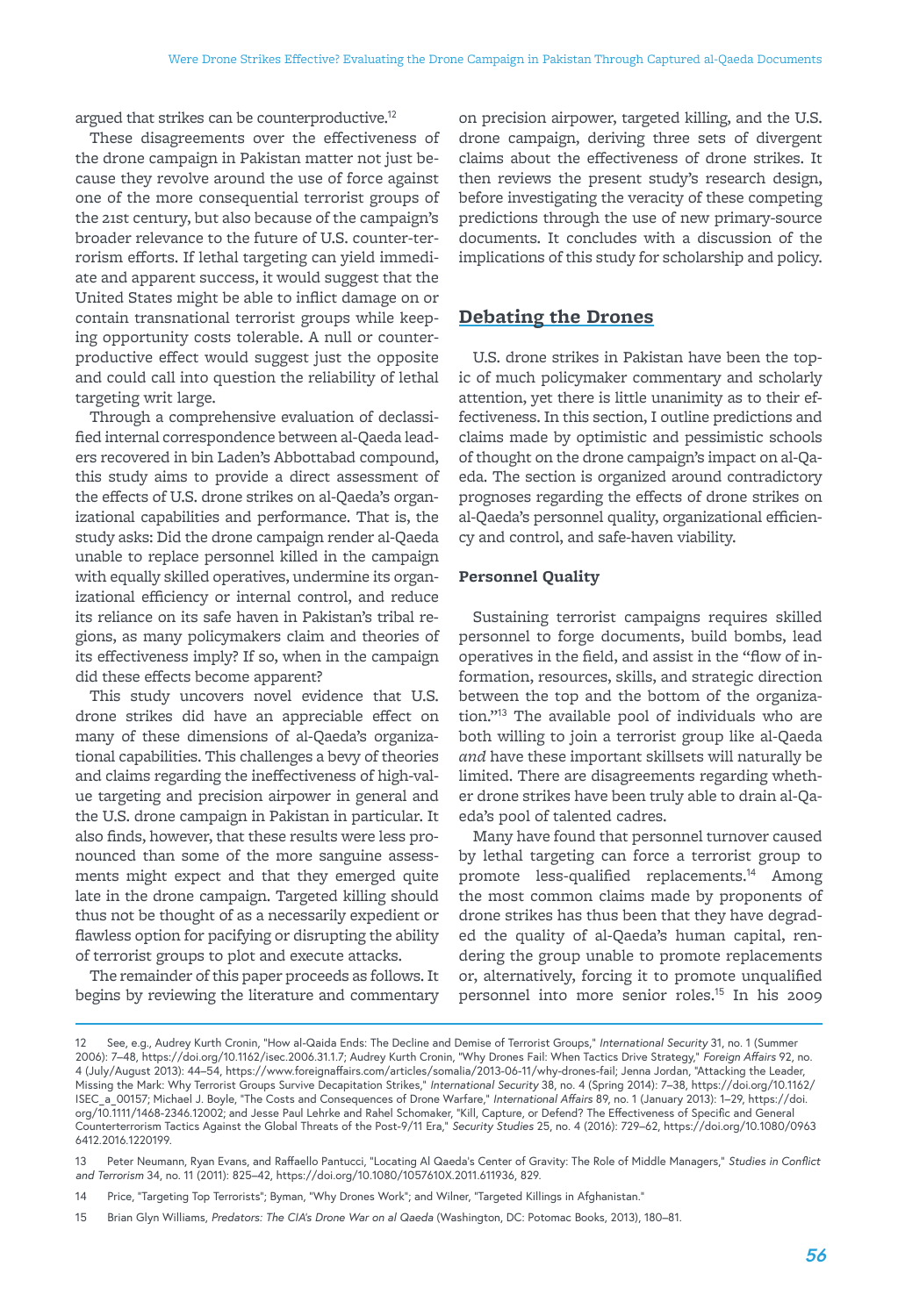testimony before the U.S. Senate Select Committee on Intelligence, for example, Director of National Intelligence Dennis Blair reported that leadership losses had "made it more difficult for al-Qa'ida to identify replacements, and in some cases the group has had to promote more junior figures considerably less skilled and respected than the individuals they are replacing."<sup>16</sup> This line of reasoning has similarly been present in academic studies. Patrick

## *Targeted killing should thus not be thought of as a necessarily expedient or flawless option for pacifying or disrupting the ability of terrorist groups to plot and execute attacks.*

Johnston and Anoop Sarbahi, for example, attribute decreases in violence after the killing of "high value" individuals to the loss of those individuals' "valuable skills, resources, or connections."<sup>17</sup>

Others have argued that terrorist groups with bureaucratic structures and procedures will have little problem generating deep pools of specialized personnel and talented leaders who can be promoted once a senior leader or middle manager is killed.18 Al-Qaeda's well-documented standard operating procedures and specialized organizational roles could thus insulate the group from the costs of personnel turnover.<sup>19</sup> Jenna Jordan, for example, finds little evidence that drone strikes degraded al-Qaeda, claiming that "organizations with bureaucratic institutions [like al-Qaeda] should have an easier time" replacing leaders.<sup>20</sup>

## **Organizational Efficiency and Control**

Leaders of terrorist organizations face the challenge of balancing internal efficiency — the amount of time and resources needed to perform organizational tasks — and control — the ability to monitor and otherwise maintain the responsiveness and loyalty of subordinate members — with the need to remain concealed from external surveillance.<sup>21</sup> This tradeoff exists be-

> cause the activities that these leaders carry out to manage organizational processes and maintain the loyalty and responsiveness of their subordinates produce detectible intelligence signatures, in turn putting these leaders in the crosshairs of states conducting counter-terrorist efforts.<sup>22</sup> Avoiding counter-terrorist surveillance thus requires carrying out fewer of these activities, in theory leading to

less efficient, responsive, and cohesive organizations.

Although scholars do not necessarily dispute this fundamental organizational tradeoff, they do disagree as to whether al-Qaeda was able to overcome it when facing the drone campaign. One perspective holds that intensive lethal targeting campaigns cause terrorist leaders to go into hiding or adopt more restrictive communications protocols, slowing organizational processes and undermining leaders' ability to control the behavior and maintain the loyalty of subordinates.<sup>23</sup> Many have thus argued that drone strikes inhibited al-Qaeda leadership's ability to efficiently and effectively manage the group's internal affairs. In a speech at the National Defense University outlining his administration's counter-terrorism strategy, President Barack Obama contended in 2010, for example, that al-Qaeda's "remaining operatives spend more time thinking about their own safety

<sup>16</sup> Dennis C. Blair, "Annual Threat Assessment of the Intelligence Community for the Senate Select Committee on Intelligence," Office of the Director of National Intelligence, Feb. 12, 2009, [https://www.odni.gov/files/documents/Newsroom/Testimonies/20090212\\_testimony.pdf,](https://www.odni.gov/files/documents/Newsroom/Testimonies/20090212_testimony.pdf) 4. See also Hayden, "To Keep America Safe, Embrace Drone Warfare."

<sup>17</sup> Johnston and Sarbahi, "The Impact of US Drone Strikes on Terrorism in Pakistan."

<sup>18</sup> Long, "Whack-a-Mole or Coup de Grace?"; Jordan, "When Heads Roll"; Jordan, *Leadership Decapitation*; and Mia Bloom, "Constructing Expertise: Terrorist Recruitment and 'Talent Spotting' in the PIRA, Al Qaeda, and ISIS," *Studies in Conflict and Terrorism* 40, no. 7 (2017): 603–23, [https://](https://doi.org/10.1080/1057610X.2016.1237219) [doi.org/10.1080/1057610X.2016.1237219](https://doi.org/10.1080/1057610X.2016.1237219).

<sup>19</sup> On al-Qaeda's bureaucratic structure, see, e.g., Rohan Gunaratna and Aviv Oreg, "Al Qaeda's Organizational Structure and Its Evolution," *Studies in Conflict and Terrorism* 33, no. 12 (2010): 1043–78, [https://doi.org/10.1080/1057610X.2010.523860;](https://doi.org/10.1080/1057610X.2010.523860) and Joe Felter et al., *Harmony and Disharmony: Exploiting al-Qa'ida's Organizational Vulnerabilities*, Combatting Terrorism Center, West Point Academy, February 2006, https://doi. org/10.21428/cb6ab371.6b62808e.

<sup>20</sup> Jordan, "Attacking the Leader, Missing the Mark," 34. See also Cronin, "Why Drones Fail."

<sup>21</sup> Jacob N. Shapiro, *The Terrorist's Dilemma: Managing Violent Covert Organizations* (New York: Princeton University Press, 2013). Although these are distinct outcomes, I discuss them in the same section here because their relationship with counter-terrorism pressure is part of the same dilemma.

<sup>22</sup> Daniel Byman, "The Intelligence War on Terrorism," *Intelligence and National Security* 29, no. 6 (2014): 837–63, [https://doi.org/10.1080/0268](https://doi.org/10.1080/02684527.2013.851876) [4527.2013.851876](https://doi.org/10.1080/02684527.2013.851876).

<sup>23</sup> Shapiro, *The Terrorist's Dilemma*; Max Abrahms and Philip B.K. Potter, "Explaining Terrorism: Leadership Deficits and Militant Group Tactics," *International Organization* 69, no. 2 (Spring 2015): 311–42, <https://doi.org/10.1017/S0020818314000411>; and Glyn Williams, *Predators*, 176–77.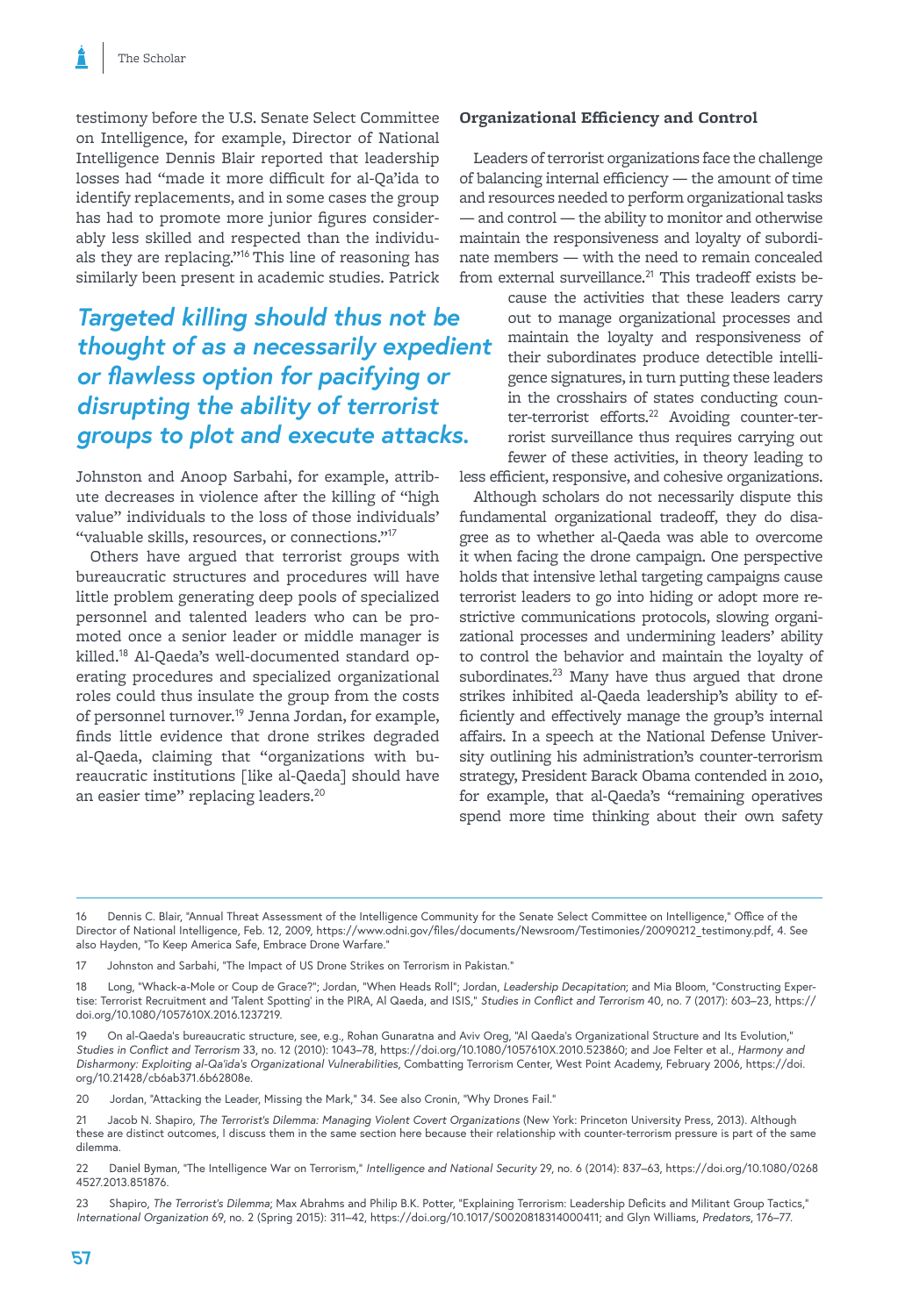than plotting against us."24 Daniel Byman similarly argues that drone strikes could limit al-Qaeda's ability to manage its relationships with its affiliates in Iraq, North Africa, and Yemen.<sup>25</sup> Decreases in leader availability and communications can also undermine organizational cohesion. Drawing on extensive field research, Asfandyar Mir finds that reductions in senior leader activity undermined al-Qaeda's organizational trajectory, to include its ability to retain personnel.<sup>26</sup>

Others have argued that terrorist groups can adopt organizational procedures and decision-making models that allow them to overcome the tradeoffs between organizational security, efficiency, and control.<sup>27</sup> More specifically, terrorist groups can institute decentralized decision-making processes that delegate greater authority further down the chain of command to trusted subordinates, requiring less direct supervision and monitoring from senior leaders for the organization to function.<sup>28</sup> Under these conditions, periods of reduced management activity need not derail the speed of a terrorist group's processes or the responsiveness of its operatives, as wellscreened and highly committed subordinates can proceed without senior-level direction.

A number of studies have, in turn, described al-Qaeda's Pakistan-based organization as being comprised of a centralized decision-making apparatus at senior levels that provides strategic and operational guidance to "strong-willed" and ideologically committed subordinate commanders and affiliates who are given a considerable amount of latitude to execute operations.<sup>29</sup> It is often implicitly or explicitly argued that this would render al-Qaeda's efficiency and control resilient, even when its leaders need to adopt a lower profile and offer less direct supervision. Drawing on an empirical analysis of plots against the West, Paul Cruickshank contends, for example, that al-Qaeda's decentralized structure allowed it to continue plotting and attempting to execute attacks on the West during the drone campaign.<sup>30</sup>

#### **Safe-Haven Viability**

Just as sustaining a terrorist campaign requires skilled personnel and functioning organizational processes, it often also requires safe havens. By safe havens, I refer to physical territory from which groups can plot attacks, train and deploy cadres abroad, and house senior leaders and their families.<sup>31</sup> Whereas policymakers have often asserted that drone strikes might lead al-Qaeda to abandon its safe haven in Pakistan — the FATA — theories of coercive airpower and observed local opposition to drone strikes dispute this claim.

Several analyses suggest drone strikes could erode al-Qaeda's safe haven. As CIA director Michael Hayden noted in 2008, "By making a safe haven feel less safe, we keep al-Qaeda guessing."<sup>32</sup> CIA director Leon Panetta echoed this assessment in 2009, claiming, "Serious pressures have been brought to bear on al-Qaida's leaders in Pakistan's tribal areas … . One measure of our success is that al-Qaida is seeking shelter elsewhere."33 Mir comes closest to evaluating this directly, tracing how the Tehrik-e-Taliban Pakistan and al-Qaeda began to relocate and close some of their "organizational bases" within the FATA due to the drone campaign.<sup>34</sup>

Two lines of analysis would make predictions that conflict with findings and claims discussed above. First, scholarship on coercive airpower has generally

28 Jordan, "When Heads Roll," 728; Johnston, "Does Decapitation Work?" 53; and Daniel Byman "Do Targeted Killings Work?" *Foreign Affairs* 85, no. 2 (March/April 2006): 100, [https://www.foreignaffairs.com/articles/israel/2006-03-01/do-targeted-killings-work.](https://www.foreignaffairs.com/articles/israel/2006-03-01/do-targeted-killings-work)

29 Assaf Moghadam, "How al Qaeda Innovates," *Security Studies* 22, no. 3 (2013): 484, <https://doi.org/10.1080/09636412.2013.816123>; Daveed Gartenstein-Ross and Nathaniel Barr, "How Al-Qaeda Works: The Jihadist Group's Evolving Organizational Design," Hudson Institute, June 1, 2018, <https://www.hudson.org/research/14365-how-al-qaeda-works-the-jihadist-group-s-evolving-organizational-design>.

Paul Cruickshank, The Militant Pipeline: Between the Afghanistan-Pakistan Border Region and the West, 2nd ed., New America Foundation, July 2011, 31, [https://static.newamerica.org/attachments/4358-the-militant-pipeline/Cruickshank\\_Militant\\_Pipeline.a051a39dd3074c998ff04d](https://static.newamerica.org/attachments/4358-the-militant-pipeline/Cruickshank_Militant_Pipeline.a051a39dd3074c998ff04df944ab3064.pdf)[f944ab3064.pdf.](https://static.newamerica.org/attachments/4358-the-militant-pipeline/Cruickshank_Militant_Pipeline.a051a39dd3074c998ff04df944ab3064.pdf)

- 31 Elizabeth Grimm Arsenault and Tricia Bacon, "Disaggregating and Defeating Terrorist Safe Havens," *Studies in Conflict and Terrorism* 38, no. 2 (2015): 85–112, [https://doi.org/10.1080/1057610X.2014.977605.](https://doi.org/10.1080/1057610X.2014.977605)
- 32 James Joyner, "CIA Director Hayden State of al Qaeda Today Transcript," Atlantic Council*,* Nov. 14, 2008, [https://www.atlanticcouncil.](https://www.atlanticcouncil.org/commentary/transcript/cia-director-hayden-state-of-al-qaeda-today-transcript/) [org/commentary/transcript/cia-director-hayden-state-of-al-qaeda-today-transcript/](https://www.atlanticcouncil.org/commentary/transcript/cia-director-hayden-state-of-al-qaeda-today-transcript/).
- 33 Panetta, "AFPAK Drone Strikes Are Only Game in Town," 33.
- 34 Mir, "What Explains Counterterrorism Effectiveness?"

<sup>24</sup> Obama, "Remarks by the President at the National Defense University." See also Joby Warrick and Peter Finn, "CIA Director Says Secret Attacks in Pakistan Have Hobbled al-Qaeda," *Washington Post*, March 18, 2010, [https://www.washingtonpost.com/wp-dyn/content/arti](https://www.washingtonpost.com/wp-dyn/content/article/2010/03/17/AR2010031702558.html?hpid=topnews)[cle/2010/03/17/AR2010031702558.html?hpid=topnews.](https://www.washingtonpost.com/wp-dyn/content/article/2010/03/17/AR2010031702558.html?hpid=topnews)

<sup>25</sup> Daniel Byman, "Buddies or Burdens? Understanding the Al Qaeda Relationship with Its Affiliate Organizations," *Security Studies* 23, no. 3 (2014): 341– 470, [https://doi.org/10.1080/09636412.2014.935228.](https://doi.org/10.1080/09636412.2014.935228)

<sup>26</sup> Mir, "What Explains Counterterrorism Effectiveness?"

<sup>27</sup> Shapiro, The Terrorist's Dilemma, 181–87; and Keith Patrick Dear, "Beheading the Hyrdra? Does Killing Terrorist or Insurgent Leaders Work?" *Defence Studies* 13, no. 3 (2013): 293–337, [https://doi.org/10.1080/14702436.2013.845383.](https://doi.org/10.1080/14702436.2013.845383)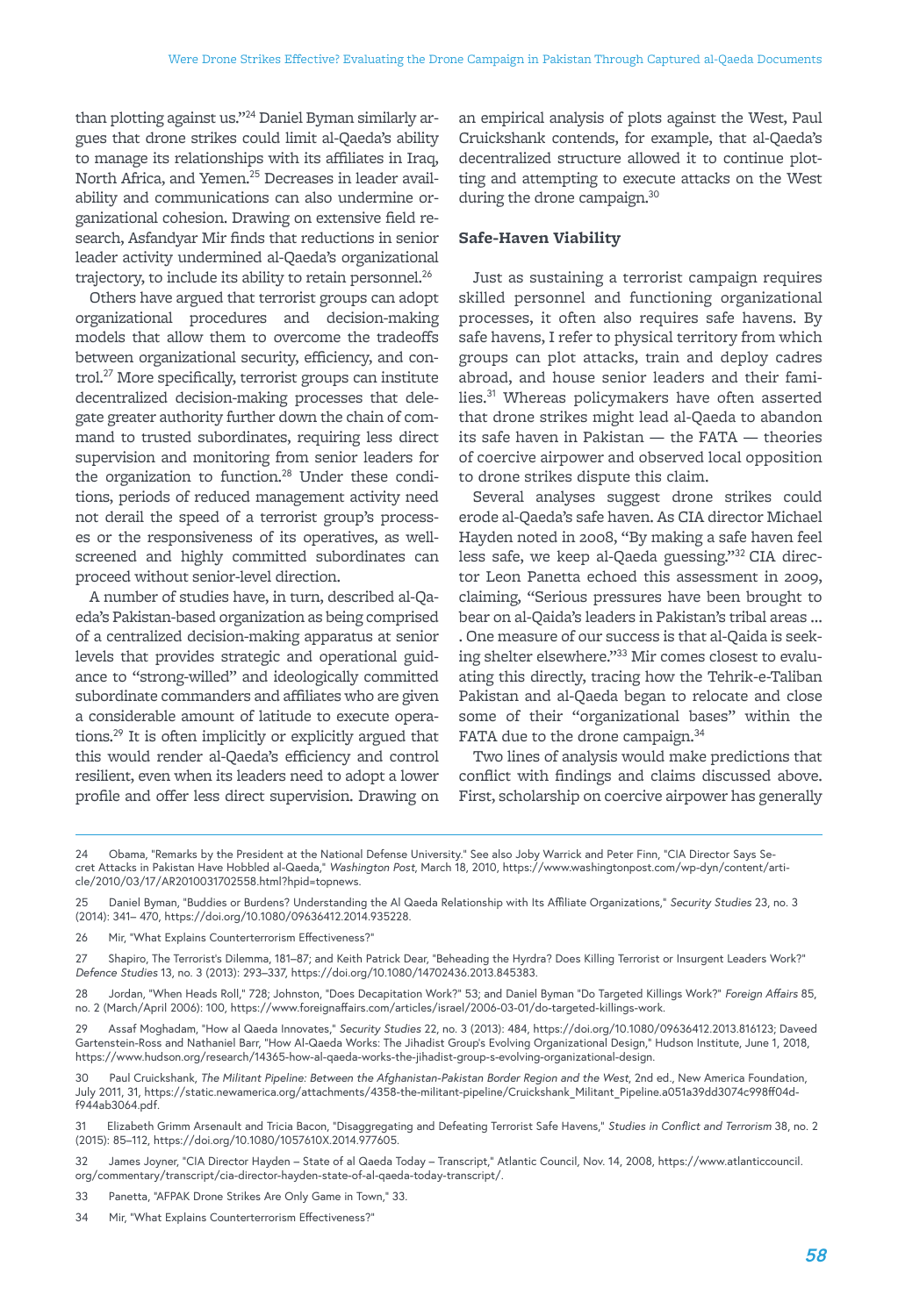found that airstrikes only deny territory to opposing forces when conducted in support of capable and motivated ground units.35 Because the drone campaign in Pakistan was not a component of any combined-arms approach to gaining territorial control in the FATA, this theory would predict that precision strikes would have been unlikely to lead the group to abandon its stronghold. Moreover, although commentators and scholars who find drone strikes to be ineffective do not necessarily make direct claims regarding how they might have affected the strength of al-Qaeda's safe haven in the FATA, several have argued that drone strikes might have served to alienate local populations from the United States.<sup>36</sup> This so-called "blowback effect" could have rendered local Pashtun communities more likely to house or otherwise support militant groups like al-Qaeda, at the very least nullifying any insecurity the group might have felt after a successful strike.<sup>37</sup>

## **Summary**

Policymakers and scholars offer several competing claims regarding the ability of drone strikes to degrade the quality of al-Qaeda's talent pool, reduce its efficiency and control, and erode its safety in the FATA. Because it would require reliable and honest inside accounts from senior al-Qaeda leaders, direct evidence in support of these claims has been fleeting. In the section that follows, I outline my approach to evaluating these predictions, which involves drawing on the vast collection of documents captured in the raid on bin Laden's Abbottabad compound, a repository that offers novel insight into the organizational processes and decision-making of al-Qaeda's senior leadership and one that has not yet been comprehensively reviewed to address this important topic.

## **Research Design**

This study evaluates hypotheses related to the effect of drone strikes on the quality of al-Qaeda's personnel, its organizational efficiency and control, and the viability of its safe haven in the FATA. To provide the best chance of observing these empirical relationships directly, it draws on internal correspondence between al-Qaeda leaders. The use of archival evidence raises the issue not only of the biases and drawbacks of the sources themselves, but of how documentary evidence was sampled and how it will be weighed to make causal claims.<sup>38</sup> The next two sections address these issues in turn.

#### **Source Material**

This study uses Arabic-language correspondence between al-Qaeda operatives from the files captured in the May 2011 raid on bin Laden's compound. A portion of the original Arabic documents, as well as English translations, were declassified in several waves, first through the Combatting Terrorism Center at the West Point Academy in 2012, and then through three separate releases made available via the Office of the Director of National Intelligence. On Nov. 17, 2017, the CIA made the remaining 470,000 recovered files available to the public through what I refer to in this study as the Abbottabad Compound Collection.<sup>39</sup>

Like many archival collections, the Abbottabad Compound Collection is vast, disorganized, and not immediately searchable. It consists of tens of thousands of Arabic-language documents ranging from one to hundreds of pages, without any guide as to each document's significance. Among this collection are religious works, educational materials for children, software manuals, and other miscellany

35 Robert A. Pape, "The Limits of Precision-Guided Air Power," *Security Studies* 7, no. 2 (1997): 93–114, [https://doi.](https://doi.org/10.1080/09636419708429343) [org/10.1080/09636419708429343](https://doi.org/10.1080/09636419708429343); and Stephen Biddle, "Allies, Airpower, and Modern Warfare: The Afghan Model in Afghanistan and Iraq," *International Security* 30, no. 3 (Winter 2005/06): 161–76,<https://doi.org/10.1162/isec.2005.30.3.161>.

37 For descriptions and critiques of the blowback hypothesis, see Aqil Shah, "Do US Drone Strikes Cause Blowback? Evidence from Pakistan and Beyond," *International Security* 42, no. 4 (Spring 2018): 47–84, [https://doi.org/10.1162/isec\\_a\\_00312](https://doi.org/10.1162/isec_a_00312); C. Christine Fair, Karl Kaltenthaler, and William J. Miller, "Pakistani Opposition to American Drone Strikes," *Political Science Quarterly* 131, no. 2 (2016): 387–419, [https://doi.org/10.1002/](https://doi.org/10.1002/polq.12474) [polq.12474;](https://doi.org/10.1002/polq.12474) and Glyn Williams, *Predators*, 185–212.

38 For a discussion of these issues, see Colin Elman and John M. Owen eds., "Symposium on Process Tracing: Note to Reader," *Security Studies* 24, no. 2 (2015): 199–375, [https://doi.org/10.1080/09636412.2015.1036580.](https://doi.org/10.1080/09636412.2015.1036580)

<sup>36</sup> *Living Under Drones: Death, Injury, and Trauma to Civilians from US Drone Practices in Pakista*n, International Human Rights and Conflict Resolution Clinic at Stanford Law School and Global Justice Clinic at NYU School of Law, September 2012, [https://www-cdn.law.stanford.edu/](https://www-cdn.law.stanford.edu/wp-content/uploads/2015/07/Stanford-NYU-Living-Under-Drones.pdf) [wp-content/uploads/2015/07/Stanford-NYU-Living-Under-Drones.pdf;](https://www-cdn.law.stanford.edu/wp-content/uploads/2015/07/Stanford-NYU-Living-Under-Drones.pdf) Peter Bergen and Katherine Tiedemann, "Washington's Phantom War: The Effects of the U.S. Drone Program in Pakistan," *Foreign Affairs* 90, no. 4 (July/August 2011): 12–28, [https://www.foreignaffairs.com/articles/paki](https://www.foreignaffairs.com/articles/pakistan/2011-07-01/washingtons-phantom-war)[stan/2011-07-01/washingtons-phantom-war](https://www.foreignaffairs.com/articles/pakistan/2011-07-01/washingtons-phantom-war); "US Drone War Delivers Results, but at What Price?" *Dawn*, Jan. 10, 2010, [https://www.dawn.com/](https://www.dawn.com/news/911327) [news/911327](https://www.dawn.com/news/911327); and David Kilcullen and Andrew McDonald Exum, "Death From Above, Outrage Down Below," May 16, 2009, *New York Times*, [https://](https://www.nytimes.com/2009/05/17/opinion/17exum.html) [www.nytimes.com/2009/05/17/opinion/17exum.html](https://www.nytimes.com/2009/05/17/opinion/17exum.html).

<sup>39</sup> Unless otherwise noted, I rely on the original Arabic-language material in this paper, and with only a few exceptions, provide links to the material in the Abbottabad Compound Collection (ACC) repository. Before accessing the ACC documents, readers should note its disclaimer: "[P] lease understand that this material was seized from a terrorist organization. Out of an abundance of caution we took the site down to resolve technical issues associated with the initial posting – and to remove additional detected malware – but we cannot guarantee that all malware has been removed." See "November 2017 Release of CIA Abbottabad Material," Central Intelligence Agency, accessed Dec. 7, 2021, [https://www.cia.](https://www.cia.gov/library/abbottabad-compound/index.html) [gov/library/abbottabad-compound/index.html](https://www.cia.gov/library/abbottabad-compound/index.html).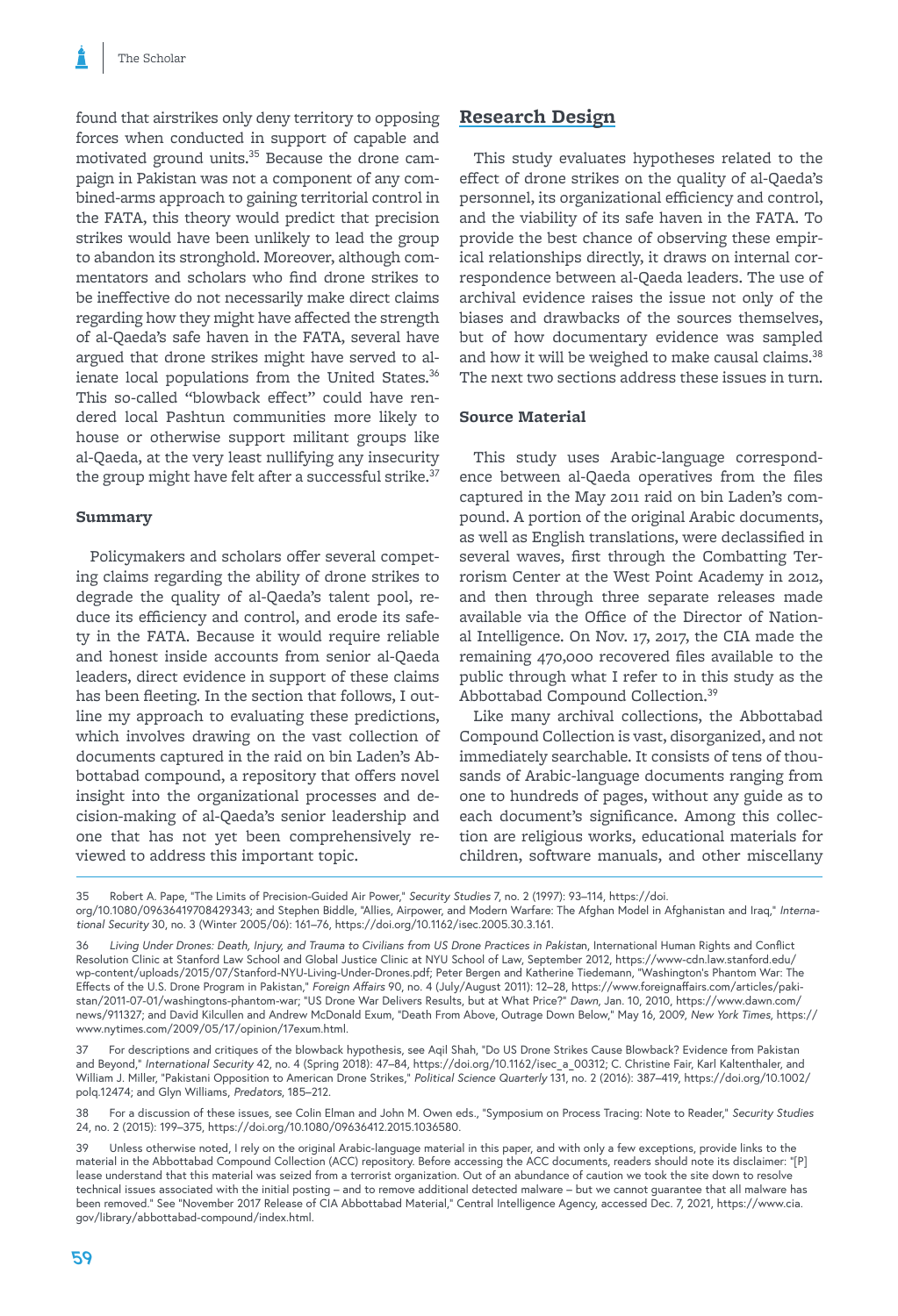that are of little utility for addressing the topic of this study. Because reading all of the material in this collection was not feasible, I draw on only a sample of the documents for this study.

Any sampling strategy creates the prospect of bias. If my approach were more likely to create a corpus of documents reflecting either al-Qaeda's resilience or its vulnerability, it would naturally call into question the study's findings.<sup>40</sup> To guard against this, I culled the thousands of documents in several steps. First, I drew on those documents already released by the Combatting Terrorism Center and the Office of the Director of National Intelligence to gain an initial baseline of the modal length, formatting, and key Arabic words used in al-Qaeda correspondence. I then created a broader, searchable archive of the entire collection of the over 25,000 Word, PDF, and Excel documents released by the CIA. I searched this larger set of documents using al-Qaeda leaders' names and *kunyas* (nicknames), as well as several other key terms, ranging from the very general (e.g., message, martyrdom, Waziristan) to the very specific (e.g., drones, bombings, targeting, security precautions), that would likely be used in official al-Qaeda correspondence. As my collection of relevant al-Qaeda documents grew, I created new search terms and included more names of al-Qaeda leaders before repeating the process. Although these searches often yielded documents of varying lengths, no documents that were relevant to this study exceeded 100 pages. I then sorted the full document collection by document length and scanned through all of those that were 100 pages or less to gather any that were missed in the key word searches. In the process, I gathered additional key words to again search in the full, unfiltered collection.

In total, the collection I used for this study consists of over 400 Arabic-language documents. The content of these documents varies. Just over 250 of them were correspondences to, from, or between senior al-Qaeda leaders. These deal with a range of topics, including personnel promotions, the behavior of affiliates, and external operations. The collection also includes around 100 documents that are routine correspondence between al-Qaeda family members. The

remaining documents are a mix of draft statements, budgets, manuals, and longer-form reports commissioned or written by al-Qaeda's upper echelons.

This 400-document collection provides unparalleled insight into the internal machinations of a highly clandestine organization, but still has important limitations that I have tried to remedy wherever possible. First, written communications could reflect the personal biases, idiosyncrasies, or misperceptions of their authors, some of whom may have strategic incentives to misrepresent information they are passing to their leaders. $41$  To address this concern, I draw on multiple pieces of correspondence involving different al-Qaeda leaders for my empirical observations, when available, while also noting whether and how individual senior leaders' assessments and behavior changed over time as the drone campaign proceeded.

Next, the Abbottabad Compound Collection can only offer systematic information on the upper echelons of al-Qaeda's Pakistan-based leadership prior to May 2011. As such, I cannot conclude from these documents that al-Qaeda's affiliates or associates were similarly robust or otherwise vulnerable to drone strikes. I also cannot rule out the possibility that correspondence occurring at lower levels of the organization, through other means, or after May 2011 might conflict with these assessments.

Finally, although the documents released by the CIA in late 2017 only excluded those that were protected by copyright, as well as pornography, duplicate files, and files whose release "would directly damage efforts to keep the nation secure," the documents may have been censored or deleted by the terrorist group itself.<sup>42</sup> Even a cursory examination of the documents captured in Abbottabad, however, strongly suggests that bin Laden failed to censor or delete sensitive documents, even when asked to do so. The documents refer to many issues that the group likely never intended to be public, including its dealings with the Islamic Republic of Iran, the movement of bin Laden's family members, and preparations for external operations targeting the West.<sup>43</sup> The collection also includes messages and topics that were explicitly marked as "very secret"

<sup>40</sup> Christopher Darnton, "Archives and Inference: Documentary Evidence in Case Study Research and the Debate Over U.S. Entry Into World War II," *International Security* 42, no. 3 (Winter 2017/2018): 102–04, [https://doi.org/10.1162/ISEC\\_a\\_00306](https://doi.org/10.1162/ISEC_a_00306).

<sup>41</sup> Alexander L. George, and Andrew Bennett, *Case Studies and Theory Development in the Social Sciences* (Cambridge, MA: MIT Press 2005), 99–105.

<sup>42</sup> CIA, "November 2017 Release of Abbottabad Compound Material."

<sup>43</sup> See, e.g., Nelly Lahoud, *Al-Qaeda's Contested Relationship with Iran*, New America Foundation, 2018, 32–34, [https://www.newamerica.](https://www.newamerica.org/international-security/reports/al-qaidas-contested-relationship-iran/) [org/international-security/reports/al-qaidas-contested-relationship-iran/](https://www.newamerica.org/international-security/reports/al-qaidas-contested-relationship-iran/); "From Unknown to Azmray," May 16, 2010, ACC document number 1ECE8568B66778A94A88FB1904452E58, [https://www.cia.gov/library/abbottabad-compound/1E/1ECE8568B66778A94A88FB1904452E58\\_](https://www.cia.gov/library/abbottabad-compound/1E/1ECE8568B66778A94A88FB1904452E58_لاز.pdf)الز. [pdf;](https://www.cia.gov/library/abbottabad-compound/1E/1ECE8568B66778A94A88FB1904452E58_لاز.pdf) and Abd al-Hafiz al-Muhajir, "The External [Operations Branch] Report," March 6, 2008, ACC document number 3852490345ED77B6AEE-2CA671AE904B4, [https://www.cia.gov/library/abbottabad-compound/38/3852490345ED77B6AEE2CA671AE904B4\\_](https://www.cia.gov/library/abbottabad-compound/38/3852490345ED77B6AEE2CA671AE904B4_تقرير_الخارجى.pdf)اخلارجى\_تقرير.pdf.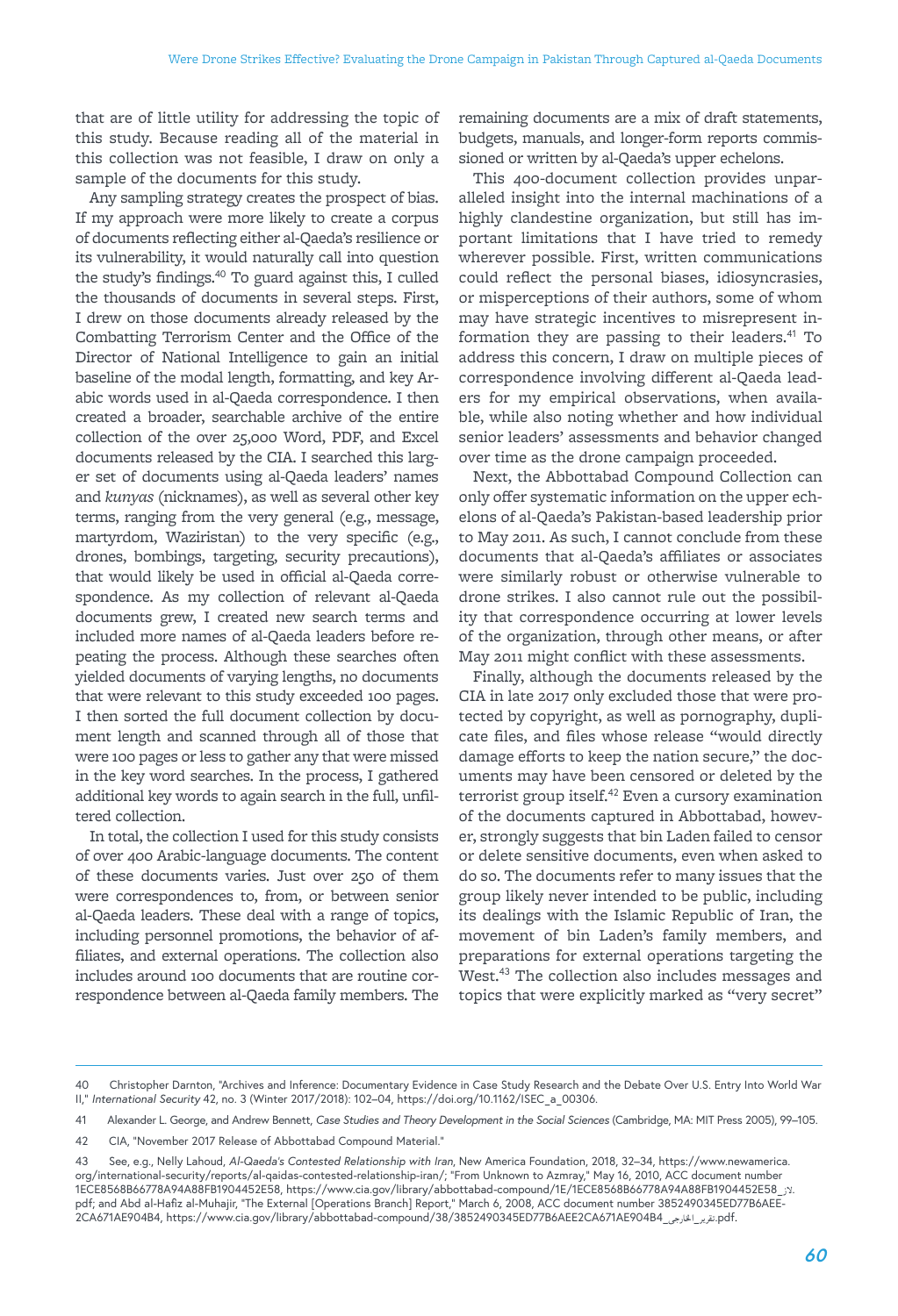## *Table 1: Variables and Indicators*

| <b>VARIABLE</b>                              | <b>INDICATORS</b>                                                                                        |
|----------------------------------------------|----------------------------------------------------------------------------------------------------------|
| <b>Personnel Quality</b>                     | Execution of planned succession                                                                          |
|                                              | Reservations about replacements' qualifications                                                          |
|                                              | General concerns with available bench of leaders, skilled personnel,<br>or other specialists             |
| <b>Organizational Efficiency and Control</b> | Reduction in frequency of meetings, movement of personnel,<br>or communications                          |
|                                              | Defections, insubordination, or opportunism by middle- and lower-tier<br>operatives or affiliated groups |
| Safe-Haven Viability                         | Redirection of incoming personnel                                                                        |
|                                              | Partial or complete evacuation                                                                           |
|                                              | Perceived changes in local support                                                                       |

or where the sender instructed the reader to destroy the message upon reading it.<sup>44</sup>

Ultimately, the Abbottabad collection provides an authoritative, but still incomplete and likely flawed, archival source. I made every effort to minimize these flaws through a multi-tiered sampling approach, using multiple sources of correspondence for my observations, and exploiting temporal variance in individual al-Qaeda operatives' assessments for causal leverage. Where possible, I also draw on complementary evidence from other sources, to include recent secondary works tracing al-Qaeda's post-9/11 history. I turn next to my approach to using this evidence to measure my outcome variables in the section that follows.

## **Measuring Outcomes**

This study evaluates the relationship between drone strikes and al-Qaeda's quality of personnel, organizational efficiency and control, and safe-haven viability. Each of these outcomes has observable indicators that should manifest themselves in al-Qaeda's internal correspondence. Table 1 summarizes these indicators.

I code any changes in the depth of al-Qaeda's

pool of qualified personnel using several criteria. First, I assess al-Qaeda succession plans executed after the loss of operational and strategic leaders. If al-Qaeda failed to nominate a replacement for an individual killed in a drone strike, it would suggest that its human capital may have been depleted. Second, when nominees are put forward, I trace any reservations that al-Qaeda operatives express about that individual's qualifications or subsequent performance in the position. Beyond the context of succession or the competence of specific replacements, I also weigh any general concerns that al-Qaeda senior leaders express regarding the availability or capability of its bench of leaders, skilled personnel, or other specialists.

The second set of outcomes that I examine relate to al-Qaeda's organizational efficiency and senior leaders' control over subordinates. To assess whether drone strikes affected these dimensions of al-Qaeda's organizational performance, I take into account any recommended and institutionalized reductions in the frequency of meetings, movement of personnel or resources, or communications. I then assess whether there were any subsequent delays in decision-making or slowing of organizational procedures. With respect to internal control, I seek

<sup>44</sup> See, e.g., "From Zamray to Younis," March 17, 2010, ACC document number C32390D424573A101D3BCBA92395007E, [https://www.cia.gov/](https://www.cia.gov/library/abbottabad-compound/C3/C32390D424573A101D3BCBA92395007E_الشيخ_يونس_الرسالة_الثانية.pdf) [library/abbottabad-compound/C3/C32390D424573A101D3BCBA92395007E](https://www.cia.gov/library/abbottabad-compound/C3/C32390D424573A101D3BCBA92395007E_الشيخ_يونس_الرسالة_الثانية.pdf)الشيغـــيونس\_الرسالقالثانيقــــــــــــــــــــ<br>Wery Secret – Erase or Erase the Names after Receiving It," Undated, ACC document number B0B78B5F4347E19C71C44 عنـــالشايخــأيضاـــــــــري\_ــللغايةـــيُحذفـــأو\_ـيحذفــــمنمـــالأسما بـــبعد\_2DBDFa347E19C71C44185DB303ED5 الاطلاعــعليه(pdf; and "From Unknown to Azmray," May 16, 2010.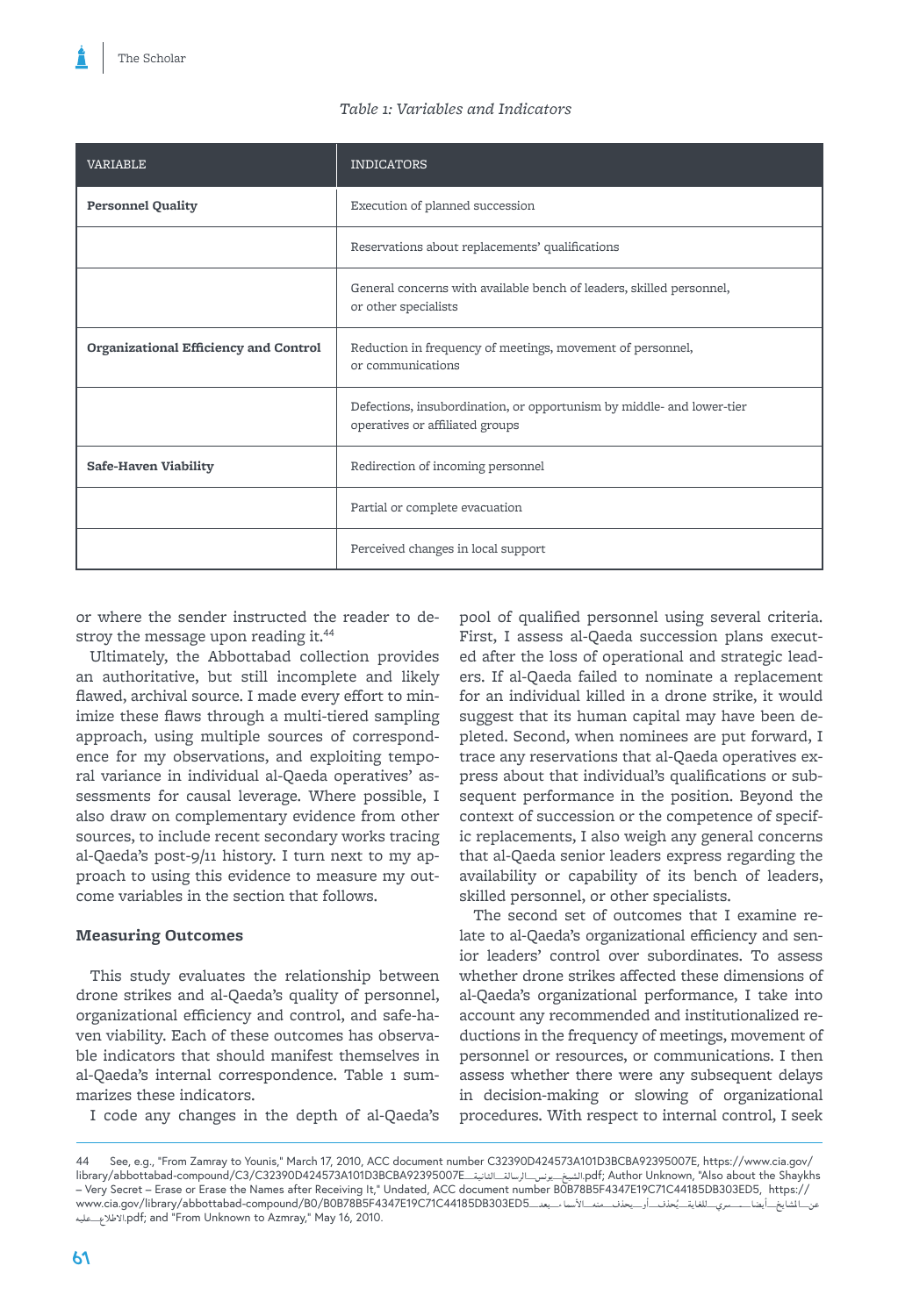evidence of any dissension within al-Qaeda's ranks — whether in the form of defections, insubordination, or an increase in opportunistic behavior by al-Qaeda members — that follows or coincides with reductions in senior leader availability.

Finally, I consider a number of observable activities by al-Qaeda to be indicative of a change in the group's reliance on the FATA. The first of these is the redirection of any incoming personnel from the tribal areas to other regions, either within Pakistan or further afield. Second is any effort to permanently relocate select personnel, families, or operational components and activities from the FATA, or any authorizations and concrete steps toward a complete evacuation from the region. Third, and more broadly, is any post-strike changes in local support for al-Qaeda, whether in the form of providing sanctuary, funding, materiel, or new recruits.

When al-Qaeda leaders make opposite reflections or decisions, I surmise that drone strikes failed to degrade this dimension of al-Qaeda's organizational capabilities or behavior.<sup>45</sup> Where reflections related to these variables are altogether absent from al-Qaeda's correspondence, I assume that this dimension of al-Qaeda's organizational capability, performance, or perception was unaffected by drone strikes.<sup>46</sup>

The goal of this analysis is to attribute these outcomes to drone strikes, rather than other concurrent and potentially confounding counter-terrorism instruments. I rely on two types of inferential approaches to do so. First, I seek direct, "smoking-gun" evidence wherein al-Qaeda explicitly attributes shortages of skilled personnel, a slowing of organizational procedures, inability to exert command and control over its components or personnel, or a reduction in the viability of its FATA safe haven to drone strikes.<sup>47</sup> Of course, smoking-gun

evidence is rare in archival research, and its absence may not necessarily disprove a hypothesis.<sup>48</sup> I also identify evidence that fulfills a "hoop test," wherein al-Qaeda mentions these challenges, but does not directly attribute them to drone strikes.<sup>49</sup> Where I employ this type of evidence, I provide context to plausibly rule out alternative causes and highlight any uncertainty I have regarding the role of drone strikes in producing those effects.

## **Empirical Analysis**

This section evaluates the extent to which drone strikes degraded the quality of al-Qaeda's human resources, organizational processes, and safe haven. It begins with an overview of al-Qaeda's presence and activities in Pakistan's tribal areas and temporal patterns in U.S. drone strikes. It then evaluates how these strikes influenced al-Qaeda's organizational behavior and capabilities in turn.

## **Al-Qaeda Central and U.S. Drone Strikes in Pakistan's Northwest Frontier**

In the wake of the 9/11 attacks and the subsequent fall of the Taliban's Islamic Emirate, al-Qaeda's leaders and their families dispersed.<sup>50</sup> Some senior operatives, not to mention members of bin Laden's family, fled to Iran, where they were first offered limited sanctuary but were eventually arrested by Iranian authorities.<sup>51</sup> Other al-Qaeda operatives moved into Pakistan's urban centers, including Karachi, Lahore, and Rawalpindi, where they continued to plot attacks against Western targets.52 Al-Qaeda's operational activities in Pakistan's cities drew notice from Pakistani and U.S.

<sup>45</sup> These include, for example, an affirmation of a successor's qualifications or subsequent strong performance, assessments that organizational processes are functioning at a normal pace, as well as expressions of safety or comfort in the FATA.

Notably, this approach to interpreting an absence of evidence could bias the results against pessimistic theories of drone strikes' effectiveness. That is, the possibility exists that al-Qaeda was still struggling with these challenges, but simply did not express these difficulties in their internal correspondence.

<sup>47</sup> On the use of qualitative evidence for causal inference, see David Collier, "Understanding Process Tracing," *PS: Political Science & Politics* 44, no. 4 (October 2011): 823–30, [https://doi.org/10.1017/S1049096511001429.](https://doi.org/10.1017/S1049096511001429)

<sup>48</sup> Jack Snyder, "Active Citation: In Search of Smoking Guns or Meaningful Context?" *Security Studies* 23, no. 2 (2014): 708–14, [https://doi.org/1](https://doi.org/10.1080/09636412.2014.970409) [0.1080/09636412.2014.970409.](https://doi.org/10.1080/09636412.2014.970409)

<sup>49</sup> James Mahoney, "The Logic of Process Tracing in the Social Sciences," *Sociological Methods and Research* 41, no 4 (2012): 570–97, [https://](https://doi.org/10.1177/0049124112437709) [doi.org/10.1177/0049124112437709](https://doi.org/10.1177/0049124112437709).

<sup>50</sup> On al-Qaeda's pre-9/11 evolution, see, e.g., Kim R. Cragin, "Early History of Al-Qa'ida," *The Historical Journal* 51, no. 4 (December 2008): 1047–67, [https://doi.org/10.1017/S0018246X08007188;](https://doi.org/10.1017/S0018246X08007188) and Steve Coll, *Ghost Wars: The Secret History of the CIA, Afghanistan and Bin Laden, from the Soviet Invasion to September 10, 2001* (New York: Penguin, 2005).

<sup>51</sup> On al-Qaeda's time in Iran, see, e.g., Cathy Scott-Clark and Adrian Levy, *The Exile: The Stunning Inside Story of Osama bin Laden and Al Qaeda in Flight* (New York: Bloomsbury Press, 2017); Assaf Moghadam, *Nexus of Global Jihad: Understanding Cooperation Among Terrorist Actors* (New York: Columbia University Press, 2017), 195–221; and Bryce Loidolt, "Al-Qaeda's Iran Dilemma: Evidence from the Abbottabad Records," *Studies in Conflict and Terrorism*, (2020), [https://doi.org/10.1080/1057610X.2020.1780011.](https://doi.org/10.1080/1057610X.2020.1780011)

<sup>52 &</sup>quot;In Search of Al Qaeda: Interview with Pervez Musharraf," *PBS Frontline*, Sept. 23, 2002, [https://www.pbs.org/wgbh/pages/frontline/shows/](https://www.pbs.org/wgbh/pages/frontline/shows/search/interviews/musharraf.html) [search/interviews/musharraf.html](https://www.pbs.org/wgbh/pages/frontline/shows/search/interviews/musharraf.html).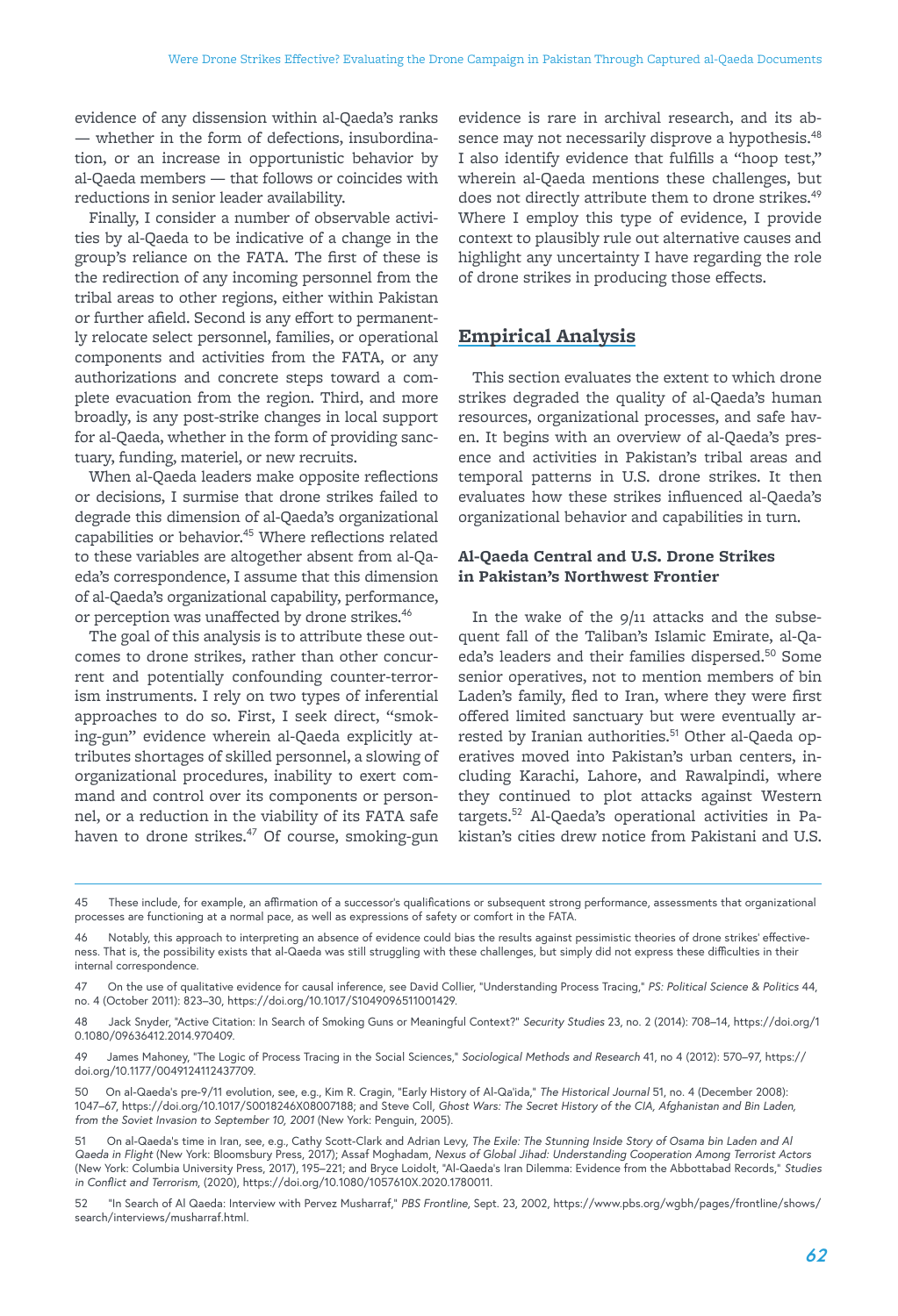authorities, and a number of subsequent arrests led al-Qaeda to flee to Pakistan's tribal areas.<sup>53</sup>

From its safe haven in Pakistan's tribal regions, al-Qaeda's senior leaders carried out a number of activities. Al-Qaeda directly supported operations in Afghanistan, Pakistan, and the West. Afghanistan and Pakistan operations appeared to consume the lion's share of al-Qaeda's budget, according to the group's financial manager and senior lieutenant Sheikh Saeed, who reported to bin Laden in early 2010 that "the bulk of our budget –approximately 80% -is spent on work inside Afghanistan and Pakistan."<sup>54</sup> Al-Qaeda also used Pakistan's tribal areas as a platform from which it could plan, direct, and support external operations against the West. These types of attacks remained important for bin Laden, who declared to his closest lieutenants, "The most important activities the [al-Qaeda] Organization can carry out are operations that directly affect the security and economy of all of the American people … . Operations inside America and targeting oil abroad … are among the strongest and fastest ways to affect the [American] people."<sup>55</sup>

Al-Qaeda senior leaders in Pakistan also issued internal guidance and sent material support to, and otherwise interacted with, affiliated and associated groups.56 To help manage affiliates, bin Laden formulated what he referred to as his "General Policy" (*al-Siyasa al-Ama*), guidance that was circulated to

al-Qaeda franchises and declared that al-Qaeda's focus was the "bigger external enemy before the internal [enemy]."<sup>57</sup> Beyond its formal affiliates, al-Qaeda leaders in Pakistan also issued advice to and otherwise engaged with the Afghan Taliban and Tehrik-e-Taliban Pakistan, among others.<sup>58</sup>

Finally, al-Qaeda's leadership spent an extensive amount of effort in the tribal areas drafting and producing audio, video, and written statements and reports through its propaganda wing, *al-Sahab*. Al-Qaeda senior leaders indeed circulated guidance to members active in media production, providing instruction on appropriate content and tone.59 Al-Qaeda leaders also proofread and provided peer-review comments on each other's statements and written products.<sup>60</sup>

By early 2004, the United States learned from captured al-Qaeda operative Hassan Ghul that scores of Arab men, including senior al-Qaeda operatives Sheikh Saeed, Abd al Hadi al Iraqi, and the eventual head of external operations Hamza al Rabia, had settled in or regularly visited Shakai, South Waziristan.<sup>61</sup> According to Ghul, al-Qaeda leaders had established a training infrastructure in the area and were also in contact with Abu Musab al Zarqawi.<sup>62</sup> As reported by Pakistan's minister of interior in 2004, "Shakai had become a base for Al Qaeda, and it was used as a training and a transit camp by Al Qaeda."<sup>63</sup>

56 On al-Qaeda's management of affiliates, see Barak Mendelsohn, *The al-Qaeda Franchise: The Expansion of al-Qaeda and its Consequences* (Oxford, UK: Oxford University Press, 2015); and Byman, "Buddies or Burdens?"

57 "From Zamray to Hajji Uthman," Jan. 31, 2010, ACC document number 5B5F57F3E7AE55451338F2C019895326, [https://www.cia.gov/library/](https://www.cia.gov/library/abbottabad-compound/5B/5B5F57F3E7AE55451338F2C019895326_السابقة_الحاج_عثمان.pdf) [abbottabad-compound/5B/5B5F57F3E7AE55451338F2C019895326\\_](https://www.cia.gov/library/abbottabad-compound/5B/5B5F57F3E7AE55451338F2C019895326_السابقة_الحاج_عثمان.pdf)عثمان\_احلاج\_السابقة.pdf. This guidance was sent to al-Qaeda in the Arabian Peninsula in July 2010. See "From Attiya to Abu Basir," July 18, 2010, ACC document number 9B1BB19077B6EE6EBD574DF6663B52C8, [https://www.cia.](https://www.cia.gov/library/abbottabad-compound/9B/9B1BB19077B6EE6EBD574DF6663B52C8_إلى%20الأخ%20الحبيب%20أبي%20بصير%20ــ%206شعبان1431.pdf) [gov/library/abbottabad-compound/9B/9B1BB19077B6EE6EBD574DF6663B52C8\\_1341](https://www.cia.gov/library/abbottabad-compound/9B/9B1BB19077B6EE6EBD574DF6663B52C8_إلى%20الأخ%20الحبيب%20أبي%20بصير%20ــ%206شعبان1431.pdf)شعبان602%ــ02%بصير02%أبي02%احلبيب02%األخ02%إلى.pdf.

58 See, e.g., "From Mahmud al-Hassan (Attiyatallah) and Abu Yahya to Hakimullah Mehsud," Dec. 3, 2010, ACC document number 411DB8B7D9B106CB96A0B0669CC87357, [https://www.cia.gov/library/abbottabad-compound/41/411DB8B7D9B106CB96A0B0669CC87357\\_](https://www.cia.gov/library/abbottabad-compound/41/411DB8B7D9B106CB96A0B0669CC87357_إلى_الأخ_حكيم_الله_محسود_ـ_27ذو_الحجة1431.pdf)\_اللهب 1341احلجة\_ذو72\_[ـ\\_محسود](https://www.cia.gov/library/abbottabad-compound/41/411DB8B7D9B106CB96A0B0669CC87357_إلى_الأخ_حكيم_الله_محسود_ـ_27ذو_الحجة1431.pdf).pdf; and "From Usama bin Muhammad bin Ladin to Emir al-Mu'mineen," Dec. 4, 2010, ACC document number F6C4C6774A-EA0CFDE0457CD218CDD21A, [https://www.cia.gov/library/abbottabad-compound/F6/F6C4C6774AEA0CFDE0457CD218CDD21A\\_](https://www.cia.gov/library/abbottabad-compound/F6/F6C4C6774AEA0CFDE0457CD218CDD21A_إلى_صاحب_الطيب.pdf)الطيب\_صاحب\_إلى. [pdf.](https://www.cia.gov/library/abbottabad-compound/F6/F6C4C6774AEA0CFDE0457CD218CDD21A_إلى_صاحب_الطيب.pdf)

<sup>53 &</sup>quot;Committee Study of the Central Intelligence Agency's Detention and Interrogation Program," United States Senate Select Committee on Intelligence, Dec. 9, 2014, [https://www.intelligence.senate.gov/sites/default/files/publications/CRPT-113srpt288.pdf,](https://www.intelligence.senate.gov/sites/default/files/publications/CRPT-113srpt288.pdf) 217–301; and Rohan Gunaratna and Anders Nielsen, "Al Qaeda in the Tribal Areas of Pakistan and Beyond," *Studies in Conflict and Terrorism* 31, no. 9 (2008): 782, [https://doi.](https://doi.org/10.1080/10576100802291568) [org/10.1080/10576100802291568](https://doi.org/10.1080/10576100802291568).

<sup>54 &</sup>quot;From H Uthman to Azmray," March 8, 2010, ACC document number 3B239CE2F97DFE3326836017E31A16E7, [https://www.cia.gov/library/](https://www.cia.gov/library/abbottabad-compound/3B/3B239CE2F97DFE3326836017E31A16E7_lمن_عثمان_لأزمراي_ربيع_أول.pdf) abbottabad-compound/3B/3B239CE2F97DFE3326836017E31A16E7\_أولاكمabbottabad-compound/3B/3B239CE2F97DFE3326836017E

<sup>55 &</sup>quot;From Zamray to al-Hajj Uthman and Shaykh Mahmud," 2010, ACC document number 96FA650E29F645E8520643BFB576E5EE, [https://www.](https://www.cia.gov/library/abbottabad-compound/96/96FA650E29F645E8520643BFB576E5EE_الحاج_عثمان_والشيخ_محمود.pdf) .eia.gov/library/abbottabad-compound/96/96FA650E29F645E8520643BFB576E5EE\_محتمان\_والشيخ\_محمود\_cia.gov/library/abbottabad-compound/96/96FA650E29F645E8520643BFB576E5EE

<sup>59</sup> Al-Qaeda General Command / Attiyatallah Abu Abd al-Rahman, "Directions for the Jihadi Media Work," February 2010, ACC document number 61A067B1CAFCF960A51D1C7F1580FE4B, [https://www.cia.gov/library/abbottabad-compound/61/61A067B1CAFCF960A51D1C7F1580FE4B\\_](https://www.cia.gov/library/abbottabad-compound/61/61A067B1CAFCF960A51D1C7F1580FE4B_توجيهات_في_العمل_الإعلامي_الجهادي.pdf) [اجلهادي\\_اإلعالمي\\_العمل\\_في\\_توجيهات](https://www.cia.gov/library/abbottabad-compound/61/61A067B1CAFCF960A51D1C7F1580FE4B_توجيهات_في_العمل_الإعلامي_الجهادي.pdf).pdf; Abu Yahya al-Libi, "Private Message to the Brothers in the Jihadi Media," March 29, 2010, ACC document number B861A02324FB7280C18E410AB7EE8E72, [https://www.cia.gov/library/abbottabad-compound/B8/B861A02324FB7280C18E410AB7EE8E72\\_](https://www.cia.gov/library/abbottabad-compound/B8/B861A02324FB7280C18E410AB7EE8E72_جنود_الإعلام.pdf)\_جنود .pdf.[اإلعالم](https://www.cia.gov/library/abbottabad-compound/B8/B861A02324FB7280C18E410AB7EE8E72_جنود_الإعلام.pdf)

<sup>60 &</sup>quot;From Mahmud to Unknown," March-April 2008, ACC document number 69B691FDEAE0E0CF542E8A19545DE186, [https://www.cia.gov/](https://www.cia.gov/library/abbottabad-compound/69/69B691FDEAE0E0CF542E8A19545DE186_تعليق_محمود_على_تعليقات_الإخوة_الكرام_على_رسالة_الإيمان.pdf) .<br>.pdf تعليق\_محمود\_على\_تعليقات\_الإخوة\_الكرام\_على\_رسالة\_الإيمان\_1896019542E8A19545DE186. ابعلى المحمود\_على\_تعليقات

<sup>61 &</sup>quot;Committee Study of the Central Intelligence Agency's Detention and Interrogation Program," 370–75.

<sup>62 &</sup>quot;Committee Study of the Central Intelligence Agency's Detention and Interrogation Program," 373–74. See also Gunaratna and Nielsen, "Al Qaeda in the Tribal Areas of Pakistan and Beyond," 783–84.

<sup>63</sup> Salman Masood, "Pakistan Detains Ex-Qaeda Head's Nephew and 9 with Terror Ties," *New York Times*, June 14, 2004, [https://www.nytimes.](https://www.nytimes.com/2004/06/14/world/pakistan-detains-ex-qaeda-head-s-nephew-and-9-with-terror-ties.html) [com/2004/06/14/world/pakistan-detains-ex-qaeda-head-s-nephew-and-9-with-terror-ties.html](https://www.nytimes.com/2004/06/14/world/pakistan-detains-ex-qaeda-head-s-nephew-and-9-with-terror-ties.html).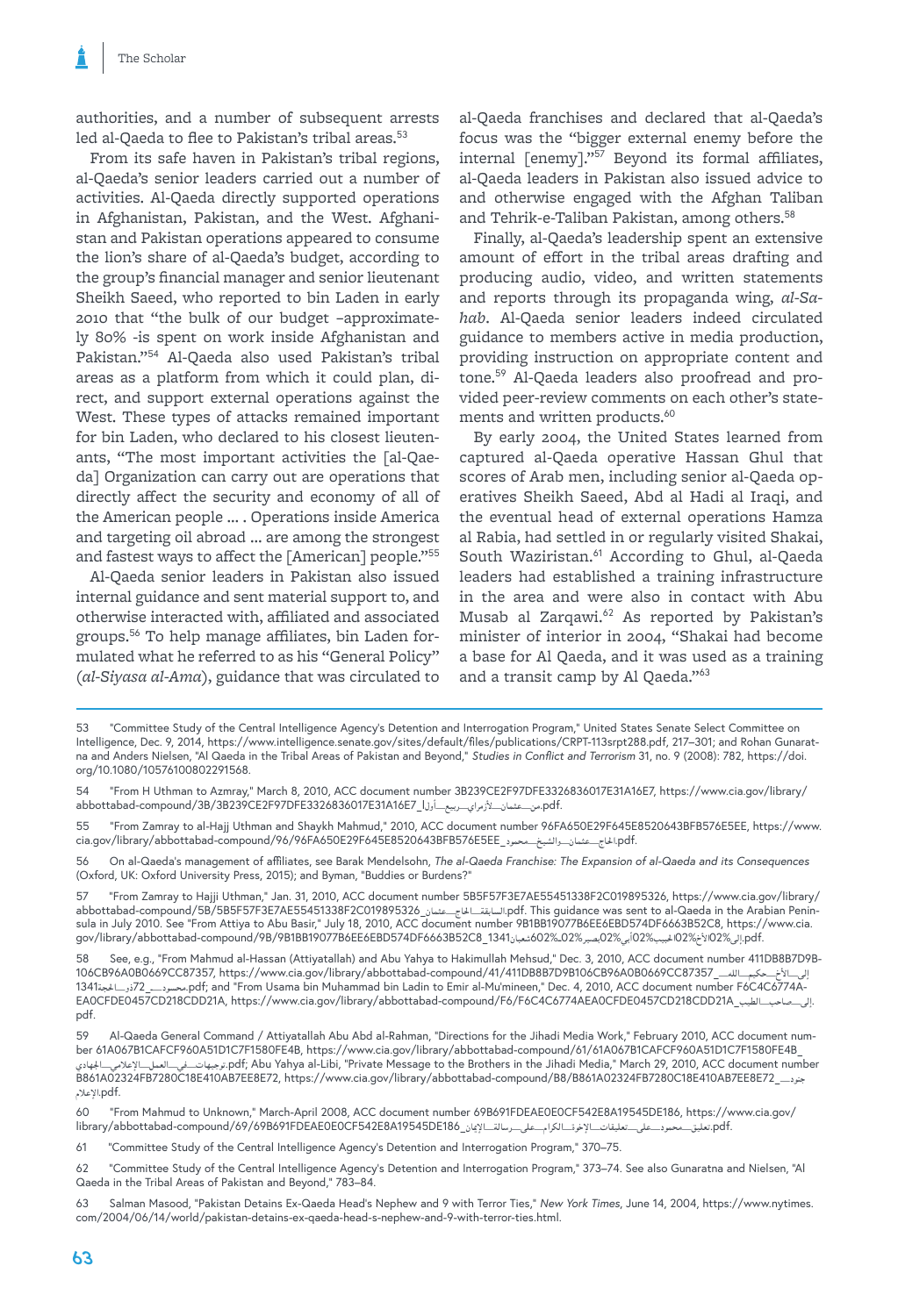

*Figure 1. Monthly U.S. Drone Strikes in Pakistan, April 2004 – May 2011*

After a Pakistani military offensive and an ill-fated peace accord, known as the Shakai Agreement, U.S. drone strikes in Pakistan's tribal region began in June 2004, reportedly killing Pakistani militant Nek Mohammed.64 After Mohammed's death and the dispersal of al-Qaeda beyond South Waziristan, several subsequent strikes targeted senior al-Qaeda leaders as well as militants organizing cross-border attacks into Afghanistan.<sup>65</sup> As the United States honed its approach to collecting and synthesizing information gained from overhead surveillance, technical means, and human informants, by 2008 it also had eased operational constraints on drone strikes and eventually expanded the campaign to more regularly target militants carrying out attacks in Pakistan.<sup>66</sup>

Figure 1 draws on the New America Foundation

drone strike database to illustrate the increasing frequency of U.S. drone strikes in Pakistan's tribal areas, particularly after 2007. $67$  As illustrated in Figure 1, the New America Foundation was unable to ascertain the target group for the plurality of strikes between 2004 and 2011. This is likely because the targets of strikes are not always apparent from media reporting, particularly in instances of near misses or where the operative is not a senior member of an organization.<sup>68</sup>

Although the data may be incomplete and the affiliation of the targets are often uncertain, the trend depicted in Figure 1 can still guide the subsequent empirical analysis. As a result of the increased rate of U.S. drone strikes from 2004 to 2011, theories and claims about the campaign's success

69 New America Foundation, "The Drone War in Pakistan."

<sup>64</sup> New American Foundation, "Drone Strikes: Pakistan"; C. Christine Fair and Seth G. Jones, "Pakistan's War Within," *Survival* 51, no. 6 (2009): 161–88,<https://doi.org/10.1080/00396330903465204>.

<sup>65</sup> Mark Mazetti and David E. Sanger, "Obama Expands Missile Strikes Inside Pakistan," *New York Times*, Feb. 20, 2009, [https://www.nytimes.](https://www.nytimes.com/2009/02/21/washington/21policy.html) [com/2009/02/21/washington/21policy.html](https://www.nytimes.com/2009/02/21/washington/21policy.html); Gunaratna and Nielsen, "Al Qaeda in the Tribal Areas," 787.

<sup>66</sup> Hayden, Playing to the Edge, 336–37; Peritz and Rosenbach, *Find, Fix, Finish*, 153–54, 159; Leon Panetta, *Worthy Fights: A Memoir of Leadership in War and Peace* (New York: Penguin Books, 2014), 241; and Mazetti and Sanger, "Obama Expands Missile Strikes Inside Pakistan."

<sup>67</sup> Data retrieved from "The Drone War in Pakistan," New America Foundation, accessed Dec. 7, 2021, [https://www.newamerica.org/internation](https://www.newamerica.org/international-security/reports/americas-counterterrorism-wars/the-drone-war-in-pakistan/)[al-security/reports/americas-counterterrorism-wars/the-drone-war-in-pakistan/](https://www.newamerica.org/international-security/reports/americas-counterterrorism-wars/the-drone-war-in-pakistan/). Although several datasets of U.S. drone strikes in Pakistan exist, to include the *Long War Journal*'s "U.S. Airstrikes in the Long War" database and the Bureau of Investigative Journalism's "Drone Warfare" project, I use the New America Foundation's dataset here because it more readily allows one to filter by targeted group, while also offering transparent and consistent methodology. Regardless, the annual trends across these three datasets align closely. For the New America Foundation's data-collection methodology, see "Drone Wars Methodology," New America Foundation, accessed Dec. 7, 2021, [https://securitydata.newamerica.net/drones/meth](https://securitydata.newamerica.net/drones/methodology.html)[odology.html](https://securitydata.newamerica.net/drones/methodology.html).

<sup>68</sup> For example, senior leader Attiya Abd al Rahman reported having just dodged a drone strike on Jan. 23, 2011, describing how an al-Qaeda operative named Riyadh al Husayni was subsequently killed when investigating the result of the strike. The New America Foundation database lists there having been three strikes that day, but the target organizations are coded as "Unclear" for each of them. For Attiya's report, see "From Mahmud to Abu Abdullah," Jan. 24, 2011, ACC document number 99D9514748A90A2A378B40503C2B0219, [https://www.cia.gov/library/abbotta](https://www.cia.gov/library/abbottabad-compound/99/99D9514748A90A2A378B40503C2B0219_من_محمود_ـ_20صفر1432.pdf)[bad-compound/99/99D9514748A90A2A378B40503C2B0219\\_2341](https://www.cia.gov/library/abbottabad-compound/99/99D9514748A90A2A378B40503C2B0219_من_محمود_ـ_20صفر1432.pdf)صفر02\_ـ\_محمود\_من.pdf.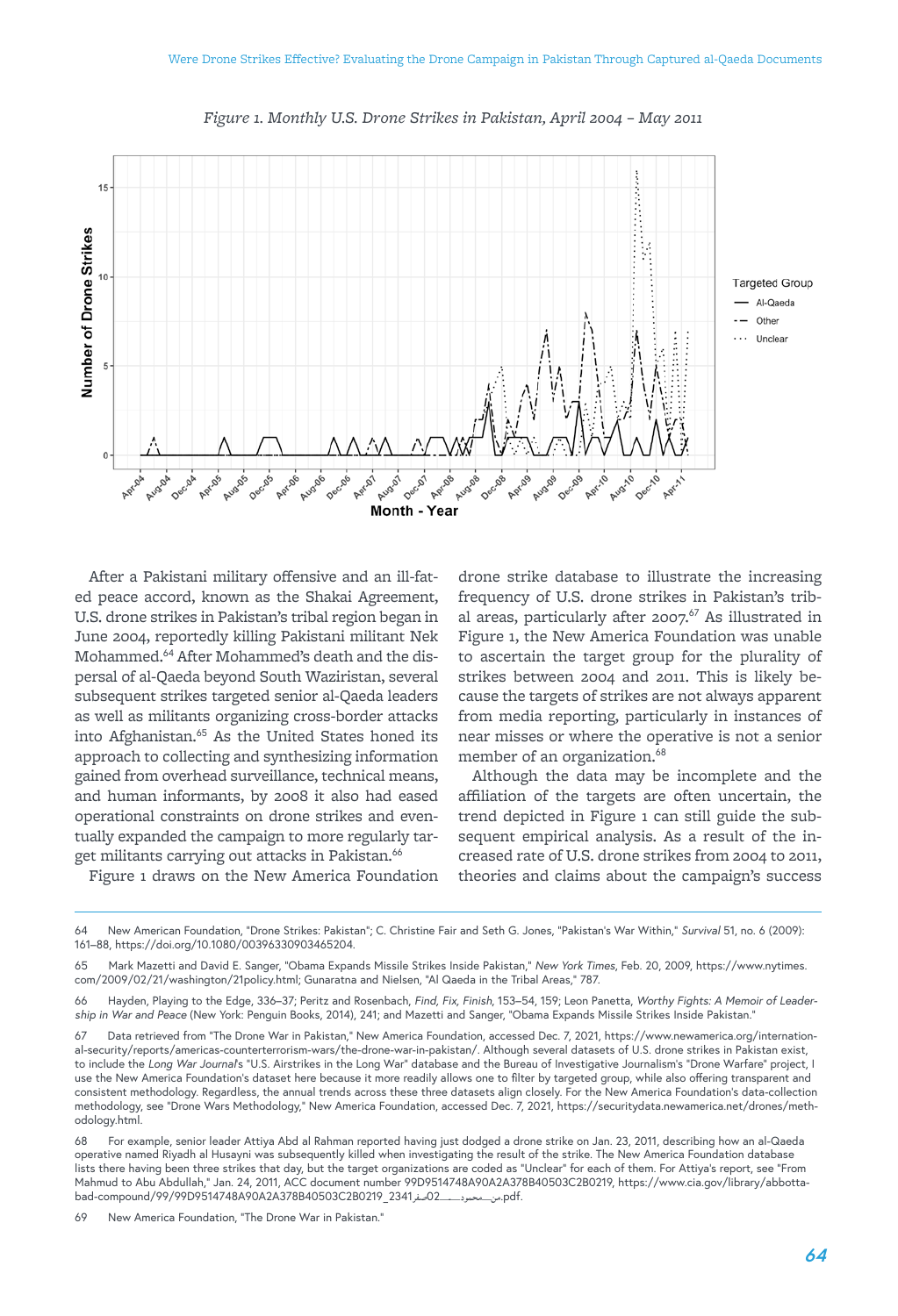suggest that al-Qaeda's talent pool, organizational efficiency and control, and safe-haven viability decreased over time, while pessimistic theories and claims imply the opposite.

## **Personnel Quality**

This section evaluates the extent to which U.S. drone strikes degraded al-Qaeda's talent pool. If this did occur, we should expect to see succession challenges, reservations over the quality of replacements for killed operatives, and, more generally, concerns over the availability of qualified person-

nel. Any absence of these types of reflections or any evidence of uninhibited personnel promotions would naturally suggest that al-Qaeda's bench of qualified operatives remained deep.

Beginning in 2005, the United States was able to successfully kill several high-ranking members of al-Qaeda. This included external operations chief Hamza al Rabia, who died in November 2005, as well as Abu Khabab al Masri, a veteran al-Qaeda explosives expert, who died in July 2008.<sup>70</sup> Some of al-Qaeda's

military officials also were eliminated via drone strikes, including Abu Layth al Libi, a Libyan operative who had become the group's spokesman and helped manage al-Qaeda operations in Afghanistan, as well as his deputy, Abu Sahl al Libi, both of whom died in a single strike in January 2008.<sup>71</sup>

It is apparent from the group's internal correspondence that al-Qaeda maintained rather robust succession procedures to replace these personnel with little apprehension over the qualifications of their replacements. After Abu Layth's demise, al-Qaeda established a clear succession plan that would eventually leave Libyan operative Abdullah

Saeed in charge of the branch.<sup>72</sup> Abu Khabab al Masri was also able to train acolytes who served as explosives instructors after his death.<sup>73</sup> Al-Qaeda's responses to these initial losses was thus relatively reserved: Senior leader Attiya Abd al Rahman concluded in a letter to bin Laden in March 2008 that "[w]hat has occurred in terms of the two tragedies – killing and imprisoning the mighty brothers – almost shakes the pillars."<sup>74</sup>

Al-Qaeda's external operations branch is an exception. Al Rabia, himself one in a string of al-Qaeda external operations personnel who had been captured or killed after 9/11, was succeeded by Abu

**There is strong evidence to suggest that this wave of drone strikes continued to erode al-Qaeda's list of personnel who were qualified to serve in its external operations branch.**

> Ubaydah al Masri, a well-seasoned operative.75 After Abu Ubaydah died of natural causes, Abu Saleh al Somali took over the external operations section in early 2008.<sup>76</sup> In a letter to senior al-Qaeda leaders, Abu Saleh assessed himself as being "not competent," and further described his "limited understanding" of the branch's strategy. $77$  Bin Laden would eventually concur with Abu Saleh's sentiment and order that he be re-assigned.<sup>78</sup>

> As drone strikes increased between 2008 and 2010, several senior and mid-level al-Qaeda leaders were killed. This included individuals involved in al-Qaeda's operations in Afghanistan and Pakistan,

72 "From Hajji Uthman to Zamray," April 16, 2008, ACC document number C6090F43E081E2DCCDFF5363C762417B, [https://www.cia.gov/](https://www.cia.gov/library/abbottabad-compound/C6/C6090F43E081E2DCCDFF5363C762417B_من_عثمان_لمولوى_زمراي_ربيع.pdf) [library/abbottabad-compound/C6/C6090F43E081E2DCCDFF5363C762417B\\_](https://www.cia.gov/library/abbottabad-compound/C6/C6090F43E081E2DCCDFF5363C762417B_من_عثمان_لمولوى_زمراي_ربيع.pdf)ربيع\_زمراي\_ملولوى\_عثمان\_من.pdf.

73 Jones, *Hunting in the Shadows*, 316.

<sup>70</sup> For circumstances surrounding Abu Khabab's killing, see Author Unknown, "Report of the Security Committee," May 17, 2010, ACC document number ADA6EB8284E8D75733F93503C3CB7BDA, [https://www.cia.gov/library/abbottabad-compound/AD/ADA6EB8284E8D75733F-](https://www.cia.gov/library/abbottabad-compound/AD/ADA6EB8284E8D75733F93503C3CB7BDA_التقرير_المطلوب.pdf)[93503C3CB7BDA\\_](https://www.cia.gov/library/abbottabad-compound/AD/ADA6EB8284E8D75733F93503C3CB7BDA_التقرير_المطلوب.pdf)املطلوب\_التقرير.pdf. For those of Hamza al-Rabia's, see "From Uthman to Zamray," March 1, 2006, ACC document number F1C-827017C6F0D4B7D77335A5F864A44, [https://www.cia.gov/library/abbottabad-compound/F1/F1C827017C6F0D4B7D77335A5F864A44\\_](https://www.cia.gov/library/abbottabad-compound/F1/F1C827017C6F0D4B7D77335A5F864A44_لمولوي_زمراي.pdf)زمراي\_ملولوي. [pdf.](https://www.cia.gov/library/abbottabad-compound/F1/F1C827017C6F0D4B7D77335A5F864A44_لمولوي_زمراي.pdf)

<sup>71</sup> Kévin Jackson, "Abu Layth al-Libi," Combating Terrorism Center, West Point, accessed Dec. 8, 2021, [https://ctc.usma.edu/app/up](https://ctc.usma.edu/app/uploads/2015/03/CTC_Abu-al-Layth-al-Libi-Jihadi-Bio-February2015-1.pdf)[loads/2015/03/CTC\\_Abu-al-Layth-al-Libi-Jihadi-Bio-February2015-1.pdf](https://ctc.usma.edu/app/uploads/2015/03/CTC_Abu-al-Layth-al-Libi-Jihadi-Bio-February2015-1.pdf), 53.

<sup>74 &</sup>quot;From Attiya to Abu Abdullah," March-April 2008, ACC document number 503F3CF4EDDF4EC13F103E6552FB41AC, [https://www.cia.gov/](https://www.cia.gov/library/abbottabad-compound/50/503F3CF4EDDF4EC13F103E6552FB41AC_من_عطية_إلى_أزمراي_ـ_ربيع_الأول_1429هـ.pdf) [library/abbottabad-compound/50/503F3CF4EDDF4EC13F103E6552FB41AC](https://www.cia.gov/library/abbottabad-compound/50/503F3CF4EDDF4EC13F103E6552FB41AC_من_عطية_إلى_أزمراي_ـ_ربيع_الأول_1429هـ.pdf)\_هـ9241\_األول\_ربيع\_ـ\_أزمراي\_إلى\_عطية\_من.pdf.

<sup>75</sup> Mitchell D. Silber, *The Al Qaeda Factor: Plots Against the West* (Philadelphia: University of Pennsylvania Press, 2011), 5.

<sup>76</sup> Bruce Hoffman, "Who Is Abu Ubaidah al-Masri and Why Should We Care: An Obituary," *Insite Blog on Terrorism and Extremism*, accessed Dec. 8, 2021,<http://news.siteintelgroup.com/blog/index.php/about-us/21-jihad/16-hoffalmasri>; and Silber, *The Al Qaeda Factor*, 5.

<sup>77</sup> al-Muhajir, "The External [Operations Branch] Report," March 6, 2008.

<sup>78 &</sup>quot;From Attiya to Azmray," Aug. 22, 2009, ACC document number F5C840A3074C7D3000D60046D9590EB0, [https://www.cia.gov/library/](https://www.cia.gov/library/abbottabad-compound/F5/F5C840A3074C7D3000D60046D9590EB0_لأزمراي_ـ_غرة_رمضان1430هـ.pdf) [abbottabad-compound/F5/F5C840A3074C7D3000D60046D9590EB0\\_](https://www.cia.gov/library/abbottabad-compound/F5/F5C840A3074C7D3000D60046D9590EB0_لأزمراي_ـ_غرة_رمضان1430هـ.pdf)هايم المستفرة \_بمضانة abbottabad-compound/F5/F5C840A3074C7D3000D60046D9590EB0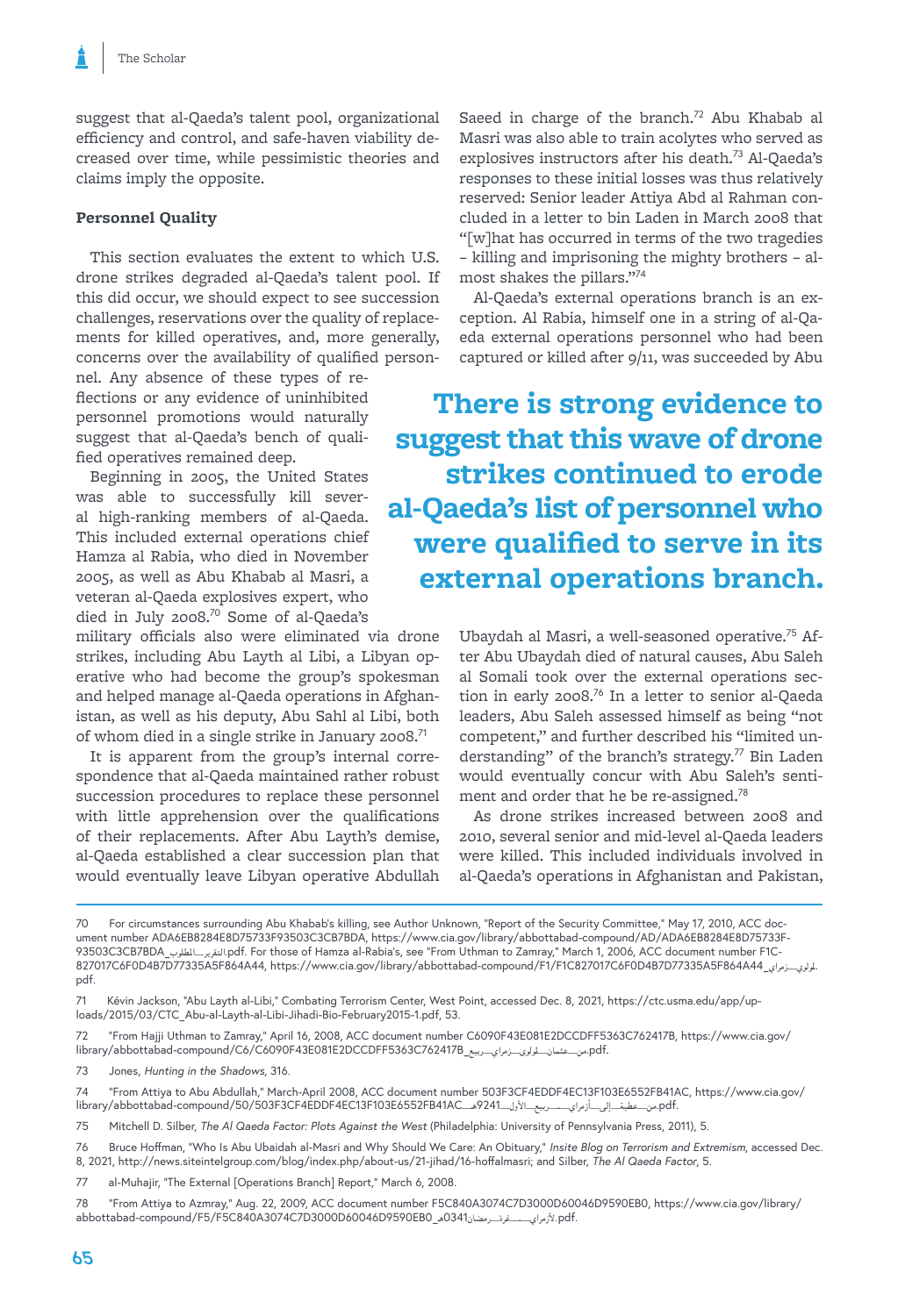such as Khalid al Habib and Abdullah Saeed, both of whom were tapped to oversee operations in Afghanistan after Abu Layth's death.<sup>79</sup> A U.S. strike also reportedly killed Osama al Kini, al-Qaeda's chief of operations in Pakistan in January 2009.<sup>80</sup> In addition, the list of those killed during this time period included several individuals working as officials in al-Qaeda's external operations and in other specialist roles. Prior to the December 2009 death of Abu Saleh, the reluctant head of al-Qaeda's external branch, drone strikes killed Rashid al Rauf and an operative named Annas, both of whom were also involved in al-Qaeda's external operations activity.<sup>81</sup> Mansur al Shami, an al-Qaeda ideologue and deputy to senior al-Qaeda leader Abu Yahya al Libi, was reportedly killed in early 2010, whereas Abu Jihad al Masri, a media official who had served as head of al-Qaeda's security committee, died in an October 2008 drone strike.<sup>82</sup>

There is strong evidence to suggest that this wave of drone strikes continued to erode al-Qaeda's list of personnel who were qualified to serve in its external operations branch. Writing in April 2009, well after the deaths of Annas and al Rauf, al-Qaeda's external operations chief Abu Saleh complained that he lacked "required cadres" to staff a complete external operations organization.<sup>83</sup> As mentioned above, due to Abu Saleh's poor performance, by August 2009 bin Laden asked Attiya to find a new external operations chief. Attiya struggled to do so, however, reporting to bin Laden:

[A] real problem is confronting us now, and it is the lack of a more preferable replacement [for Abu Saleh al Somali] … after the martyrdom of the brother Rauf and brother Annas … we no longer have an appropriate individual to fill this position … . There is the brother Tufan [Adnan al Shukrijumah], but he is flawed.<sup>84</sup>

Beyond revealing the group's shrinking personnel base, Attiya's assessment is notable because he had previously expressed some degree of bravado regarding the extent of the group's losses in March 2008, just around the time Abu Saleh had assumed control of the external operations branch.<sup>85</sup>

Unsurprisingly, al-Qaeda struggled to replace Abu Saleh after his death in late 2009. Sheikh Saeed offered bin Laden two options as permanent replacements. The first, Younis al Mauritani, Saeed noted, had "good, relevant knowledge, is interested in external work, and is most knowledgeable in the military sciences."86 Saaed assessed the other, Adnan al Shukrijumah, as being competent, but noted that he had performed poorly as Abu Saleh's deputy and was arrogant, insubordinate, and often distracted with tasks unrelated to his duties.<sup>87</sup> Saeed eventually concluded that al Shukrijumah should oversee the branch from behind the scenes, with another individual, Abd al Rahman al Sharqi, serving as its nominal head.<sup>88</sup> Al Shukrijumah would continue to falter, however, with both Attiya and

- 79 Bill Roggio, "Al Qaeda Shadow Army Commander Thought Killed in Dec. 17 Strike," *Long War Journal*, Jan. 8, 2010, [https://www.longwarjour](https://www.longwarjournal.org/archives/2010/01/al_qaeda_shadow_army_2.php)[nal.org/archives/2010/01/al\\_qaeda\\_shadow\\_army\\_2.php;](https://www.longwarjournal.org/archives/2010/01/al_qaeda_shadow_army_2.php) and Pir Zubair Shah, "U.S. Strike is Said to Kill Qaeda Figure in Pakistan," *New York Times*, Oct. 17, 2008, [https://www.nytimes.com/2008/10/18/world/asia/18pstan.html.](https://www.nytimes.com/2008/10/18/world/asia/18pstan.html)
- 80 Bill Roggio, "Al Qaeda's Operations Chief in Pakistan Killed in New Year's Strike," *Long War Journal*, Jan. 8, 2009, [https://www.longwarjour](https://www.longwarjournal.org/archives/2009/01/al_qaedas_operations.php)[nal.org/archives/2009/01/al\\_qaedas\\_operations.php;](https://www.longwarjournal.org/archives/2009/01/al_qaedas_operations.php) and Glyn Williams, *Predator*, 91–92.
- 81 "From Attiya to Azmray," Aug. 22, 2009; and Mark Mazzetti and Souad Mekhhennet, "Qaeda Planner in Pakistan Killed by Drone," *New York Times*, Dec. 11, 2009, <https://www.nytimes.com/2009/12/12/world/asia/12drone.html>; Glyn Williams, *Predators*, 84; and "Rashid Rauf Among Five Killed in US Attack," *Dawn*, Nov. 23, 2008,<https://www.dawn.com/news/331358/rashid-rauf-among-five-killed-in-us-attack>.
- 82 "From H Uthman to Azmray," Feb. 17, 2010, ACC document number 34107427DAC7382457F9D58F4307081C, [https://www.cia.gov/library/](https://www.cia.gov/library/abbottabad-compound/34/34107427DAC7382457F9D58F4307081C_lمن_عثمان_لأزمراي_ربيع_أول.pdf) [abbottabad-compound/34/34107427DAC7382457F9D58F4307081C\\_l](https://www.cia.gov/library/abbottabad-compound/34/34107427DAC7382457F9D58F4307081C_lمن_عثمان_لأزمراي_ربيع_أول.pdf)أول\_ربيع\_ألزمراي\_عثمان\_من.pdf; Agence France-Presse, "Suspected Al Qaeda Operative Killed in US Strike," *France 24*, Oct. 31, 2008, [https://www.france24.com/en/20081031-suspected-al-qaeda-operative-killed-us-strike-pa](https://www.france24.com/en/20081031-suspected-al-qaeda-operative-killed-us-strike-pakistan)[kistan;](https://www.france24.com/en/20081031-suspected-al-qaeda-operative-killed-us-strike-pakistan) and "Jordanian Bodyguard for Al-Qaida Reported Killed in Pakistan Drone Strike," *Voice of America*, Jan. 12, 2010, [https://www.voanews.](https://www.voanews.com/a/jordanian-bodyguard-for-al-qaida-reported-killed-in-pakistan-drone-strike-81334907/165273.html) [com/a/jordanian-bodyguard-for-al-qaida-reported-killed-in-pakistan-drone-strike-81334907/165273.html.](https://www.voanews.com/a/jordanian-bodyguard-for-al-qaida-reported-killed-in-pakistan-drone-strike-81334907/165273.html)

83 Saleh al-Somali, "Report on External Work," April 16, 2009, ACC document number 1C829499077F5287AB4F1DBFF8174D9B, [https://www.cia.](https://www.cia.gov/library/abbottabad-compound/1C/1C829499077F5287AB4F1DBFF8174D9B_من_صالح.pdf) [gov/library/abbottabad-compound/1C/1C829499077F5287AB4F1DBFF8174D9B\\_](https://www.cia.gov/library/abbottabad-compound/1C/1C829499077F5287AB4F1DBFF8174D9B_من_صالح.pdf)رئاص نم .pdf

84 "From Attiya to Azmray," Aug. 22, 2009. I identify Muhib Allah and Tufan as Adnan al Shukrijumah based on al-Qaeda senior leaders referencing a file entitled "Terrorize Them," which they separately describe as having been written by both Tufan and Muhib Allah. See "From H Uthman to Zamray," March 8, 2010, ACC document number 34107427DAC7382457F9D58F4307081C, [https://www.cia.gov/library/abbottabad-compound/34/](https://www.cia.gov/library/abbottabad-compound/34/34107427DAC7382457F9D58F4307081C_lمن_عثمان_لأزمراي_ربيع_أول.pdf) [34107427DAC7382457F9D58F4307081C\\_l](https://www.cia.gov/library/abbottabad-compound/34/34107427DAC7382457F9D58F4307081C_lمن_عثمان_لأزمراي_ربيع_أول.pdf)أول\_ربيع\_ألزمراي\_عثمان\_من.pdf; and "From Mahmud to Abu Abdullah," Aug. 28, 2010, ACC document number E00B2C1F3B97FA810A689C513C780E36, [https://www.cia.gov/library/abbottabad-compound/E0/E00B2C1F3B97FA810A689C513C780E36\\_](https://www.cia.gov/library/abbottabad-compound/E0/E00B2C1F3B97FA810A689C513C780E36_من_محمود_ــ_17رمضان.pdf)\_من pdf. In another note, Sheikh Saeed refers to Muhib Allah as Jafar al Tayyar, a known alias for al Shukrijumah. See "From Uthman to" محدر ـــــ 71رمضان Zamray," Dec. 28, 2009, ACC document number FED9C56C134B0704EDEFDA9D3F8FE07C, [https://www.cia.gov/library/abbottabad-compound/](https://www.cia.gov/library/abbottabad-compound/FE/FED9C56C134B0704EDEFDA9D3F8FE07C_من_ح_عثمان_محرم_31.pdf) [FE/FED9C56C134B0704EDEFDA9D3F8FE07C\\_13\\_](https://www.cia.gov/library/abbottabad-compound/FE/FED9C56C134B0704EDEFDA9D3F8FE07C_من_ح_عثمان_محرم_31.pdf)محرم\_عثمان\_ح\_من.pdf; and "Committee Study of the Central Intelligence Agency's Detention and Interrogation Program," 580, 608.

87 "From Uthman to Zamray," Dec. 28, 2009.

88 "From H Uthman to Zamray," March 8, 2010. On al Sharqi, also known as Ahmed Abdulrahman Sihab, see "Terrorist Designation of Ahmed Abdulrahman Sihab Ahmed Sihab," U.S. Department of State, July 17, 2012, [https://2009-2017.state.gov/r/pa/prs/ps/2012/07/195140.htm.](https://2009-2017.state.gov/r/pa/prs/ps/2012/07/195140.htm)

<sup>85 &</sup>quot;From Attiya to Abu Abdullah," March–April 2008.

<sup>86 &</sup>quot;From Uthman to Zamray," Dec. 28, 2009.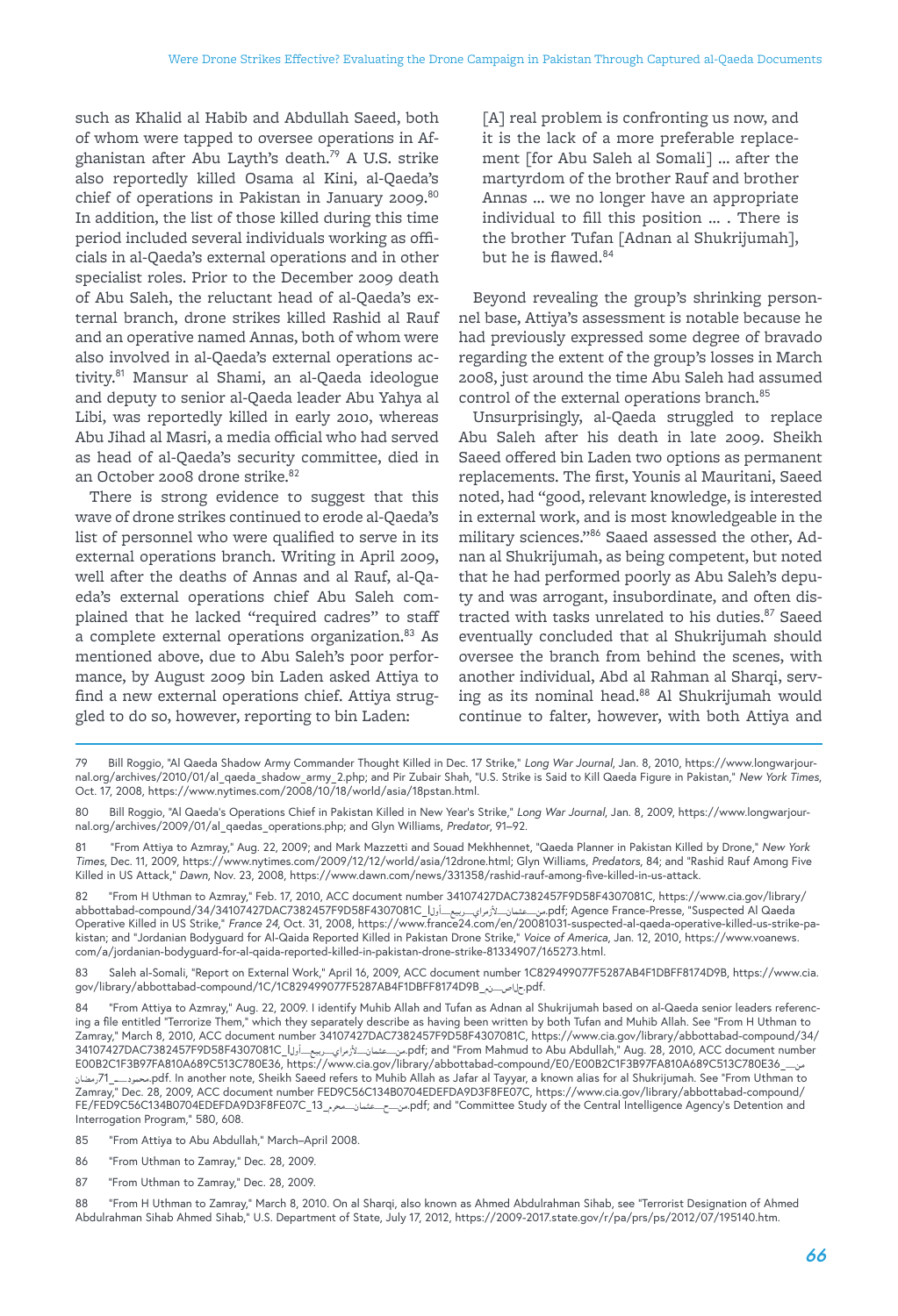al Zawahiri complaining that he was unable to articulate an appropriately scoped and adequately detailed "program" and remained distracted with miscellaneous tasks into the summer of 2010.<sup>89</sup>

In early 2010, shortages also became more pronounced in other areas of al-Qaeda's personnel roster beyond external operations. In January 2010, Attiya and Abu Yahya suggested to bin Laden that rather than taking on additional responsibilities in external operations, Younis should stay in the Sharia committee. The reason they offered was that there was a "dire need for him in it [the Sharia Committee], especially after the death of Mansur al-Shami."90

Such difficulties were not felt evenly across the organization in late 2009 and early 2010, however. A replacement security official named Abu al Wafa, whom Saeed described as "competent," succeded Abu Jihad.<sup>91</sup> In terms of replacing Abdullah Saeed, in December 2009 his deputy, Saidi, took over as a temporary replacement.<sup>92</sup> Sheikh Saeed offered several options to permanently replace Abdullah Saeed, including keeping his deputy in the position.<sup>93</sup> At the end of January 2010, Attiya and Sheikh Saeed opined that Saidi was the best choice.<sup>94</sup> Al-Qaeda operative Uthman al Shahri assumed al Kini's post.<sup>95</sup> Al-Qaeda leaders would later express some reservations about al Shahri's "diplomatic" approach, but still viewed his performance as generally strong.<sup>96</sup>

In mid-2010, drone strikes killed several more

middle managers and senior leaders. The most senior operative killed was Sheikh Saeed, who died in May 2010.<sup>97</sup> Others included Amir al Fateh, a veteran al-Qaeda military official, al Shahri, who was al-Qaeda's chief for operations in Pakistan, as well as Abdullah al Halabi, bin Laden's son-in-law who helped make arrangements for the movement of bin Laden's family members.<sup>98</sup> A string of al-Qaeda logisticians were also killed, as well as the military official Saidi, whom Attiya and Sheikh Saeed had previously recommended as a replacement for Abdullah Saeed.<sup>99</sup>

Unlike previous instances where the loss of a leader was followed by a clear proclamation from Sheikh Saeed or Attiya regarding their replacement, such discussions were absent from al-Qaeda's correspondence after these losses. In a single letter, for example, Attiya reported the loss of 10 individuals to drone strikes, making no mention of any replacements.<sup>100</sup> After Saidi died, Attiya simply reflected that "the middle-level leadership and cadres are tormented by the killing … compensating [for the killing] is proceeding slowly ... and the spy war does not provide a large opportunity."<sup>101</sup> Al-Qaeda also continued to struggle to identify personnel to serve in its external operations branch. In the summer of 2010, bin Laden tasked Attiya with identifying a qualified individual to assume "general responsibility" for external work across the "regions."<sup>102</sup> But, by late 2010, Attiya had simply added this responsibility to his portfolio, despite viewing

<sup>89 &</sup>quot;From Mahmud to Abu Abdullah," Aug. 28, 2010.

<sup>90 &</sup>quot;From Hajji Uthman and al-Shaykh Mahmud to Azmray," Jan. 25, 2010, ACC document number CB09C06FF85363335A038AF3D83736FE, [https://www.cia.gov/library/abbottabad-compound/CB/CB09C06FF85363335A038AF3D83736FE\\_1341](https://www.cia.gov/library/abbottabad-compound/CB/CB09C06FF85363335A038AF3D83736FE_جواب_لأزمراي_ـ_10صفر1431.pdf)صفر01\_ـ\_ألزمراي\_جواب.pdf.

<sup>91</sup> Author Unknown, "Report of the Security Committee"; and "From H Uthman to Zamray," Feb. 17, 2010. For more on Abu Wafa al Saudi, also known as Abd al Rahman al Juhni, see "Treasury Designates Al-Qaeda Leaders in Syria," U.S. Department of the Treasury, May 14, 2014, [https://](https://www.treasury.gov/press-center/press-releases/Pages/jl2396.aspx) [www.treasury.gov/press-center/press-releases/Pages/jl2396.aspx.](https://www.treasury.gov/press-center/press-releases/Pages/jl2396.aspx)

<sup>92 &</sup>quot;From Uthman to Zamray," Dec. 28, 2009.

<sup>93 &</sup>quot;From Uthman to Zamray," Dec. 28, 2009.

<sup>94 &</sup>quot;From Hajji Uthman and al-Shaykh Mahmud to Azmray," Jan. 25, 2010. The group also had sufficient local cadres to support the creation of Lashkar-e-Zill, a paramilitary unit that operated in the border region. Syed Saleem Shahzad, *Inside Al-Qaeda and the Taliban: Beyond Bin Laden and 9/11* (New York: Palgrave Macmillan, 2011), 177–85.

<sup>95 &</sup>quot;From Mahmud to Abu Abdullah," June 19, 2010, ACC document number 3663EBB50528F58783EB34F9F7ACBDD2, [https://www.cia.gov/](https://www.cia.gov/library/abbottabad-compound/36/3663EBB50528F58783EB34F9F7ACBDD2_من_محمود_ـ_رجب1431.pdf) [library/abbottabad-compound/36/3663EBB50528F58783EB34F9F7ACBDD2\\_1341](https://www.cia.gov/library/abbottabad-compound/36/3663EBB50528F58783EB34F9F7ACBDD2_من_محمود_ـ_رجب1431.pdf)رجب\_ـ\_محمود\_من.pdf.

<sup>96 &</sup>quot;From Mahmud to Abu Abdullah," June 19, 2010.

<sup>97</sup> Matthew Cole and Nick Schifrin, "Death of Al Qaeda Number Three Is End of An Era," *ABC News*, May 17, 2010, [https://abcnews.go.com/](https://abcnews.go.com/Blotter/al-qaeda-number-al-yazid-killed/story?id=10793370) [Blotter/al-qaeda-number-al-yazid-killed/story?id=10793370.](https://abcnews.go.com/Blotter/al-qaeda-number-al-yazid-killed/story?id=10793370)

<sup>98 &</sup>quot;From Mahmud to Usama bin Ladin," Oct. 6, 2010, ACC document number C51E8BA4CE8263C5115D6EB74FB8757D, [https://www.cia.gov/](https://www.cia.gov/library/abbottabad-compound/C5/C51E8BA4CE8263C5115D6EB74FB8757D_من_محمود_27_شوال1431هـــ.pdf) [library/abbottabad-compound/C5/C51E8BA4CE8263C5115D6EB74FB8757D\\_](https://www.cia.gov/library/abbottabad-compound/C5/C51E8BA4CE8263C5115D6EB74FB8757D_من_محمود_27_شوال1431هـــ.pdf)هـــ1341شوال\_72\_محمود\_من.pdf; "From Uthman to Zamray," Dec. 28, 2009; and "From Mahmud to Abu Abdullah," Jan. 24, 2011. On these individuals, see, e.g., Mustafa Hamid and Leah Farrell, *The Arabs at War in Afghanistan* (London: Hurst and Co, 2015), xv; Scott-Clark and Levy, *The Exile*, 147–49; and "From Mahmud to Abu Abdullah," June 19, 2010.

<sup>99 &</sup>quot;From Mahmud to Abu Abdullah," June 19, 2010; and "From Mahmud to Abu Abdullah," Nov. 24, 2010, ACC document number 23A7EDEA91B-69647F9C47A4D73602620, [https://www.cia.gov/library/abbottabad-compound/23/23A7EDEA91B69647F9C47A4D73602620\\_02%](https://www.cia.gov/library/abbottabad-compound/23/23A7EDEA91B69647F9C47A4D73602620_من%20محمود%20ــ%20عيد%20الأضحى1431.pdf)ــ02%محمود02%من .pdf عيد%02الأضحى1341

<sup>100 &</sup>quot;From Mahmud to Usama bin Ladin," Oct. 6, 2010.

<sup>101 &</sup>quot;From Mahmud to Abu Abdullah," June 19, 2010.

<sup>102 &</sup>quot;From Zamray to Mahmud," July 6, 2010, ACC document number ABACDA95C757D68EC50382E62563571B, [https://www.cia.gov/library/](https://www.cia.gov/library/abbottabad-compound/AB/ABACDA95C757D68EC50382E62563571B_الشيخ_محمود.pdf) [abbottabad-compound/AB/ABACDA95C757D68EC50382E62563571B\\_](https://www.cia.gov/library/abbottabad-compound/AB/ABACDA95C757D68EC50382E62563571B_الشيخ_محمود.pdf)محمود\_abbottabad-compound/AB/ABACDA95C757D68EC50382E625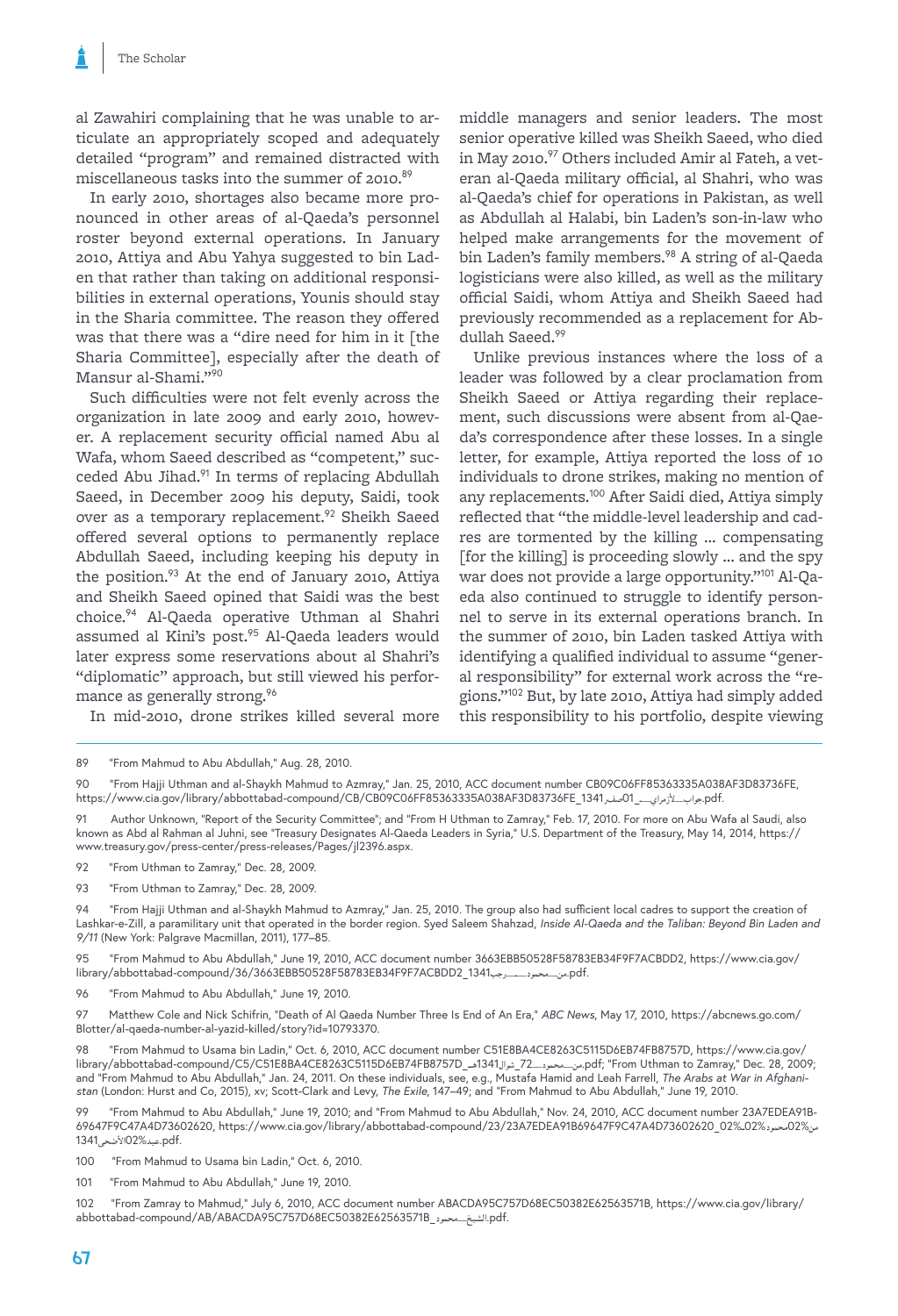*Put simply, the evidence suggests that U.S. drone strikes outpaced al-Qaeda's organizational processes for managing personnel turnover and mentoring new personnel.*

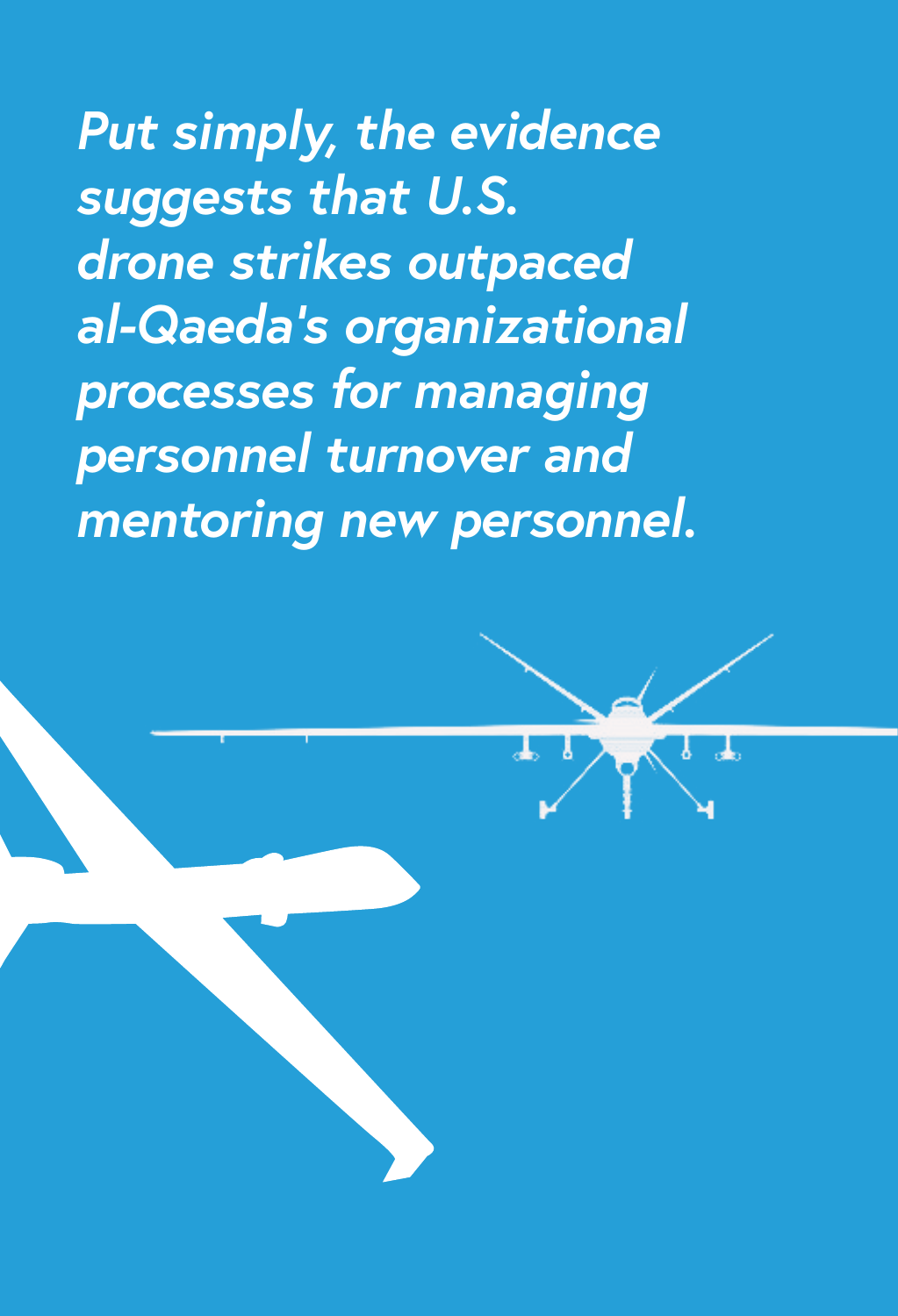his existing position as already overwhelming.<sup>103</sup>

Al-Qaeda also could not identify an individual capable of overseeing an attack on U.S. soil. At the end of August 2010, Attiya discussed the possibility of tasking al-Qaeda operative al Shukrijumah with managing a "large attack inside America."<sup>104</sup> Both Attiya and al Zawahiri had reservations, however, due to his aforementioned poor performance in his position.<sup>105</sup> As an alternative, Attiya proposed an operative named Abu Dujana al Basha, also with some reservation, due to his lack of experience.<sup>106</sup> Bin Laden would respond a month later by nixing both candidates.<sup>107</sup>

Al-Qaeda's roster of logisticians and other specialists also appeared to erode during this time. Directed by bin Laden to transport his son, Hamzah, out of Waziristan, Attiya expressed frustration with the successive loss of al-Qaeda smugglers Muhammad Khan, Mawiya, and Abdullah al Halabi, all of whom were assisting him in this matter. "Hamzah is now at our location in the region, after the death of Abd al-Latif [Abdullah al-Halabi] the projects were delayed … and the problem was compounded with the death of Muhammad Khan and the brother Mawiya a-Baluchi," Attiya lamented. "We gave them [Mawiya and Khan] responsibility for the arrangements for the route … but shortly after returning to the region, as Allah intended, they were martyred in a bombing also."<sup>108</sup> Throughout the summer of 2010, Attiya also struggled to identify a suitable, available, and qualified deputy.<sup>109</sup>

There are a few exceptions to this clear evidence

of al-Qaeda's thinning bench due to drone strikes. For one, Attiya quickly assumed Sheikh Saeed's position after his May 2010 death, and bin Laden approved his two-year term in the position in early July.<sup>110</sup> Although prior to his death Sheikh Saeed had relayed some concerns about Attiya's "intensity," there is no evidence to suggest he was not qualified for the position.<sup>111</sup> Pakistani operations chief al Shahri was also succeeded by his cousin, who, according to at least one assessment, performed better in the position.<sup>112</sup> And, in November 2010, Attiya listed 14 individuals (three "veterans" and 10 from the "new generation") who could be suitable for future leadership positions.<sup>113</sup>

More generally, though, toward the end of 2010 both Attiya and bin Laden reflected on the scale and detrimental effects of personnel losses. "Our situation is difficult due to a severe deficiency in cadres," Attiya complained in November 2010.<sup>114</sup> Bin Laden would also describe to al Zawahiri that "if the leadership dies, young leaders who do not possess all the expertise that the previous leadership did take over."<sup>115</sup> In a message to al-Qaeda in the Arabian Peninsula Emir Nasir al Wahayshi, Attiya also described how the "spy planes … have killed many of the leadership, cadres, and others in the past two years," and emphasized the group's "incomplete strength and power" in the border region.<sup>116</sup>

Based on this documented evidence, it appears that the steady increase in drone strikes degraded the quality of al-Qaeda's personnel. In line

<sup>103 &</sup>quot;From Zamray to Abu Muhammad," Dec. 4, 2010, ACC document number 34DEB8A51469D6E55388F87A04D265C4, [https://www.cia.gov/](https://www.cia.gov/library/abbottabad-compound/34/34DEB8A51469D6E55388F87A04D265C4_إلى_الشيخ_أبي_محمد.pdf) [library/abbottabad-compound/34/34DEB8A51469D6E55388F87A04D265C4\\_](https://www.cia.gov/library/abbottabad-compound/34/34DEB8A51469D6E55388F87A04D265C4_إلى_الشيخ_أبي_محمد.pdf)محمد\_أبي\_الشيخ\_إلى.pdf; and "From Mahmud to Abu Abdullah," June 19, 2010.

<sup>104 &</sup>quot;From Mahmud to Abu Abdullah," Aug. 28, 2010.

<sup>105 &</sup>quot;From Mahmud to Abu Abdullah," Aug. 28, 2010.

<sup>106 &</sup>quot;From Mahmud to Abu Abdullah," Aug. 28, 2010. For more on al Basha, see Bill Roggio, "Senior al Qaeda 'Hidden Commander' Thought Killed by US in 2014," *Long War Journal*, Feb. 1, 2016, [https://www.longwarjournal.org/archives/2016/02/senior-al-qaeda-hidden-commander-thought](https://www.longwarjournal.org/archives/2016/02/senior-al-qaeda-hidden-commander-thought-killed-by-us-in-2014.php)[killed-by-us-in-2014.php;](https://www.longwarjournal.org/archives/2016/02/senior-al-qaeda-hidden-commander-thought-killed-by-us-in-2014.php) "Treasury Targets Al Qaida Operatives in Iran," U.S. Department of the Treasury, Jan. 16, 2009, [https://www.treasury.gov/](https://www.treasury.gov/press-center/press-releases/Pages/hp1360.aspx) [press-center/press-releases/Pages/hp1360.aspx](https://www.treasury.gov/press-center/press-releases/Pages/hp1360.aspx); and "From Mahmud to Abu Abdullah," Nov. 24, 2010.

<sup>107 &</sup>quot;From Zamray to Mahmud," Sept. 26, 2010, ACC document number 37B57F8644B4FE58C42579867C72B77E, [https://www.cia.gov/library/](https://www.cia.gov/library/abbottabad-compound/37/37B57F8644B4FE58C42579867C72B77E_إلى_الشيخ_محمود.pdf) [abbottabad-compound/37/37B57F8644B4FE58C42579867C72B77E\\_](https://www.cia.gov/library/abbottabad-compound/37/37B57F8644B4FE58C42579867C72B77E_إلى_الشيخ_محمود.pdf)محمود\_الشيخ\_إلى.pdf.

<sup>108 &</sup>quot;From Mahmud to Abu Abdullah," Nov. 24, 2010.

<sup>109 &</sup>quot;From Mahmud to Abu Abdullah," July 19, 2010, ACC document number 960C49AFFB077F2F2E3CBCD74F83258D, [https://www.cia.gov/](https://www.cia.gov/library/abbottabad-compound/96/960C49AFFB077F2F2E3CBCD74F83258D_من_محمود_ـ_5شعبان1431.pdf) [library/abbottabad-compound/96/960C49AFFB077F2F2E3CBCD74F83258D\\_1341](https://www.cia.gov/library/abbottabad-compound/96/960C49AFFB077F2F2E3CBCD74F83258D_من_محمود_ـ_5شعبان1431.pdf)شعبان5\_ـ\_محمود\_من.pdf; and "From Mahmud to Abu Abdullah," Aug. 28, 2010.

<sup>110 &</sup>quot;From Mahmud to Abu Abdullah," June 19, 2010; and "From Zamray to Mahmud," July 6, 2010.

<sup>111 &</sup>quot;From H Uthman to Azmray," April 14, 2010, ACC document number E88A28E21B9D074C4828E9115F5E80CC, [https://www.cia.gov/library/](https://www.cia.gov/library/abbottabad-compound/E8/E88A28E21B9D074C4828E9115F5E80CC_من_ح_عثمان.pdf) [abbottabad-compound/E8/E88A28E21B9D074C4828E9115F5E80CC\\_](https://www.cia.gov/library/abbottabad-compound/E8/E88A28E21B9D074C4828E9115F5E80CC_من_ح_عثمان.pdf)عثمان\_ح\_من.pdf.

<sup>112 &</sup>quot;From Mahmud to Abu Abdullah," Nov. 24, 2010.

<sup>113 &</sup>quot;From Mahmud to Abu Abdullah," Nov. 24, 2010.

<sup>114 &</sup>quot;From Mahmud to Abu Abdullah," Nov. 24, 2010.

<sup>115 &</sup>quot;From Zamray to Abu Muhammad," Oct. 17, 2010, ACC document number 3C85571A1C09D85153917A3B5670A6AF, [https://www.cia.gov/](https://www.cia.gov/library/abbottabad-compound/3C/3C85571A1C09D85153917A3B5670A6AF_إلى_الشيخ_أبي_محمد.pdf) [library/abbottabad-compound/3C/3C85571A1C09D85153917A3B5670A6AF\\_](https://www.cia.gov/library/abbottabad-compound/3C/3C85571A1C09D85153917A3B5670A6AF_إلى_الشيخ_أبي_محمد.pdf)محمد\_أبي\_الشيخ\_إلى.pdf.

<sup>116 &</sup>quot;From Attiya to Abu Basir," Summer 2010, ACC document number CD1219ED5F15C96D4CCBE4CD930B7559, [https://www.cia.gov/library/](https://www.cia.gov/library/abbottabad-compound/CD/CD1219ED5F15C96D4CCBE4CD930B7559_الفقرة_التي__من_رسالتي_لأبي_بصير.pdf) [abbottabad-compound/CD/CD1219ED5F15C96D4CCBE4CD930B7559\\_](https://www.cia.gov/library/abbottabad-compound/CD/CD1219ED5F15C96D4CCBE4CD930B7559_الفقرة_التي__من_رسالتي_لأبي_بصير.pdf)بصير\_ألبي\_رسالتي\_من\_\_التي\_الفقرة.pdf.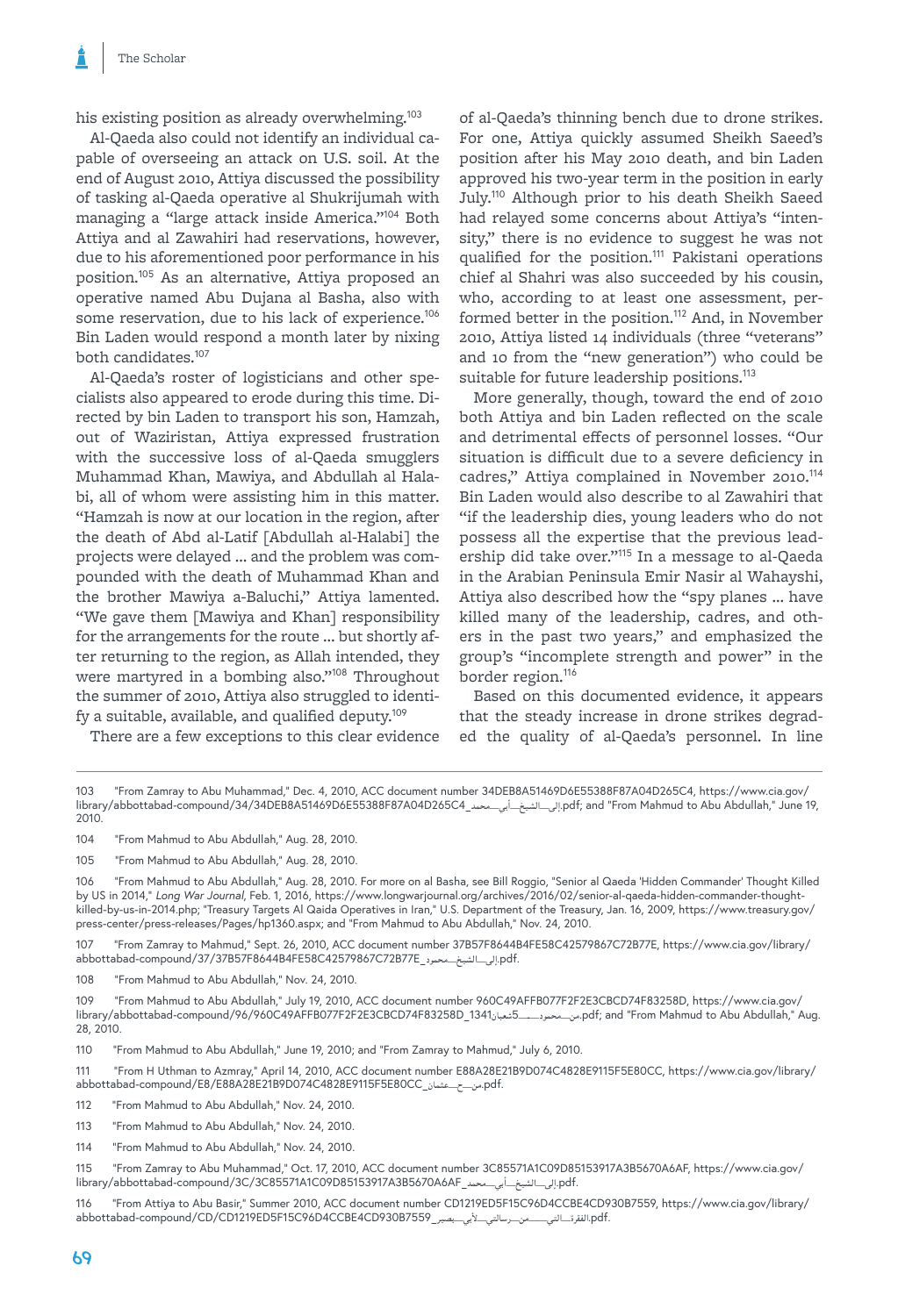with theories emphasizing the insulating effects of internal procedures and processes, early in the drone strike campaign al-Qaeda appeared to have had little issue replacing personnel killed by these strikes. Over time, however, this changed. First to suffer was the group's external operations branch, which began to degrade in quality by 2008. Eventually, this spread into al-Qaeda's branches that were responsible for local operations, as well as its logisticians. Put simply, the evidence suggests that U.S. drone strikes outpaced al-Qaeda's organizational processes for managing personnel turnover and mentoring new personnel.

#### **Organizational Efficiency and Control**

In this section, I evaluate whether al-Qaeda's organizational efficiency and control declined as U.S. drone strikes increased. If these components of al-Qaeda's performance did, in fact, decrease, we should expect to see a deliberate decision by senior leaders to reduce their movement, meetings, and/ or communications. This should be followed by an increase in the amount of time and resources needed to conduct routine organizational tasks, and/or an increase in apparent defections, splintering, and opportunistic behavior by subordinates.

There was a great deal of reluctance among senior al-Qaeda leaders to restrict their movement, meetings, or communications in response to drone strikes conducted between 2006 and 2008. When discussing whether the group might adjust its protocols due to U.S. strikes, Sheikh Saeed relayed to bin Laden in March 2006 that "There is an inverse relationship between the work progressing with more activity and efficiency and maintaining the execution of every security precaution."<sup>117</sup> Emblematic of a reluctance to reduce senior leader activity,

one senior al-Qaeda leader was able to coordinate relations with the Taliban while al Zawahiri was also able to receive feedback on a draft statement from Attiya and Sheikh Saeed during this period.<sup>118</sup> In the spring of 2008, al-Qaeda's leaders were comfortable meeting with a delegation from the Taliban, the emir of the Iranian militant group, Jundullah, and a journalist from *al-Jazeera*. <sup>119</sup> In a historical review of al-Qaeda's security situation in Pakistan's tribal areas, one senior operative reflected, "I am not exaggerating in saying that we were moving around with total freedom as if we were in Kandahar at the time of the Emirate*.*"<sup>120</sup>

Carrying out this rather high level of operational activity, al-Qaeda leadership's communication with affiliates appeared relatively smooth. Throughout 2006 and 2007, al-Qaeda leaders attempted to negotiate a merger between the Islamic State of Iraq and the Iraqi militant group Ansar al-Sunna, a feat that involved communicating with both parties.<sup>121</sup> Al-Qaeda leaders were able to reach their affiliate in North Africa, al-Qaeda in the Islamic Maghreb, albeit seemingly with less frequency, but still with no acknowledged delay.<sup>122</sup> In August 2007, al-Qaeda was also in touch with its nascent franchise in Yemen.<sup>123</sup>

Al-Qaeda's leaders did, however, sometimes struggle to issue guidance or otherwise send personnel or other items to their affiliates, though drone strikes were not the source of these difficulties. In October 2007, for example, al Zawahiri apologized on behalf of "the brothers" for potential delays in providing al-Qaeda in the Islamic Maghreb an unspecified item or set of items, but blamed Pakistani army operations and other challenges with the route, rather than U.S. drone strikes.<sup>124</sup> Al-Qaeda senior leaders expressed similar frustration with the "route" to Iraq and were unable

- 122 "From Ayman al-Zawahiri to Abu Musab Abd al-Wudud," March 6, 2008, ACC document number 483A46B19F12AFA6F039BA7C485C0996, [https://www.cia.gov/library/abbottabad-compound/48/483A46B19F12AFA6F039BA7C485C0996\\_](https://www.cia.gov/library/abbottabad-compound/48/483A46B19F12AFA6F039BA7C485C0996_جز.pdf)جز.pdf; "From Hajji Uthman to Zamray," April 16, 2008; and "From Hajji Uthman to Zamray," April 16, 2008.
- 123 "Letter to Shaykh Abu Muhammad 17 August 2007," Aug. 17, 2007, Office of the Director of Intelligence, [https://www.dni.gov/files/docu](https://www.dni.gov/files/documents/ubl2016/english/Letter%20to%20Shaykh%20Abu%20Muhammad%2017%20August%202007.pdf)[ments/ubl2016/english/Letter%20to%20Shaykh%20Abu%20Muhammad%2017%20August%202007.pdf](https://www.dni.gov/files/documents/ubl2016/english/Letter%20to%20Shaykh%20Abu%20Muhammad%2017%20August%202007.pdf).

124 "From Ayman al-Zawahiri to Abu Musab Abd al-Wudud," Oct. 18, 2007, ACC document number 4EF139E590CE66D7AF845D853BF0940F, [https://www.cia.gov/library/abbottabad-compound/4E/4EF139E590CE66D7AF845D853BF0940F\\_](https://www.cia.gov/library/abbottabad-compound/4E/4EF139E590CE66D7AF845D853BF0940F_وسالة_الجزائر.pdf)اجلزائر\_وسالة.pdf.

<sup>117 &</sup>quot;From Uthman to Zamray," March 1, 2006.

<sup>118 &</sup>quot;From Unknown to Azmray," Feb. 4, 2008, ACC document number 9919986374A55ECBA780B00CD2BFC783, [https://www.cia.gov/library/](https://www.cia.gov/library/abbottabad-compound/99/9919986374A55ECBA780B00CD2BFC783_لازمراي.pdf) [abbottabad-compound/99/9919986374A55ECBA780B00CD2BFC783\\_](https://www.cia.gov/library/abbottabad-compound/99/9919986374A55ECBA780B00CD2BFC783_لازمراي.pdf)الزمراي.pdf.

<sup>119 &</sup>quot;From Hajji Uthman to Zamray," April 16, 2008.

<sup>120</sup> Author Unknown, "The Security Message," 2010, ACC document number 6C6AEF724831822C4AA066987CDB419F, [https://www.cia.gov/](https://www.cia.gov/library/abbottabad-compound/6C/6C6AEF724831822C4AA066987CDB419F_رسالة_أمنية.pdf) [library/abbottabad-compound/6C/6C6AEF724831822C4AA066987CDB419F\\_](https://www.cia.gov/library/abbottabad-compound/6C/6C6AEF724831822C4AA066987CDB419F_رسالة_أمنية.pdf)أمنية\_رسالة.pdf. Scott-Clark and Levy also describe how al Zawahiri felt comfortable briefing 200 field commanders in the summer of 2006. See Scott-Clark and Levy, *The Exile*, 257.

<sup>121</sup> See, e.g., "From Ayman al-Zawahiri to Abu Abdullah al-Shafi'i," Jan. 26, 2006, ACC document number 989F07FD1F215958E71D16B7F-1CFE887, [https://www.cia.gov/library/abbottabad-compound/98/989F07FD1F215958E71D16B7F1CFE887\\_](https://www.cia.gov/library/abbottabad-compound/98/989F07FD1F215958E71D16B7F1CFE887_للشافعي.pdf)للشافعي.pdf; and "From Unknown to Attiya," June-July 2007, ACC document number C7F85C829AEB3CED802AFE920AB2D282, [https://www.cia.gov/library/abbottabad-compound/](https://www.cia.gov/library/abbottabad-compound/C7/C7F85C829AEB3CED802AFE920AB2D282_العراق.pdf) [C7/C7F85C829AEB3CED802AFE920AB2D282\\_](https://www.cia.gov/library/abbottabad-compound/C7/C7F85C829AEB3CED802AFE920AB2D282_العراق.pdf)العراق.pdf.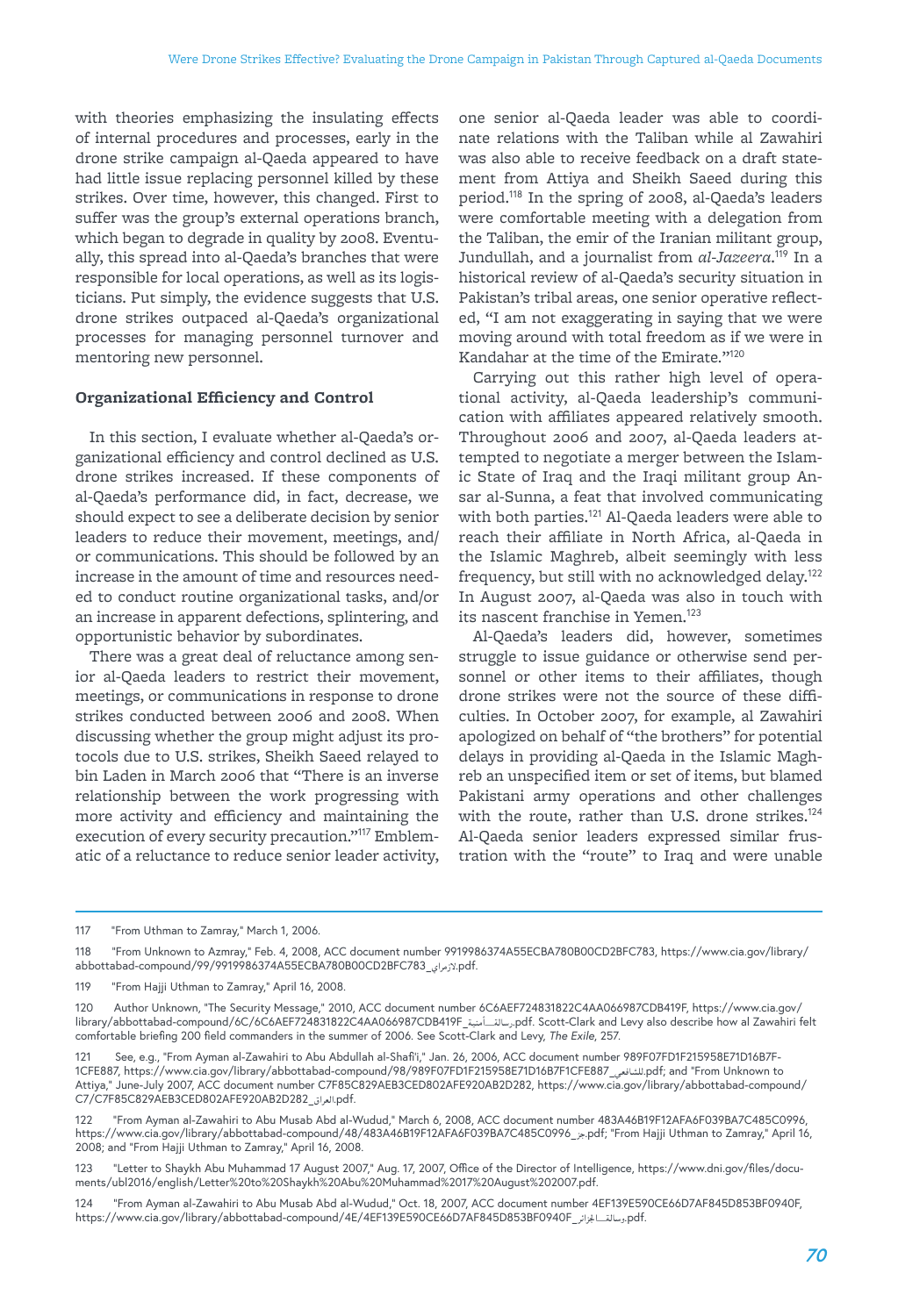to commit to sending personnel to assist the Islamic State of Iraq.<sup>125</sup> "Perhaps the situation there [in Iraq] doesn't necessitate committees so much as it requires following up with our brothers via communications, correspondence, guidance, and inquiries, as well as with orders," Attiya advised bin Laden.<sup>126</sup> In Yemen too, the ability of al-Qaeda leaders to guide the group's affiliate seemed limited. In early spring 2008, Attiya reported to bin Laden that Yemen-based operatives had requested to launch, and then simply announced, a "branch," leading Attiya to ask for bin Laden's guidance.<sup>127</sup>

Through 2009, al-Qaeda's leadership remained relatively lax in terms of its security protocols, even as strikes continued to increase. A letter written from a senior al-Qaeda leader to bin Laden in March 2009 describes a whole host of meetings among and between senior al-Qaeda leaders, their allies, and subordinates, which implies few, if any, restrictions were in place. This includes a meeting with a delegation from the Afghan Taliban, as well as the creation of a joint council comprised of members of the Tehrik-e-Taliban Pakistan and other *jihadis* from North Waziristan and Bajaur.<sup>128</sup> Sheikh Saeed reported, in August 2009, that "the matters of the work are going well," just as Attiya reported his ability to closely monitor and intervene in the external operations branch and emphasized financial and personnel shortfalls — rather than stringent operational security measures — as the key challenges facing the group.<sup>129</sup> Although acknowledging some challenges posed by the "enemy's strikes," Sheikh Saeed also described an intensive leadership development course he had arranged and successfully delivered in 2009.<sup>130</sup> And, in March 2010, Saeed described having met with and counseled al Shukrijumah several times, likely alongside other senior al-Qaeda leaders.<sup>131</sup>

Even as al-Qaeda seemed comfortable operating freely in the tribal areas, its communications with its affiliates sometimes sputtered. Throughout late 2009, al-Qaeda struggled to establish a "connection" with Iraq.<sup>132</sup> As a result of poorly organized correspondence processes, a bevy of letters from al-Qaeda in the Islamic Maghreb composed between January and May 2009 did not reach bin Laden until September.<sup>133</sup> Fighting in the tribal areas obstructed al-Qaeda's ability to send an encrypted message to operatives in Somalia, and the emir of al-Qaeda in the Arabian Peninsula, al Wahayshi, would later report that, as a result of communications challenges with al-Qaeda leadership in 2009, the group "acted on our own and made some decisions" leading to a poorly managed kidnapping operation that al Wahayshi admitted "did not work well."<sup>134</sup>

It was not until mid-2010 that drone strikes led al-Qaeda to formally restrict and decrease communication and meetings, however. In April 2010, al Zawahiri ordered a halt to meetings due to "security concerns."<sup>135</sup> Months later, Attiya proposed stopping much of the group's activity in the tribal regions to avoid drone surveillance and strikes in June and July 2010.<sup>136</sup> Bin Laden concurred, permitting Attiya to "calm things down and reduce movement to preserve your safety, as well as the safety

132 "From Hajji Uthman to Zamray," Oct. 18, 2009; and "From Uthman to Zamray," Dec. 28, 2009.

135 "From H Uthman to Azmray," April 14, 2010.

136 "From Mahmud to Abu Abdullah," June 19, 2010; and "From Mahmud to Abu Abdullah," July 19, 2010.

<sup>125 &</sup>quot;From Attiya to Abu Abdullah," March-April 2008; "From Unknown to Azmray," March 5, 2008, ACC document number 5D66F9CEFDDA-529079DA6886C8CBF293, [https://www.cia.gov/library/abbottabad-compound/5D/5D66F9CEFDDA529079DA6886C8CBF293\\_](https://www.cia.gov/library/abbottabad-compound/5D/5D66F9CEFDDA529079DA6886C8CBF293_لازمر.pdf)الزمر.pdf; and "From Hajji Uthman to Zamray," April 16, 2008.

<sup>126 &</sup>quot;From Attiya to Abu Abdullah," March-April 2008.

<sup>127 &</sup>quot;From Attiya to Abu Abdullah," March-April 2008.

<sup>128 &</sup>quot;From Unknown to Azmray," March 12, 2009, ACC document number AFFBC494A76282FD4466E4B586CDFBD8, [https://www.cia.gov/](https://www.cia.gov/library/abbottabad-compound/AF/AFFBC494A76282FD4466E4B586CDFBD8_السلام_عليكم.pdf) [library/abbottabad-compound/AF/AFFBC494A76282FD4466E4B586CDFBD8\\_](https://www.cia.gov/library/abbottabad-compound/AF/AFFBC494A76282FD4466E4B586CDFBD8_السلام_عليكم.pdf)عليكم\_السالم.pdf.

<sup>129 &</sup>quot;From Uthman to Zamray," Aug. 3 2009, ACC document number 94B921C75401E4F240BBDBC1AE9D5A9F, [https://www.cia.gov/library/ab](https://www.cia.gov/library/abbottabad-compound/94/94B921C75401E4F240BBDBC1AE9D5A9F_لمولوي_زمراي_شعبان.pdf)[bottabad-compound/94/94B921C75401E4F240BBDBC1AE9D5A9F\\_](https://www.cia.gov/library/abbottabad-compound/94/94B921C75401E4F240BBDBC1AE9D5A9F_لمولوي_زمراي_شعبان.pdf)شعبان\_زمراي\_ملولوي.pdf; and "From Attiya to Azmray," Aug. 22, 2009.

<sup>130 &</sup>quot;From Hajji Uthman to Zamray," Oct. 18, 2009, ACC document number 8557A8E5293A612418A6758882D189B9, [https://www.cia.gov/](https://www.cia.gov/library/abbottabad-compound/85/8557A8E5293A612418A6758882D189B9_من_ح_عثمان.pdf) [library/abbottabad-compound/85/8557A8E5293A612418A6758882D189B9\\_](https://www.cia.gov/library/abbottabad-compound/85/8557A8E5293A612418A6758882D189B9_من_ح_عثمان.pdf)عثمان\_ح\_من.pdf.

<sup>131 &</sup>quot;From H Uthman to Zamray," March 8, 2010.

<sup>133 &</sup>quot;From Unknown to Unknown," April 22, 2009, ACC document number D454AC4352BEF4DB67B8747125E75753, [https://www.cia.gov/](https://www.cia.gov/library/abbottabad-compound/D4/D454AC4352BEF4DB67B8747125E75753_من_الجزائر_ـ_غرة_جمادى_الأولى.pdf) [library/abbottabad-compound/D4/D454AC4352BEF4DB67B8747125E75753\\_](https://www.cia.gov/library/abbottabad-compound/D4/D454AC4352BEF4DB67B8747125E75753_من_الجزائر_ـ_غرة_جمادى_الأولى.pdf)األولى\_جمادى\_غرة\_ـ\_اجلزائر\_من.pdf; and "From Unknown to Azmray," Sept. 10, 2009, ACC document number 90A1C16CB0B1E6613ED78BA5283C0FEA, [https://www.cia.gov/library/abbottabad-compound/90/90A1C16CB-](https://www.cia.gov/library/abbottabad-compound/90/90A1C16CB0B1E6613ED78BA5283C0FEA_سلام.pdf)[0B1E6613ED78BA5283C0FEA\\_](https://www.cia.gov/library/abbottabad-compound/90/90A1C16CB0B1E6613ED78BA5283C0FEA_سلام.pdf)سالم.pdf.

<sup>134 &</sup>quot;From Uthman to Zamray," Dec. 28, 2009; and Translation from: From Abu Basir to Atiyah-Allah, ODNI document "Letter to 'Atiyah-Allah," June 8, 2010, [https://www.dni.gov/files/documents/ubl2017/english/Letter%20to%20Atiyah-Allah.pdf.](https://www.dni.gov/files/documents/ubl2017/english/Letter%20to%20Atiyah-Allah.pdf) The kidnapping operation is likely a reference to the mid-2009 kidnapping of nine foreigners in Yemen. See "Timeline of Al Qaeda Activity in Yemen," *Reuters*, Oct. 6, 2010, [https://www.](https://www.reuters.com/article/us-yemen-attack-qaeda-timeline/timeline-al-qaeda-activity-in-yemen-idUSTRE6951VR20101006) [reuters.com/article/us-yemen-attack-qaeda-timeline/timeline-al-qaeda-activity-in-yemen-idUSTRE6951VR20101006.](https://www.reuters.com/article/us-yemen-attack-qaeda-timeline/timeline-al-qaeda-activity-in-yemen-idUSTRE6951VR20101006)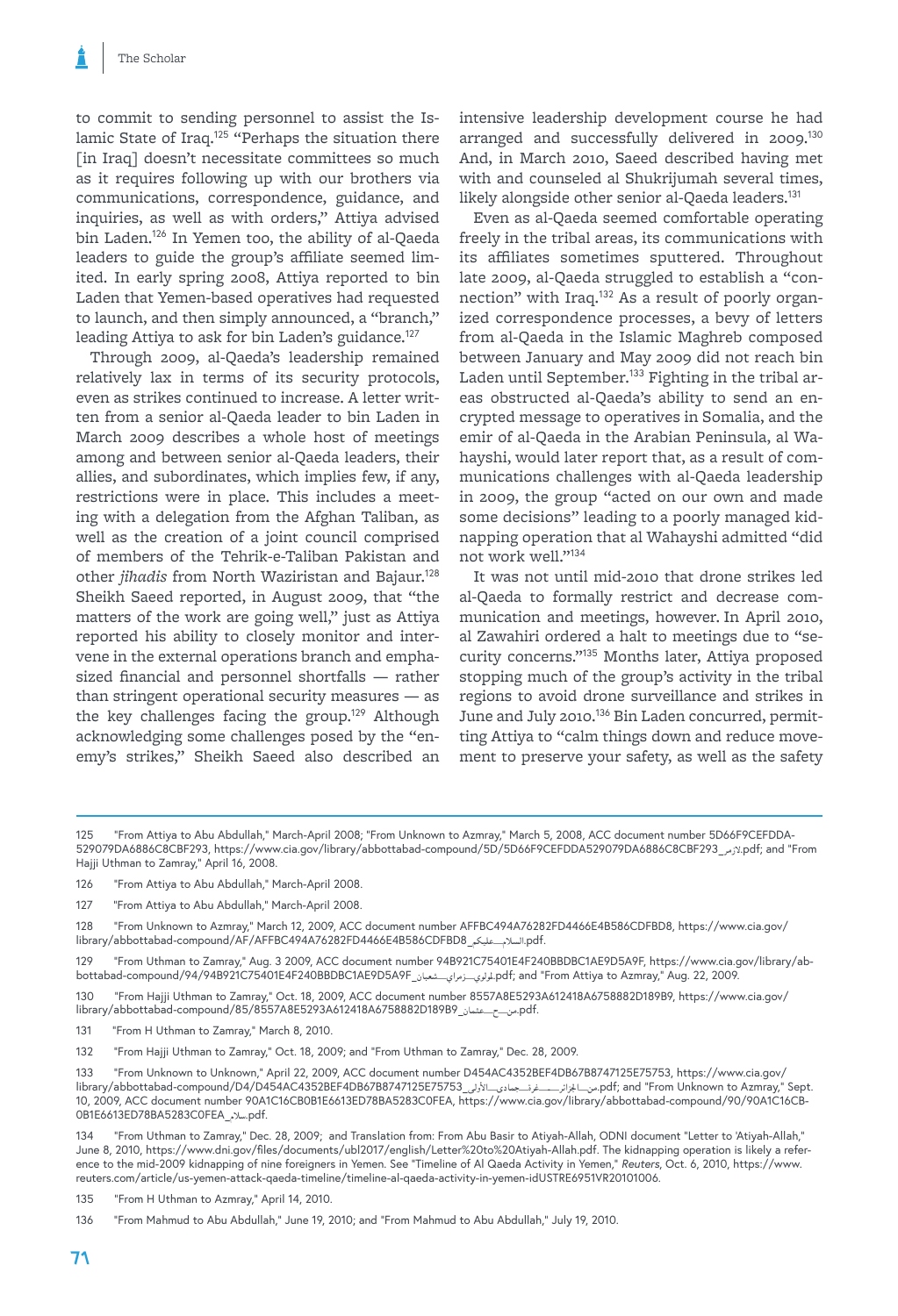of the supporters."137 Prior to this, Attiya had already limited his trips to Baluchistan and had generally been avoiding traveling on highways.<sup>138</sup>

# **Although it is clear that al-Qaeda became less efficient due to its reduction in activity, the documentary evidence is mixed when it comes to whether this meaningfully affected its command and control.**

Al-Qaeda continued imposing restrictive security protocols, instructing affiliates to do so as well, from late 2010 through early 2011.<sup>139</sup> By the fall of 2010, the fear of U.S. drone strikes led to prohibitions on Attiya and Abu Yahya's movements, with Attiya only on exceptional occasions allowing cars that resembled local vehicles to come near his location.<sup>140</sup> Some al-Qaeda operatives were prohibited from traveling in cars at all.<sup>141</sup> And, in October 2010, bin Laden also gave instructions to al Zawahiri about his communication practices:

Your communications with the brothers should be through one or two brothers maximum. Do not meet with anybody else. The two brothers should be emissaries from you to the brothers and not come to you frequently, even if that leads to the delay of some of the work during this phase.<sup>142</sup>

Bin Laden would elaborate on this guidance in a similar note to Attiya.<sup>143</sup>

These measures forced al-Qaeda to exercise far greater care in performing what would otherwise have been relatively routine organizational activi-

> ties, slowing its internal processes. Due to al Zawahiri's guidance, al-Qaeda's senior leaders did not meet in person to discuss Attiya's promotion in the spring of 2010 and instead likely resorted to written correspondence.<sup>144</sup> After having narrowly dodged a drone strike in early 2011, Attiya explained to bin Laden that "[even] motorcycles are getting bombed … any message and any movement is

danger … . [T]he next correspondence is coming in two months … maybe three."<sup>145</sup> Restrictions also delayed the ability of al-Qaeda's "coordinators" to arrange for the transfer of \$1 million to the group's coffers, as well as the release of an audio statement by bin Laden.<sup>146</sup>

Talent development and management similarly became more challenging. Attiya reflected in July 2010 that "we are working to prepare the cadres and initiate the leaders … but our circumstances are difficult, Sheikh. We are trying, but the spy war has really exhausted us."<sup>147</sup> Bin Laden was unable to coordinate personnel promotions with al Zawahiri likely because of the latter's security circumstances, just as Attiya was unable to meet with a prospective deputy due to restrictions on movement.<sup>148</sup> In early 2011, al-Qaeda operative Annas al Sabayi al Libi, apparently waiting for authorization to travel to Libya, voiced his frustration with Attiya's delays in correspondence, writing, "He is responsible for any bad encounter that we may face along the road."<sup>149</sup>

By lengthening the amount of time required to

- 139 "From Mahmud to Usama bin Ladin," Oct. 6, 2010; and "From Mahmud to Abu Basir," March 28, 2011, ACC document number CB0FF4E-0BA2482DB676CF88E03260CFC, https://www.cia.gov/library/abbottabad-compound/CB/CB0FF4E0BA2482DB676CF88E03260CFC [pdf.](https://www.cia.gov/library/abbottabad-compound/CB/CB0FF4E0BA2482DB676CF88E03260CFC_إلى_أبي_بصير.pdf)
- 140 "From Mahmud to Usama bin Ladin," Oct. 6, 2010.
- 141 "From Mahmud to Usama bin Ladin," Oct. 6, 2010.
- 142 "From Zamray to Abu Muhammad," Oct. 17, 2010.
- 143 "From Zamray to Mahmud," Oct. 17, 2010, ACC document number 3CADE28F8CD5468054BFE960634205AA, [https://www.cia.gov/library/](https://www.cia.gov/library/abbottabad-compound/3C/3CADE28F8CD5468054BFE960634205AA_إلى_محمود.pdf) [abbottabad-compound/3C/3CADE28F8CD5468054BFE960634205AA\\_](https://www.cia.gov/library/abbottabad-compound/3C/3CADE28F8CD5468054BFE960634205AA_إلى_محمود.pdf)محمود\_إلى.pdf.
- 144 "From H Uthman to Azmray," April 14, 2010.
- 145 "From Mahmud to Abu Abdullah," Jan. 24, 2011.
- 146 "From Attiyatallah to Zubayr," March 28, 2011, ACC document number 5709A194C55BD93BF14D7849014BBCEA, [https://www.cia.gov/](https://www.cia.gov/library/abbottabad-compound/57/5709A194C55BD93BF14D7849014BBCEA_إلى_الصومال.pdf) [library/abbottabad-compound/57/5709A194C55BD93BF14D7849014BBCEA\\_](https://www.cia.gov/library/abbottabad-compound/57/5709A194C55BD93BF14D7849014BBCEA_إلى_الصومال.pdf)الصومال\_إلى.pdf; and "From Mahmud to Abu Abdullah," Jan. 24, 2011.
- 147 "From Mahmud to Abu Abdullah," July 19, 2010.
- 148 "From Zamray to Abu Muhammad," Dec. 4, 2010; and "From Mahmud to Abu Abdullah," Aug. 28, 2010.
- 149 Translation from: "From 'Abd al-Qayyum to Shaykh Abu Yahya," March 20, 2011, Office of the Director of National Intelligence, [https://](https://www.dni.gov/files/documents/ubl/english2/Letter%20to%20Shaykh%20%20Abu%20Yahya.pdf) [www.dni.gov/files/documents/ubl/english2/Letter%20to%20Shaykh%20%20Abu%20Yahya.pdf.](https://www.dni.gov/files/documents/ubl/english2/Letter%20to%20Shaykh%20%20Abu%20Yahya.pdf) For Attiya's response to this frustration, see "From Mahmud to Usama bin Ladin," April 5, 2011, ACC document number D9C93F71C2A214B89A990EB4B87B3DD5, [https://www.cia.gov/library/abbot](https://www.cia.gov/library/abbottabad-compound/D9/D9C93F71C2A214B89A990EB4B87B3DD5_من_محمود_ـ_15ربيع_الآخر1432.pdf). [tabad-compound/D9/D9C93F71C2A214B89A990EB4B87B3DD5\\_2341](https://www.cia.gov/library/abbottabad-compound/D9/D9C93F71C2A214B89A990EB4B87B3DD5_من_محمود_ـ_15ربيع_الآخر1432.pdf)<br>.pdf من\_محمود\_\_51ربيع\_الآخر.pdf

<sup>137 &</sup>quot;From Azmray to Mahmud," Aug. 7, 2010, ACC document number 9F50AE5D07263B5AE13D7EA8501B050B, [https://www.cia.gov/library/](https://www.cia.gov/library/abbottabad-compound/9F/9F50AE5D07263B5AE13D7EA8501B050B_إلى_الشيخ_محمود.pdf) [abbottabad-compound/9F/9F50AE5D07263B5AE13D7EA8501B050B\\_](https://www.cia.gov/library/abbottabad-compound/9F/9F50AE5D07263B5AE13D7EA8501B050B_إلى_الشيخ_محمود.pdf)محمود\_الشيخ\_إلى.pdf.

<sup>138</sup> Scott-Clark and Levy, *The Exile*, 324, 350.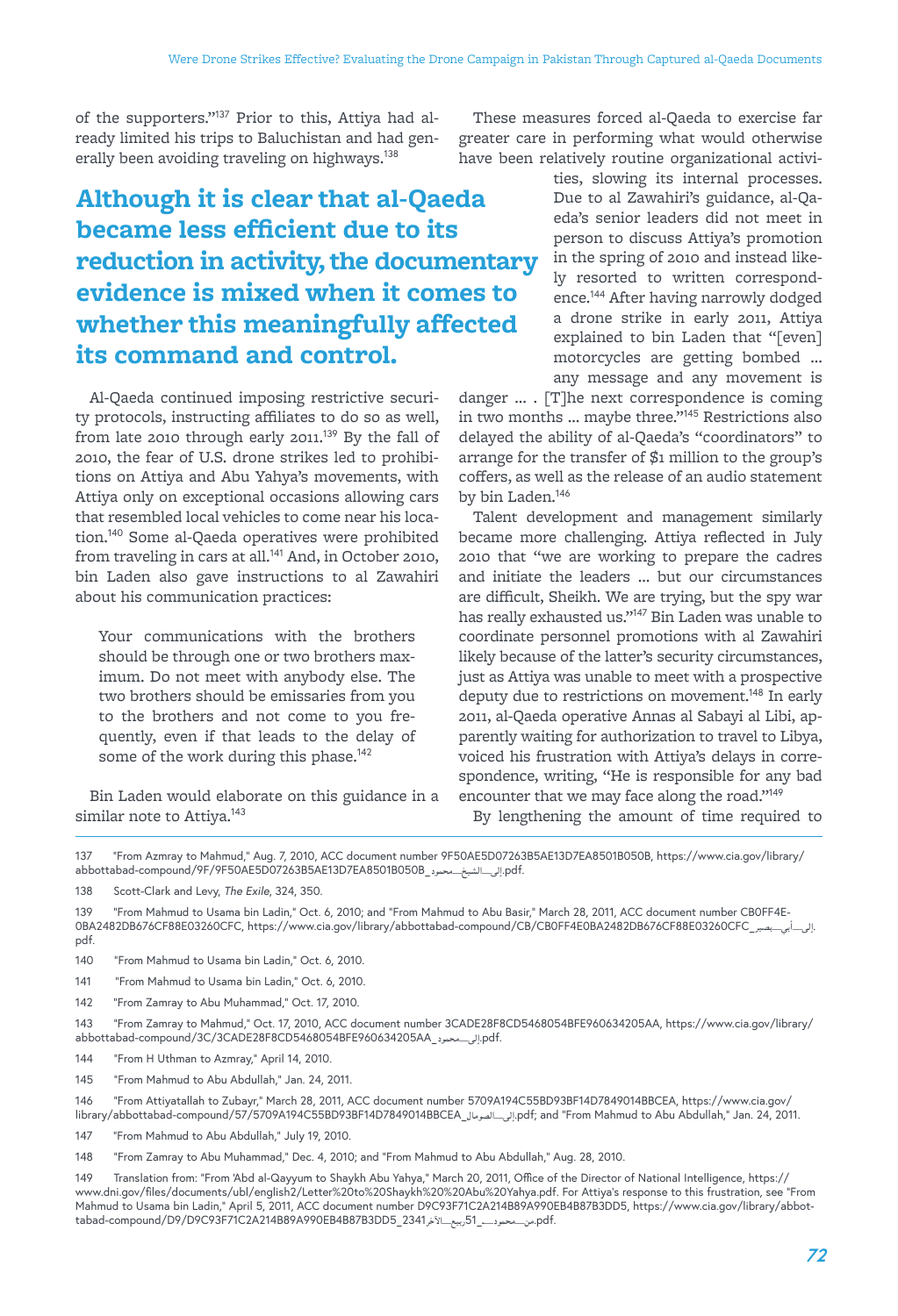

consult on strategic issues, these reductions in activity may have compounded technical challenges in communications between al-Qaeda leadership and its affiliates. In March 2010, for example, al-Qaeda in the Islamic Maghreb Emir Abu Musab al Droukdal requested al-Qaeda's direction regarding an offer of a truce from Mauritania.150 Bin Laden was still demurring on the topic in October 2010, tasking al-Qaeda's *Sharia* committee to study the issue.<sup>151</sup> Al-Qaeda in the Arabian Peninsula's emir, al Wahayshi, similarly waited several months for strategic guidance from bin Laden regarding his activities in Yemen, receiving a summary of bin Laden's views from Attiya in the interim.<sup>152</sup> Attiya would eventually need to send

bin Laden's guidance to al Wahayshi via Somalia.<sup>153</sup> The Somalia-based group al-Shabab al-Mujahideen had to wait several months for guidance from bin Laden.154 And communications with al-Qaeda's Iraqi affiliate were scarce, if not non-existent.<sup>155</sup>

Although it is clear that al-Qaeda became less efficient due to its reduction in activity, the documentary evidence is mixed when it comes to whether this meaningfully affected its command and control. On the one hand, al-Qaeda's leaders encountered difficulties in maintaining organizational cohesion and influence over some subordinates in 2010, just as senior leader availability declined. The behavior of a *jihadi* operative named Saleh al Qarawi is emblem-

151 "From Zamray to Abu Musab 'Abd al-Wudud," Oct. 17, 2010, ACC document number 15AF1B1B0E9F780EAA340F332A1EFC2C, [https://www.](https://www.cia.gov/library/abbottabad-compound/15/15AF1B1B0E9F780EAA340F332A1EFC2C_إلى_الأخ_الكريم_أبي_مصعب_عبد_الودود.pdf) [cia.gov/library/abbottabad-compound/15/15AF1B1B0E9F780EAA340F332A1EFC2C\\_](https://www.cia.gov/library/abbottabad-compound/15/15AF1B1B0E9F780EAA340F332A1EFC2C_إلى_الأخ_الكريم_أبي_مصعب_عبد_الودود.pdf)الودود\_عبد\_مصعب\_أبي\_الكرمي\_األخ\_إلى.pdf.

152 "From Attiya to Abu Basir," July 18, 2010.

<sup>150 &</sup>quot;From Abu Musab to Abu Abdullah Usama," March 16, 2010, ACC document number 59D5DE4418BC6516D1F9A5C34CC68B15, [https://](https://www.cia.gov/library/abbottabad-compound/59/59D5DE4418BC6516D1F9A5C34CC68B15_رسالة_أبي_مصعب.pdf) [www.cia.gov/library/abbottabad-compound/59/59D5DE4418BC6516D1F9A5C34CC68B15\\_](https://www.cia.gov/library/abbottabad-compound/59/59D5DE4418BC6516D1F9A5C34CC68B15_رسالة_أبي_مصعب.pdf)مصعب\_أبي\_رسالة.pdf.

<sup>153 &</sup>quot;Attiya to Abu al-Zubayr Mukhtar," Dec. 27, 2010, ACC document number 3CA631E6F53FF64B537E17699631F035, [https://www.cia.gov/library/](https://www.cia.gov/library/abbottabad-compound/3C/3CA631E6F53FF64B537E17699631F035_إلى%20الشيخ%20المختار%20أبي%20الزبير%20ـ%2020محرم1432.pdf) .<br>.pdf إلى2%الشيخ%02لالدان بو20%، 23%، 202% ابن 23% 2340202% محرما 2341&073C/3CA631E6F53FF64B537E17699631F035\_2

<sup>154 &</sup>quot;From Mukhtar Abu al-Zubayr (Sahal al-Din) to the General Command," March 5, 2010, ACC document number 5A735A9854C11FF664CE0D-.<br>يافق الصومال\_22\_ين المقاطيعية بيع المسابع 1689836E980D, https://www.cia.gov/library/abbottabad-compound/5A/5A735A9854C11FF664CE0D89836E980D "From Attiya to Mukhtar Abu al-Zubayr," July 15, 2010, ACC document number E41A9580394CFFE569C2DBC23CFD46F9, [https://www.cia.gov/](https://www.cia.gov/library/abbottabad-compound/E4/E41A9580394CFFE569C2DBC23CFD46F9_للصومال%20ـ%203شعبان1431.pdf) [library/abbottabad-compound/E4/E41A9580394CFFE569C2DBC23CFD46F9\\_1341](https://www.cia.gov/library/abbottabad-compound/E4/E41A9580394CFFE569C2DBC23CFD46F9_للصومال%20ـ%203شعبان1431.pdf)شعبان302%ـ02%للصومال.pdf; and "From Zamray to Mukhtar Abu al-Zubayr," Aug. 7, 2010, ACC document number B3C98DC07E1267CEB82826E8FFDA7E23, [https://www.cia.gov/library/abbottabad-compound/B3/](https://www.cia.gov/library/abbottabad-compound/B3/B3C98DC07E1267CEB82826E8FFDA7E23_إلى_مختار_أبي_الزبير.pdf) [B3C98DC07E1267CEB82826E8FFDA7E23\\_](https://www.cia.gov/library/abbottabad-compound/B3/B3C98DC07E1267CEB82826E8FFDA7E23_إلى_مختار_أبي_الزبير.pdf)الزبير\_أبي\_مختار\_إلى.pdf.

<sup>155 &</sup>quot;From Abu Abdullah to Mahmud," April 26, 2011, ACC document number 0CF1936E0C5C7C57752893AB2552D666, [https://www.cia.gov/](https://www.cia.gov/library/abbottabad-compound/0C/0CF1936E0C5C7C57752893AB2552D666_إلى_الشيخ_محمود.pdf) [library/abbottabad-compound/0C/0CF1936E0C5C7C57752893AB2552D666\\_](https://www.cia.gov/library/abbottabad-compound/0C/0CF1936E0C5C7C57752893AB2552D666_إلى_الشيخ_محمود.pdf)محمود\_الشيخ\_إلى.pdf.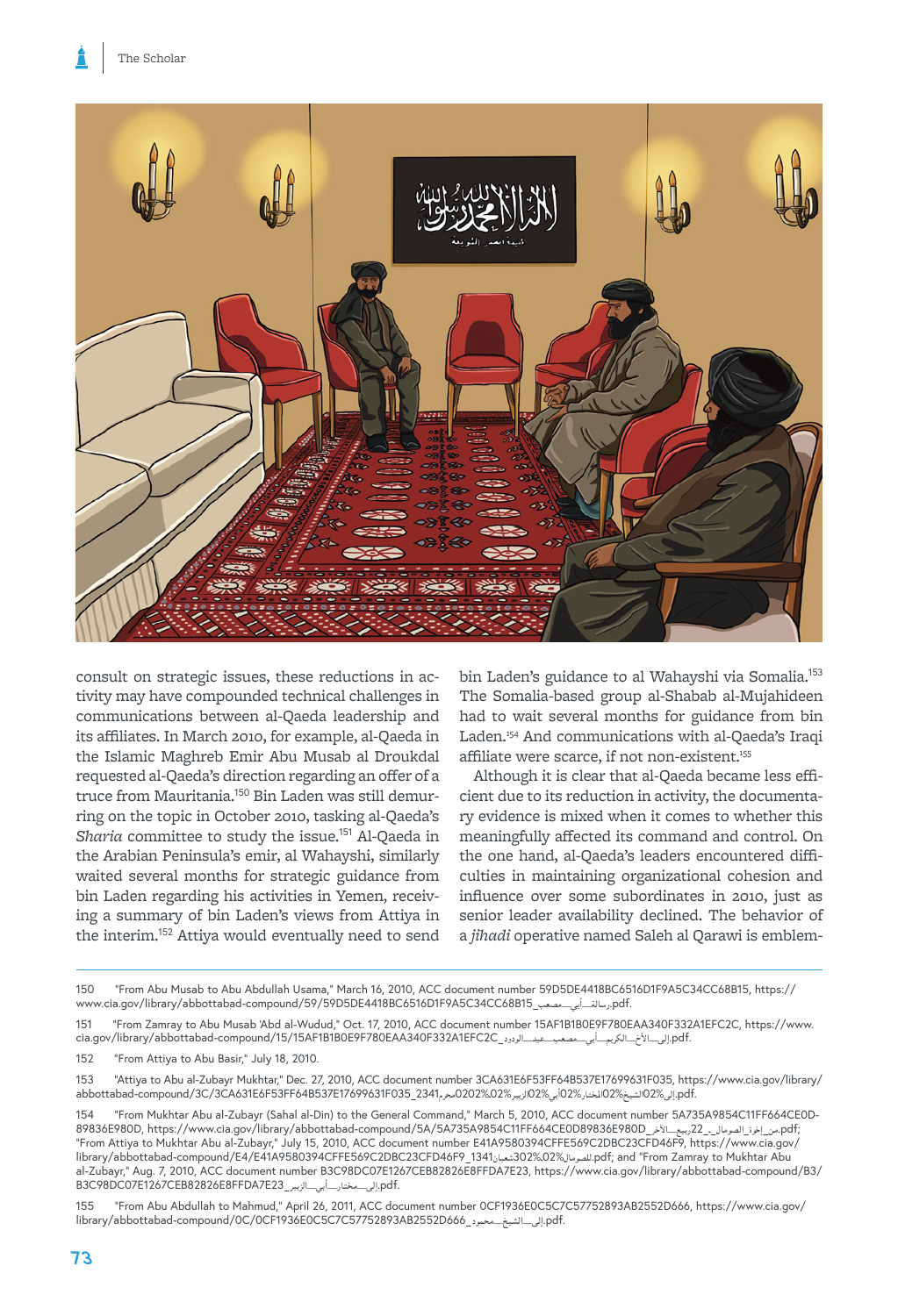atic of these difficulties.156 Described as "trustworthy" by Sheikh Saeed in May 2007, by the summer of 2010 al Qarawi had fallen out of favor with al-Qaeda leaders due to his insubordination.157 Al Zawahiri had written to bin Laden that some of al-Qaeda's Pakistani members wanted to defect in late 2010, and al-Qaeda senior leaders Abu Yahya and Attiya warned Tehrik-e-Taliban Pakistan Emir Hakimullah Mehsud against poaching al-Qaeda members.<sup>158</sup> The group's leadership further struggled to rein in the hordes of foreign fighters present in the FATA from the early summer through the early fall of 2010.<sup>159</sup> Finally, after receiving guidance from bin Laden counseling restraint and even a potential truce with the Saleh government, al Wahayshi responded somewhat incredulously, describing to Attiya how he was "surprised by the Father Sheikh Usama's words" and giving a laundry list of objections to his leader's direction regarding operations in Yemen.<sup>160</sup>

There is reason to question the extent to which the increases in drone strikes and the subsequent lower profile kept by al-Qaeda's leadership produced these effects. First, al-Qaeda's leaders faced similar challenges in maintaining internal control prior to the added restrictions on their activities. In 2008, for example, Hamzah al Jawfi, who reportedly led a group carrying out attacks in Pakistan, was resisting al-Qaeda leaders' direction.<sup>161</sup> Around the same time, the group's leadership in the Afghanistan-Pakistan border region struggled to control ambitious and opportunistic oper-

atives.162 Al-Qaeda's relations with some of its affiliates were also always somewhat in flux. It is thus unclear whether more expedient responses would have alleviated the interest asymmetries between al-Qaeda in the Arabian Peninsula and al-Qaeda leadership.163 A portion of the internal challenges that the group faced in 2010 also coincided with al-Qaeda's declining funds, which may have rendered the group unable to pay some subordinates.<sup>164</sup> This all makes it difficult to attribute these challenges solely to drone strikes.

Even if one does at least partially believe that the lower profile that al-Qaeda leaders kept in 2010 caused the defections, lack of internal discipline, and affiliate recalcitrance, the evidence still does not support the claim that reductions in movement, meetings, or communications rendered the group's leadership entirely unable to exercise command and control. Between the spring and late fall of 2010 — a period during which operational security protocols grew more restrictive — the group's senior leaders were still able to coordinate the activities of subordinates. In the summer of 2010, Attiya was able to meet with senior Pakistani militant Ilyas Kashmiri to pass along bin Laden's instructions for an operation.<sup>165</sup> Beginning in the early summer of 2010, Attiya and his subordinates were also able to successfully orchestrate the ransom exchange of an Afghan ambassador al-Qaeda had held for approximately two years.<sup>166</sup> Al-Qaeda was also able to prepare and deploy a German operative to lead 15 militants in an

- 158 "From Zamray to Mahmud," Dec. 4, 2010, ACC document number 4D24394961B76FF76C8A8F559FEBD17B, [https://www.cia.gov/library/](https://www.cia.gov/library/abbottabad-compound/4D/4D24394961B76FF76C8A8F559FEBD17B_إلى_الشيخ_محمود.pdf) [abbottabad-compound/4D/4D24394961B76FF76C8A8F559FEBD17B\\_](https://www.cia.gov/library/abbottabad-compound/4D/4D24394961B76FF76C8A8F559FEBD17B_إلى_الشيخ_محمود.pdf)محمود\_الشيخ\_إلى.pdf; and "From Attiya and Abu Yahya to Hakimullah Mehsud," Dec. 3, 2010.
- 159 "From Attiya to Abu Basir," Summer 2010; "From Mahmud to Abu Abdullah," June 19, 2010; and "From Mahmud to Abu Abdullah," Nov. 24, 2010.
- 160 "From Abu Basir to Attiya," Feb. 10, 2011, ACC document number 594477E27A78DFEAF0F3046B49404753, [https://www.cia.gov/library/](https://www.cia.gov/library/abbottabad-compound/59/594477E27A78DFEAF0F3046B49404753_رسالة_أبو_بصير.pdf) [abbottabad-compound/59/594477E27A78DFEAF0F3046B49404753\\_](https://www.cia.gov/library/abbottabad-compound/59/594477E27A78DFEAF0F3046B49404753_رسالة_أبو_بصير.pdf)بصير\_أبو\_رسالة.pdf.
- 161 "From Attiya to Abu Abdullah," March-April 2008; "From Unknown to Azmray," March 5, 2008; and "From Hajji Uthman to Zamray," April 16, 2008. For more on al Jawfi, see Bill Roggio, "Al Qaeda Commander Killed in US Strike on Safehouse in South Waziristan," *Long War Journal*, June 29, 2010, [https://www.longwarjournal.org/archives/2010/06/us\\_strikes\\_al\\_qaeda\\_1.php.](https://www.longwarjournal.org/archives/2010/06/us_strikes_al_qaeda_1.php)

162 "From Hajji Uthman to Zamray," April 16, 2008; and "From Attiya to Abu Abdullah," March-April 2008.

- 163 Al-Qaeda's challenges in maintaining control over its affiliates prior to the drone campaign are indeed well documented. See, e.g., Byman, "Buddies or Burdens?"; and Barak Mendelsohn, *The al-Qaeda Franchise*.
- 164 On al-Qaeda's financial difficulties, see, e.g., "From Attiya to Abu Abdullah," March-April 2008; "From Attiya to Azmray," Aug. 22, 2009; "From Uthman to Zamray," Aug. 24, 2009, ACC document number 144347D6CD5DE28229D6944E94D151F1, [https://www.cia.gov/library/abbotta](https://www.cia.gov/library/abbottabad-compound/14/144347D6CD5DE28229D6944E94D151F1_لأزمراي_أول_رمضان.pdf)bad-compound/14/144347D6CD5DE28229D6944E94D151F1:أزمراي—أولــرمضان/bad-compound/14/144347D6CD5DE28229D6944E94D<br>"to Azmray," April 14, 2010. On al-Qaeda's financial relief, see "From Mahmud to Abu Abdullah," June 19, 2010; Nov. 24, 2010.
- 165 "From Ilyas Kashmiri to Usama bin LadinLaden," May 31, 2010, ACC document number 66E535E591C4C5C88FCD76AEC43DE5F8, [https://](https://www.cia.gov/library/abbottabad-compound/66/66E535E591C4C5C88FCD76AEC43DE5F8_رسالة_للشيخ_الأمير.pdf) [www.cia.gov/library/abbottabad-compound/66/66E535E591C4C5C88FCD76AEC43DE5F8\\_](https://www.cia.gov/library/abbottabad-compound/66/66E535E591C4C5C88FCD76AEC43DE5F8_رسالة_للشيخ_الأمير.pdf)بسالتــللشيخــالأمير.pdf; "From Zamray to Mahmud," July 6,<br>2010; "From Mahmud to Abu Abdullah," July 19, 2010; and "From Zamray to Ilyas Kashmiri 2173279754D84214009C, [https://www.cia.gov/library/abbottabad-compound/97/978D26A427ED2173279754D84214009C\\_](https://www.cia.gov/library/abbottabad-compound/97/978D26A427ED2173279754D84214009C_إلى_الأخ_إلياس.pdf)إلياس\_األخ\_إلى.pdf.
- 166 On the ransom exchange, see "From Mahmud to Abu Abdullah," June 19, 2010; "From Zamray to Shaykh Mahmud," Oct. 17, 2010; and "From Mahmud to Abu Abdullah," Nov. 24, 2010.

<sup>156</sup> For background on Saleh al Qarawi, see "Terrorist Designation of Saleh al-Qarawi," U.S. Department of State, Dec. 15, 2011, [https://2009-2017.state.gov/r/pa/prs/ps/2011/12/178882.htm.](https://2009-2017.state.gov/r/pa/prs/ps/2011/12/178882.htm)

<sup>157</sup> From Hajji Uthman to Zamray, "Respected Brother, kind Shaykh, Zamrai, Sahib," May 15, 2007, Office of the Director of National Intelligence, <https://www.dni.gov/files/documents/ubl2016/arabic/Arabic%20Respected%20Brother,%20kind%20Shaykh,%20Zamrai,%20Sahib.pdf>; and "From Attiya to Abu Basir," Summer 2010.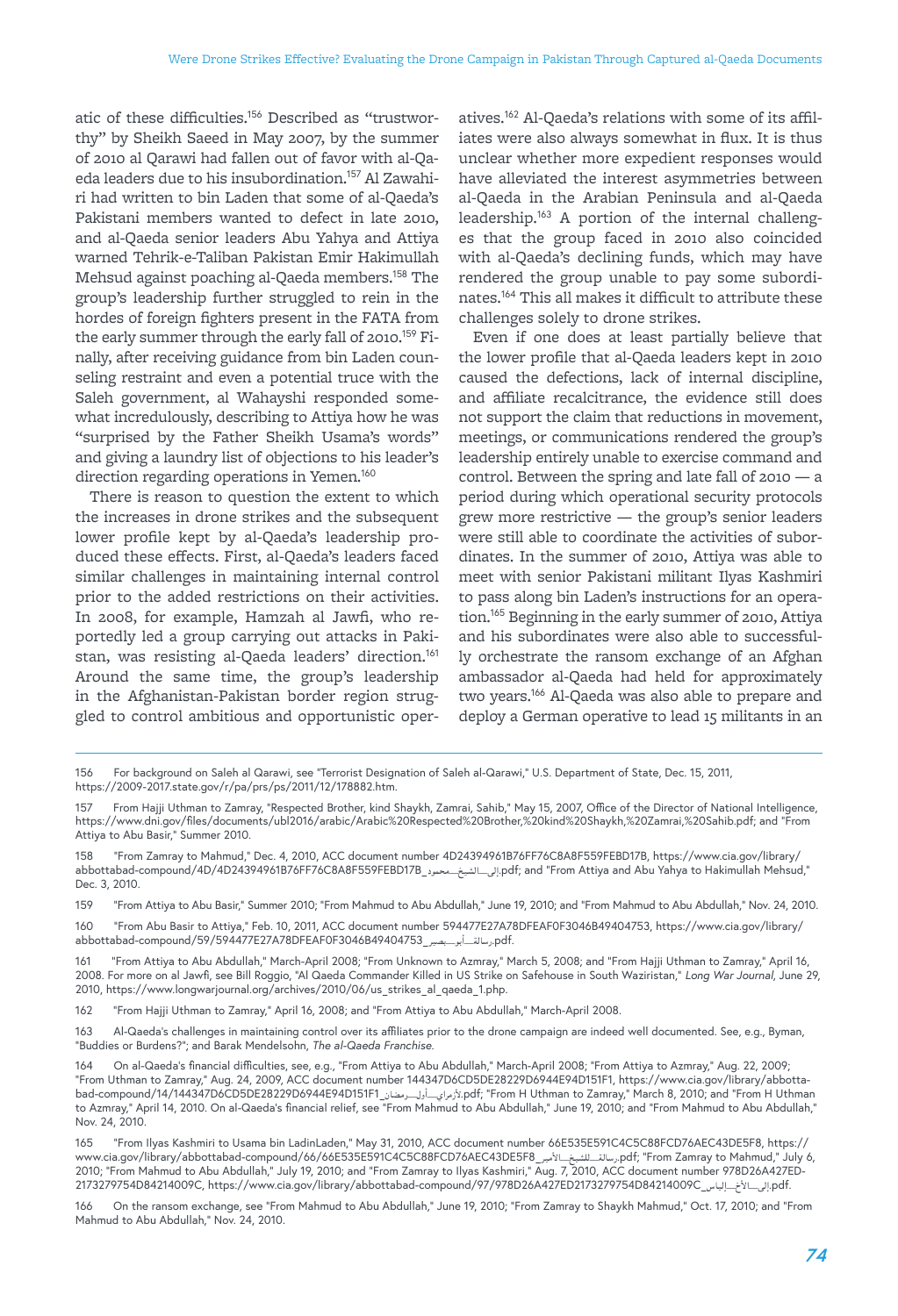attack on Bagram Airfield in May 2010.<sup>167</sup>

Most emblematic of al-Qaeda's ability to retain control over subordinates is the operational behavior of Younis. In late winter 2010 and early spring 2011, he was able to exchange several messages with and receive instructions from bin Laden to carry out a plot targeting oil tankers. As he initiated his operation, Younis received operational support, coordination, and oversight from Attiya and Sheikh Saeed, as well as guidance from bin Laden while he and his operatives were in transit to Iran.<sup>168</sup>

Though probably frustrated by delays, affiliates also still solicited and responded to al-Qaeda leadership's guidance. In a late 2010 note to Attiya, for example, a senior al-Qaeda in the Islamic Maghreb operative reported how the group altered the ransom demands it had already issued to France after bin Laden released an audio statement demanding that France withdraw from Afghanistan.<sup>169</sup> In the same letter in which he resisted bin Laden's guidance, al Wahayshi, the emir of al-Qaeda in the Arabian Pen-

insula, welcomed his leadership's thoughts on using poison in an external attack.<sup>170</sup> Al-Shabab's behavior also aligned with al-Qaeda leadership's preferences during this period, as the group did not announce its affiliation with al-Qaeda or declare an Islamic state.<sup>171</sup> They also solicited

al-Qaeda's opinion on exchanging a hostage.<sup>172</sup>

The evidence regarding the relationship between U.S. drone strikes and al-Qaeda's organizational internal efficiency and control is mixed. Lethal targeting did force al-Qaeda's leaders to take measures that would reduce their exposure, which in turn undermined organizational efficiency. And, there is some evidence that these reductions contributed to leaders' inability to assert control down the chain of command. Nevertheless, al-Qaeda's leaders were far from absent or silent during this period, and instead likely remained focused on the most immediate operational priorities — what was referred to in one missive as "urgent concerns" (*al-inshighalat al-aja* $l$ a) — allowing the group's control over other operational elements, such as financiers and low-level foreign fighters, to wane.<sup>173</sup>

#### **Safe-Haven Viability**

This section traces the extent to which the drone campaign led al-Qaeda to reduce its reliance on its safe haven in the FATA. The analysis centers on any changes in al-Qaeda's willingness to absorb or train personnel, as well as to house senior leaders and their families in the region. This includes authorizations for and steps toward the diversion of incoming

*As far as how drone strikes may have affected local sympathy and support for al-Qaeda, the group never concluded that there had been an increase in support as drone strikes became more frequent.*

> personnel, relocation of select operational components, and complete evacuation from the area. It also includes any assessments by al-Qaeda leaders of an increase or decrease in local support or sympathy after U.S. drone strikes.

There are numerous assessments from senior

<sup>167 &</sup>quot;From Unknown to Azmray," May 30, 2010, ACC document number 8DA7E1B0A3FE19ABDCC4E4B3F8534271, [https://www.cia.gov/library/](https://www.cia.gov/library/abbottabad-compound/8D/8DA7E1B0A3FE19ABDCC4E4B3F8534271_لاز2.pdf) [abbottabad-compound/8D/8DA7E1B0A3FE19ABDCC4E4B3F8534271\\_](https://www.cia.gov/library/abbottabad-compound/8D/8DA7E1B0A3FE19ABDCC4E4B3F8534271_لاز2.pdf)JJ2.pdf.

<sup>168</sup> See "From Hajji Uthman and al-Shaykh Mahmud to Azmray," Jan. 25, 2010; "From Younis to Unknown," Winter 2010, ACC document number A60D2387C05274C870AB7F1F8BF304F1, [https://www.cia.gov/library/abbottabad-compound/A6/A60D2387C05274C870AB7F1F8BF304F1\\_](https://www.cia.gov/library/abbottabad-compound/A6/A60D2387C05274C870AB7F1F8BF304F1_من_الشيخ_يونس.pdf)\_من [يونس\\_الشيخ](https://www.cia.gov/library/abbottabad-compound/A6/A60D2387C05274C870AB7F1F8BF304F1_من_الشيخ_يونس.pdf).pdf; "From Zamray to Shaykh Younis," Winter 2010, ACC document number 5F783FF5C85675F70F1801A190DB0304, [https://www.cia.](https://www.cia.gov/library/abbottabad-compound/5F/5F783FF5C85675F70F1801A190DB0304_الشيخ_يونس.pdf) [gov/library/abbottabad-compound/5F/5F783FF5C85675F70F1801A190DB0304\\_](https://www.cia.gov/library/abbottabad-compound/5F/5F783FF5C85675F70F1801A190DB0304_الشيخ_يونس.pdf)يونس\_الشيخ.pdf; "From Zamray to Younis," March 17, 2010; "From Younis al-Mauritani to Zamray," March 25, 2010, ACC document number 33AC80573C61EE34EB37598289CD4DC3\_Dc8, [https://www.cia.gov/library/](https://www.cia.gov/library/abbottabad-compound/33/33AC80573C61EE34EB37598289CD4DC3_Dc8.pdf) [abbottabad-compound/33/33AC80573C61EE34EB37598289CD4DC3\\_Dc8.pdf](https://www.cia.gov/library/abbottabad-compound/33/33AC80573C61EE34EB37598289CD4DC3_Dc8.pdf); "From Younis to Zamray," March 28, 2010, ACC document number A76CD7706F0AA47A09A8B4D23DDE4EDF, [https://www.cia.gov/library/abbottabad-compound/A7/A76CD7706F0AA47A09A8B4D23DDE4EDF\\_](https://www.cia.gov/library/abbottabad-compound/A7/A76CD7706F0AA47A09A8B4D23DDE4EDF_جواب_الرسالة_الثانية.pdf) [الثانية\\_الرسالة\\_جواب](https://www.cia.gov/library/abbottabad-compound/A7/A76CD7706F0AA47A09A8B4D23DDE4EDF_جواب_الرسالة_الثانية.pdf).pdf; "From Zamray to Younis," July 6, 2010, ACC document number 1501FCDB8F9E8B08C225B473901DE327, [https://www.cia.gov/](https://www.cia.gov/library/abbottabad-compound/15/1501FCDB8F9E8B08C225B473901DE327_الرسالة_الثالثة_إلى_الشيخ_يونس.pdf) library/abbottabad-compound/15/1501FCDB8F9E8B08C225B473901DE327,السالة للغسال الثانقطالي الشيخــيونس\_spdf; "From H Uthman to Azmray," April 14, السالة لتصال الثانقطالي الشيخــيونس\_2010; "From Mahmud to Abu Abdullah," July 68CA3D5D3E62E91EE91EED, [https://www.cia.gov/library/abbottabad-compound/66/66BB38DB0C68CA3D5D3E62E91EE91EED\\_](https://www.cia.gov/library/abbottabad-compound/66/66BB38DB0C68CA3D5D3E62E91EE91EED_إلى_الشيخ_بشير_المدني.pdf)\_بشير\_الشيخ\_إلى املدني[.pdf;](https://www.cia.gov/library/abbottabad-compound/66/66BB38DB0C68CA3D5D3E62E91EE91EED_إلى_الشيخ_بشير_المدني.pdf) and "From Mahmud to Usama bin Ladin," April 5, 2011, ACC document number D9C93F71C2A214B89A990EB4B87B3DD5, [https://www.cia.](https://www.cia.gov/library/abbottabad-compound/D9/D9C93F71C2A214B89A990EB4B87B3DD5_من_محمود_ـ_15ربيع_الآخر1432.pdf) [gov/library/abbottabad-compound/D9/D9C93F71C2A214B89A990EB4B87B3DD5\\_2341](https://www.cia.gov/library/abbottabad-compound/D9/D9C93F71C2A214B89A990EB4B87B3DD5_من_محمود_ـ_15ربيع_الآخر1432.pdf)اآلخر\_ربيع51\_ـ\_محمود\_من.pdf.

<sup>169 &</sup>quot;From Salah to Abu Abd al-Rahman," Dec. 22, 2010, ACC document number 0496CFEF67CF8E798477D0FB02627147, [https://www.cia.gov/](https://www.cia.gov/library/abbottabad-compound/04/0496CFEF67CF8E798477D0FB02627147_~WRL0001.pdf) [library/abbottabad-compound/04/0496CFEF67CF8E798477D0FB02627147\\_~WRL0001.pdf](https://www.cia.gov/library/abbottabad-compound/04/0496CFEF67CF8E798477D0FB02627147_~WRL0001.pdf).

<sup>170 &</sup>quot;From Abu Basir to Attiya," Feb. 10, 2011.

<sup>171 &</sup>quot;From Abu al-Zubayr to Attiya," Jan. 26, 2011, ACC document number 0A9A18B8C587057282754F7876A094C8, [https://www.cia.gov/](https://www.cia.gov/library/abbottabad-compound/0A/0A9A18B8C587057282754F7876A094C8_من_الصومال_ــ_15ربيع_الأول1432.pdf) ...<br>..pdf من\_الصومال\_\_15ربيع\_الأول1234\_876A094C8\_2341{\dibrary/abbottabad-compound/0A/0A9A18B8C587057282754F7876A0

<sup>172 &</sup>quot;From Abu al-Zubayr to Attiya," Jan. 26, 2011.

<sup>173 &</sup>quot;From Mahmud to Abu Abdullah," Aug. 28, 2010.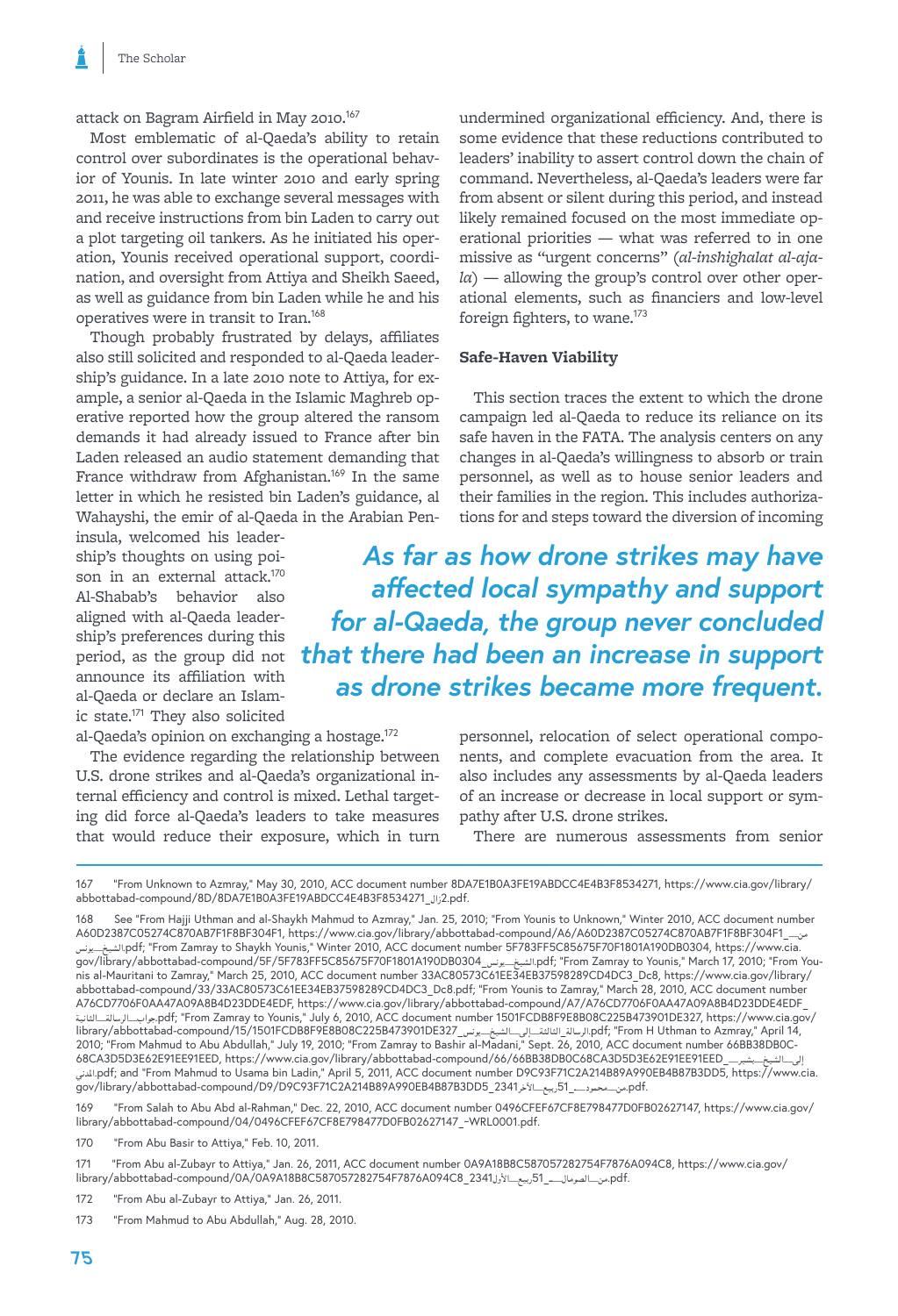leaders that suggest al-Qaeda was comfortable in the tribal regions from 2007 through 2009.<sup>174</sup> In October 2007, al Zawahiri wrote to the emir of al-Qaeda in the Islamic Maghreb that "the circumstances of your brothers in Afghanistan and neighboring countries is steadily improving."<sup>175</sup> In December 2007, bin Laden also attempted to enlist help to convince Iran to release his family members, asking a relative, "[P] lease try to facilitate their release in the Waziristan region where we can be sure of their safety among the tribes there … . [W]e want them to be released to Waziristan only." This request reflects the senior leader's confidence in the group's safe haven.<sup>176</sup>

This trend continued throughout 2008 and 2009. According to one journalistic account, by 2008, "all seven of Pakistan's tribal agencies were seen to be under the influence of Al-Qaeda-inspired militants."<sup>177</sup> In a March 2008 letter, Attiya reported to bin Laden, "The field here in Waziristan and Afghanistan is generally OK, Allah willing, it has positive and negative factors, but the good factors predominate and are apparent, praise be to Allah."<sup>178</sup> Sheikh Saeed concurred: "Regarding the security where we are, praise be to Allah, the circumstances are good," he wrote to bin Laden in April 2008.<sup>179</sup> In March 2009, a letter from a senior al-Qaeda leader also reflected that the "circumstances" in Pakistan's tribal areas had gone from "good to better."<sup>180</sup> Accordingly, in June 2009 Attiya reported that several "mid-level" members had arrived from Iran, also noting that al-Qaeda operatives were "ready to receive" bin Laden's family members.<sup>181</sup> And, in September 2009, another senior al-Qaeda operative concluded that

both the "field" in Waziristan and the overall "security situation" were favorable.<sup>182</sup>

In early 2010, al-Qaeda began to shift in its assessment of the FATA's suitability to absorb incoming personnel. After a group of al-Qaeda prisoners had reached Attiya's location, in June 2010, he expressed concerns over the safety of future released operatives "due to our security circumstances (the bombings that have exhausted us)!!"<sup>183</sup> Bin Laden still refused to redirect all incoming personnel from the FATA, referring to new cadres as a "lifeline and replacement for those we have lost" and recommending simply shortening the orientation period for new personnel in Waziristan.<sup>184</sup> Bin Laden seemed to apply different standards for the group's experienced operatives arriving from Iran, though, instructing Attiya in August 2010 to keep them "in a safe place outside the bombing areas."<sup>185</sup>

Around the same time in early to mid-2010, al-Qaeda also considered relocating operational components from the FATA.<sup>186</sup> In January 2010, Sheikh Saeed unsuccessfully recommended that the group organize an external operations branch in Yemen, as the "field where we are [in Pakistan] is not appropriate for broad external work."<sup>187</sup> Similarly, in the spring of 2010 Younis wrote to bin Laden in his operational plan that "the field here [in Waziristan] has become like a trap, the killing has tormented the cadres and leaders … . [N]o step will be fruitful so long as this work is here."188 Al-Qaeda's leadership would later authorize the travel of Younis and his cadres to train in Iran rather than Pakistan, with Sheikh Saeed sending money with a facilitator to arrange for a suitable loca-

- 178 "From Attiya to Abu Abdullah," March–April 2008.
- 179 "From Hajji Uthman to Zamray," April 16, 2008.
- 180 "From Unknown to Azmray," March 12, 2009.
- 181 "From Attiya to Unknown," June 11, 2009, ACC document number 9ABADB6F4E0B712C48BA54BC0124D4D8, [https://www.cia.gov/library/](https://www.cia.gov/library/abbottabad-compound/9A/9ABADB6F4E0B712C48BA54BC0124D4D8_من_عطية.pdf) [abbottabad-compound/9A/9ABADB6F4E0B712C48BA54BC0124D4D8\\_](https://www.cia.gov/library/abbottabad-compound/9A/9ABADB6F4E0B712C48BA54BC0124D4D8_من_عطية.pdf)عطية\_من.pdf.
- 182 "From Unknown to Azmray," Sept. 10, 2009.
- 183 "From Mahmud to Abu Abdullah," June 19, 2010.
- 184 "From Zamray to Mahmud," July 6, 2010.

- 187 "From Hajji Uthman and al-Shaykh Mahmud to Azmray," Jan. 25, 2010.
- 188 "From Younis to Zamray," March 28, 2010.

<sup>174</sup> Al-Qaeda did have doubts regarding its safe haven prior to this due to Pakistani military offensives and law enforcement pressure. See "From Wakil Khan to Unknown," Oct. 18, 2004, ACC document number 51A61D0D0F9BFEF9E0524F8F2000C035, [https://www.cia.gov/library/ab](https://www.cia.gov/library/abbottabad-compound/51/51A61D0D0F9BFEF9E0524F8F2000C035_من_توفيق.pdf)[bottabad-compound/51/51A61D0D0F9BFEF9E0524F8F2000C035\\_](https://www.cia.gov/library/abbottabad-compound/51/51A61D0D0F9BFEF9E0524F8F2000C035_من_توفيق.pdf)توفيق\_من.pdf.

<sup>175 &</sup>quot;From Ayman al-Zawahiri to Abu Musab Abd al-Wudud," Oct. 18, 2007.

<sup>176 &</sup>quot;From Usama bin Ladin to Abu Nawaf," Dec. 17, 2007, ACC document number 048BAE914E9C05D51F564BA274059F8D, [https://www.cia.](https://www.cia.gov/library/abbottabad-compound/04/048BAE914E9C05D51F564BA274059F8D_رسالة_إلى_الأخ_بكر.pdf) [gov/library/abbottabad-compound/04/048BAE914E9C05D51F564BA274059F8D\\_](https://www.cia.gov/library/abbottabad-compound/04/048BAE914E9C05D51F564BA274059F8D_رسالة_إلى_الأخ_بكر.pdf)بسالقيالي\_الأخيسكر\_philotary/abbottabad-compound/04/048BAE914E9C05D51F564BA274059F8D

<sup>177</sup> Shahzahad, *Inside al Qaeda*, 269.

<sup>185 &</sup>quot;From Usama bin Ladin to Mahmud," Aug. 27, 2010, ACC document number 2F5D16FBA36196AF5A7C6D5FADC6C241, [https://www.cia.gov/](https://www.cia.gov/library/abbottabad-compound/2F/2F5D16FBA36196AF5A7C6D5FADC6C241_إلى_الشيخ_محمود.pdf) [library/abbottabad-compound/2F/2F5D16FBA36196AF5A7C6D5FADC6C241\\_](https://www.cia.gov/library/abbottabad-compound/2F/2F5D16FBA36196AF5A7C6D5FADC6C241_إلى_الشيخ_محمود.pdf)محمود\_الشيخ\_إلى.pdf.

<sup>186</sup> Al-Qaeda had already relocated some non-essential leaders and families from South Waziristan due to the Pakistani military offensives in the fall of 2009. See, e.g., "From Usama bin Ladin to al-Hajj Uthman," Fall 2009, ACC document number E05FA88F3B10901837CD08FE72A1ACB5, [https://www.cia.gov/library/abbottabad-compound/E0/E05FA88F3B10901837CD08FE72A1ACB5\\_](https://www.cia.gov/library/abbottabad-compound/E0/E05FA88F3B10901837CD08FE72A1ACB5_الحاج_عثمان_شوال.pdf)شوال\_عثمان\_احلاج.pdf; and "From Hajji Uthman to Zamray," Oct. 18, 2009.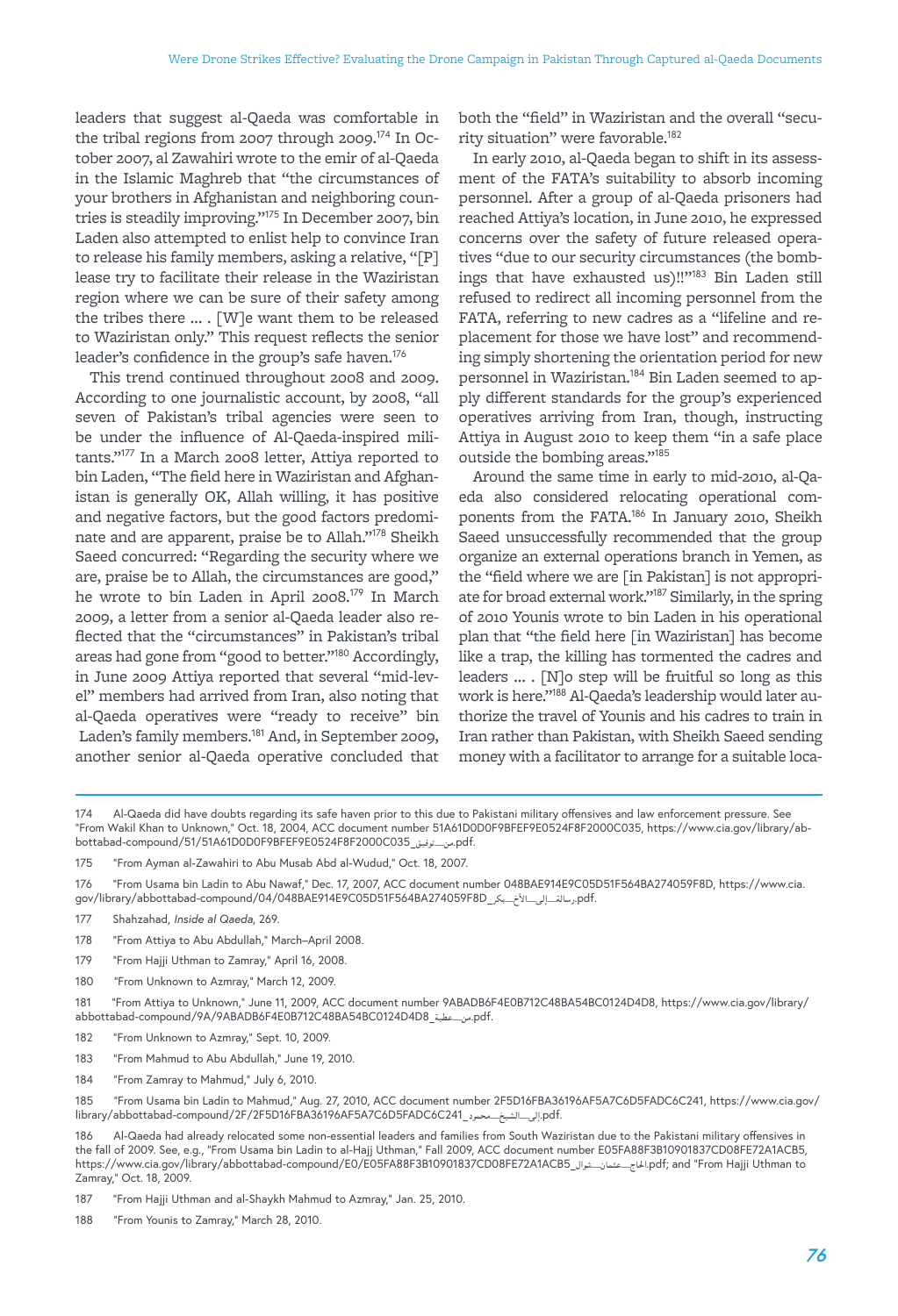tion and Attiya expediting Younis' travel in the spring and fall of 2010, respectively.<sup>189</sup>

The relocation was not limited to Younis and his acolytes. In June 2010, Attiya cited the "bombing" specifically and proposed

leaving Waziristan, at least partially but still substantially. For example, we can send some of the brothers with their families inside Pakistan like Sind, its suburbs and villages, as well as Baluchistan, and so forth … and perhaps we can send a number of the brothers from the military battalions if they arrive after the [fighting] season to their brothers in Nuristan."<sup>190</sup>

In July 2010, a frustrated bin Laden directed Attiya "to arrange safe places far from the reach of the airplanes' photography and bombing" for leaders and specialized cadres.<sup>191</sup>

These discussions and authorizations led to more concrete action by the fall of 2010. In response to the "bombings," in October 2010 Attiya described how he had begun relocating operatives to Kunar and Nuristan in Afghanistan, recommending to bin Laden that al-Qaeda operatives could also be sent to "liberated" areas in Ghazni and Zabul provinces.<sup>192</sup> Later that month bin Laden gave his subordinates some instruction on their movement: "With respect to the brothers generally in Waziristan, those who are able to hide and take the required security precautions in the region should stay in it, and with respect to those for whom hiding and taking the required precautions is difficult, the other option is for them to go to Nuristan in Kunar, Ghazni, or Zabul."<sup>193</sup> In November, Attiya wrote that he was complying with these orders.<sup>194</sup> Bin Laden conveyed a similar sentiment in a December message to al

Zawahiri, telling his second in command to impress upon Attiya "the necessity of expediting the evacuation of the brothers whose capabilities do not allow them to hide in the region."<sup>195</sup>

It was not until January 2011 that bin Laden authorized the complete evacuation from the FATA. After receiving continued reports about the extent of the drone campaign, as well as annotated excerpts from Bob Woodward's book *Obama's Wars*, which described U.S. surveillance and drone strikes in Pakistan's tribal regions, bin Laden wrote to Attiya:

It appears to me that the region has been very heavily revealed and that leaving the region completely is the best solution … [O]nce we disperse in Pakistan and Afghanistan, the enemy will lose the ability to focus the surveillance on our movements and place us under the photography and monitoring.<sup>196</sup>

Bin Laden gave similar guidance to his two sons Uthman and Muhammad, informing them that "the reason for your leaving to Peshawar is that there are general instructions for the brothers to leave Waziristan, as it is clear that the region has very much been discovered."<sup>197</sup>

Attiya did his best to honor bin Laden's orders and instructions. "With respect to exiting from the region, it is still delayed in terms of the men, but a number of the families have been evacuated, and other families are being evacuated now," Attiya told bin Laden in January 2011.<sup>198</sup> Attiya reported that some men were resisting orders to relocate, asserting that they "preferred death to being arrested."<sup>199</sup> Bin Laden would take issue with this sentiment, writing to Attiya less than a week before the raid on his compound, "American technology and its advanced devices cannot arrest a *mujahid* if he does

189 "From H Uthman to Azmray," April 14, 2010; and "From Mahmud to Usama bin Ladin," Oct. 6, 2010.

- 190 "From Mahmud to Abu Abdullah," June 19, 2010.
- 191 "From Zamray to Mahmud," July 6, 2010. See also "From Zamray to Younis," July 6, 2010.
- 192 "From Mahmud to Usama bin Ladin," Oct. 6, 2010.
- 193 "From Zamray to Abu Muhammad," Dec. 4, 2010.

194 "From Mahmud to Usama bin Ladin," Nov. 24, 2010, ACC document number DD53CD095E182ACF2211D112355602B8, [https://www.cia.gov/](https://www.cia.gov/library/abbottabad-compound/DD/DD53CD095E182ACF2211D112355602B8_أجوبة_سريعة_من_محمود_ــ_عيد_الأضحى1431.pdf) .ibrary/abbottabad-compound/DD/DD53CD095E182ACF2211D112355602B8\_1341اجوبة\_سريعة\_من\_محمود\_مستعيد\_الأضحى1341

195 "From Zamray to Abu Muhammad," Dec. 4, 2010.

196 "From Abu Abdullah to Mahmud," Jan. 7, 2011, ACC document number 0EB79CFC51DA5F229D6B5565C374322B, [https://www.cia.gov/](https://www.cia.gov/library/abbottabad-compound/0E/0EB79CFC51DA5F229D6B5565C374322B_إلى_الشيخ_محمود.pdf) library/abbottabad-compound/0E/0EB79CFC51DA5F229D6B5565C3743228\_بالىــالشبخــمحمود\_pdf. For the annotated notes from Bob Woodward's<br>Obama's Wars, see "Summary Report of the Book Obama's Wars," Dec. 11, 2010, ACC document D292971A25D, [https://www.cia.gov/library/abbottabad-compound/EE/EEFA3AE2D7FFC84F77C7AD292971A25D\\_](https://www.cia.gov/library/abbottabad-compound/EE/EEFA3AE2D7FFC84F77C7AD292971A25D_تقرير_ملخص_عن_مقدمة_كتاب_حروب_أوباما.pdf)\_حروب\_كتاب\_مقدمة\_عن\_ملخص\_تقرير [.pdf.](https://www.cia.gov/library/abbottabad-compound/EE/EEFA3AE2D7FFC84F77C7AD292971A25D_تقرير_ملخص_عن_مقدمة_كتاب_حروب_أوباما.pdf)أوباما

197 "From Abu Abdullah to Uthman and Muhammad," Jan. 8, 2011, ACC document number 7F17230E0A01CB5C01D01BB1ABCE4993, [https://](https://www.cia.gov/library/abbottabad-compound/7F/7F17230E0A01CB5C01D01BB1ABCE4993_إلى_أبنائي_عثمان_ومحمد.pdf) .<br>.pdf إلى\_أبنائي\_عثمان\_ومحمد\_cia.gov/library/abbottabad-compound/7F/7F17230E0A01CB5C01D01BB1ABCE4993.

198 "From Mahmud to Usama bin Ladin," Jan. 21, 2011, ACC document number 00B25759B9EBA0171E9D8D5E5BC659D9, [https://www.cia.gov/](https://www.cia.gov/library/abbottabad-compound/00/00B25759B9EBA0171E9D8D5E5BC659D9_من_محمود_ـ_ردود_سريعة_ـ_20صفر1432.pdf) [library/abbottabad-compound/00/00B25759B9EBA0171E9D8D5E5BC659D9\\_2341](https://www.cia.gov/library/abbottabad-compound/00/00B25759B9EBA0171E9D8D5E5BC659D9_من_محمود_ـ_ردود_سريعة_ـ_20صفر1432.pdf)صفر02\_ـ\_سريعة\_ردود\_ـ\_محمود\_من.pdf.

199 "From Mahmud to Usama bin Ladin," Jan. 21, 2011.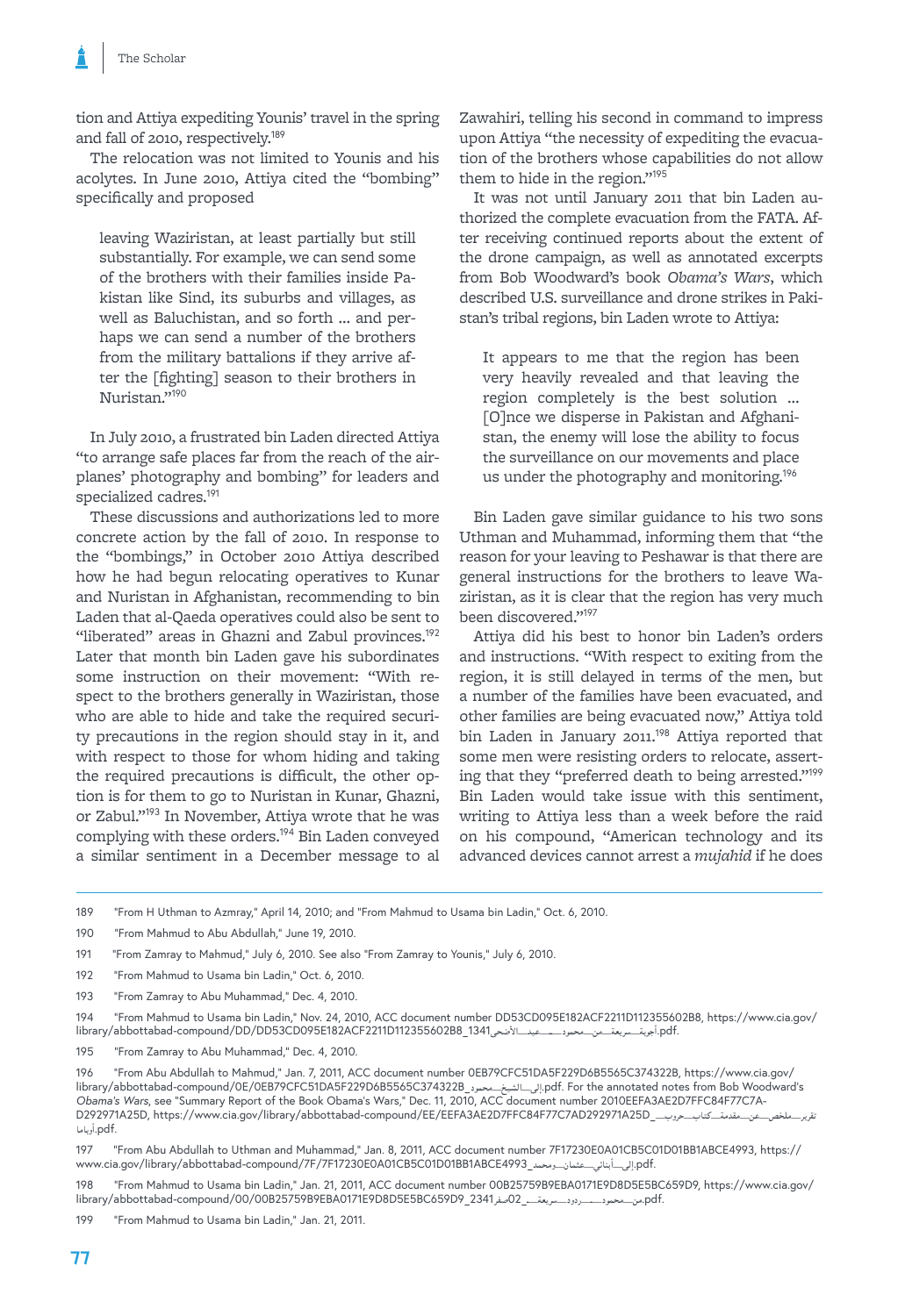not commit a security error."<sup>200</sup> Bin Laden went on to instruct Attiya to move some cadres to suburbs of Pakistani cities, provided that the security situation in Waziristan had not changed.<sup>201</sup>

As far as how drone strikes may have affected local sympathy and support for al-Qaeda, the group never concluded that there had been an increase in support as drone strikes became more frequent. This is not to say that U.S. drone strikes did not generate resentment and outrage in Pakistan. As early as 2006, for example, an estimated 10,000 Pakistanis demonstrated in Karachi to protest U.S. strikes, just as nearly 8,000 protested in the FATA.<sup>202</sup> In early 2011, a senior tribesman in North Waziristan similarly declared, "[W]e will show to the world how to take revenge for the atrocities on our tribesmen," after a U.S. drone strike*.* 203

Al-Qaeda either did not observe this local outrage or was otherwise unable to channel it into material support and refuge for its cadres. Instead, both primary and secondary accounts reflect the loss of the group's popular support in the Pakistani tribal areas as the result of U.S. drone strikes. In guidance written for affiliates, bin Laden warned against "giving the tribes more than they can handle," telling them that "our Waziri brothers are exhausted and have said explicitly that 'the aerial bombing has exhausted us."<sup>204</sup> As one secondary account describes, "Pashtun codes of honor and protection had been eroded by aerial intimidation," just as another mentioned that al-Qaeda militants would "bemoan the local Pashtun unwillingness to associate with militants who have become lightning rods for drone strikes."<sup>205</sup>

The evidence presented in this section has demonstrated that drone strikes led al-Qaeda to reduce its reliance on, and eventually begin evacuating, its safe haven in the FATA. Although al-Qaeda was comfortable in the FATA through much of 2009, by 2010 it began to divert incoming personnel from the area, relocating operational components to other regions, and, eventually, dispersing. Rather

than making al-Qaeda feel safer in the FATA by increasing local sympathy and assistance, drone strikes caused al-Qaeda to view locals as increasingly suspect and more hesitant to harbor the group's operatives.

## **Conclusion and Implications**

Debates among policymakers and scholars have yielded very different claims regarding how drone strikes might have affected the quality of al-Qaeda's personnel, its organizational efficiency and control, and its safe haven in the FATA. This study evaluated these claims through the systematic analysis of internal correspondence between al-Qaeda's senior leaders. This section reviews the study's findings and examines the implications they have for policy and scholarship.

In sum, this study found that drone strikes were an effective instrument against al-Qaeda, but were perhaps not as effective nor as decisive as the most assured accounts claim. Drone strikes depleted al-Qaeda's talent pool — particularly its external operations branch — and eventually slowed the group's organizational processes, while steadily degrading its safe haven in the FATA. Although the temporal scope of the available archival materials only allows me to evaluate these changes up to May 2011, there is little evidence to suggest that these observed trends reversed after bin Laden's death.<sup>206</sup> And yet, even as drone strikes reached their peak, al-Qaeda was still able to orchestrate rather complex organizational tasks. This suggests at least a portion of its internal control remained intact even as the group faced significant operational challenges.

The significance of these findings rests on their broader applicability, as the U.S. drone campaign in Pakistan is only a single instance of a fairly ubiquitous approach to counter-terrorism. The replicability of the drone campaign's outcome de-

<sup>200 &</sup>quot;From Abu Abdullah to Mahmud," April 26, 2011.

<sup>201 &</sup>quot;From Abu Abdullah to Mahmud," April 26, 2011.

<sup>202</sup> Glyn Williams, *Predators*, 55.

<sup>203 &</sup>quot;North Waziristan Drone Strike: Tribesmen Vow 'Jihad' Against US," *Dawn*, March 19, 2011, [https://www.dawn.com/news/614296/n-wa](https://www.dawn.com/news/614296/n-waziristan-drone-strike-tribesmen-vow-jihad-against-us-2)[ziristan-drone-strike-tribesmen-vow-jihad-against-us-2](https://www.dawn.com/news/614296/n-waziristan-drone-strike-tribesmen-vow-jihad-against-us-2).

<sup>204 &</sup>quot;From Zamray to Abu Musab Abd al-Wudud," Oct. 17, 2010, ACC document number 15AF1B1B0E9F780EAA340F332A1EFC2C, [https://www.](https://www.cia.gov/library/abbottabad-compound/15/15AF1B1B0E9F780EAA340F332A1EFC2C_إلى_الأخ_الكريم_أبي_مصعب_عبد_الودود.pdf) [cia.gov/library/abbottabad-compound/15/15AF1B1B0E9F780EAA340F332A1EFC2C\\_](https://www.cia.gov/library/abbottabad-compound/15/15AF1B1B0E9F780EAA340F332A1EFC2C_إلى_الأخ_الكريم_أبي_مصعب_عبد_الودود.pdf)الودود\_عبد\_مصعب\_أبي\_الكرمي\_األخ\_إلى.pdf.

<sup>205</sup> Scott-Clark and Levy, *The Exile*, 350; and Glyn Williams, *Predators*, 179.

<sup>206</sup> Several assessments indeed describe the continued degradation of al-Qaeda's Pakistan-based leadership after May 2011. See Elisabeth Bumiller, "Soldier, Thinker, Hunter, Spy: Drawing a Bead on Al Qaeda," *New York Times*, Sept. 3, 2011, [https://www.nytimes.com/2011/09/04/](https://www.nytimes.com/2011/09/04/world/04vickers.html) [world/04vickers.html;](https://www.nytimes.com/2011/09/04/world/04vickers.html) James R. Clapper, *Worldwide Threat Assessment of the US Intelligence Community*, Office of the Director of National Intelligence, Jan. 29, 2014, [https://www.dni.gov/files/documents/Intelligence%20Reports/2014%20WWTA%20%20SFR\\_SSCI\\_29\\_Jan.pdf](https://www.dni.gov/files/documents/Intelligence%20Reports/2014%20WWTA%20%20SFR_SSCI_29_Jan.pdf), 4; James R. Clapper, *Worldwide Threat Assessment of the US Intelligence Community*, Office of the Director of National Intelligence, Feb. 9, 2016, [https://www.](https://www.dni.gov/files/documents/SASC_Unclassified_2016_ATA_SFR_FINAL.pdf) [dni.gov/files/documents/SASC\\_Unclassified\\_2016\\_ATA\\_SFR\\_FINAL.pdf](https://www.dni.gov/files/documents/SASC_Unclassified_2016_ATA_SFR_FINAL.pdf), 5; and Barak Mendelsohn and Colin Clarke, "Al-Qaeda Is Being Hollowed to Its Core," *War on the Rocks*, Feb. 24, 2021,<https://warontherocks.com/2021/02/al-qaeda-is-being-hollowed-to-its-core/>.